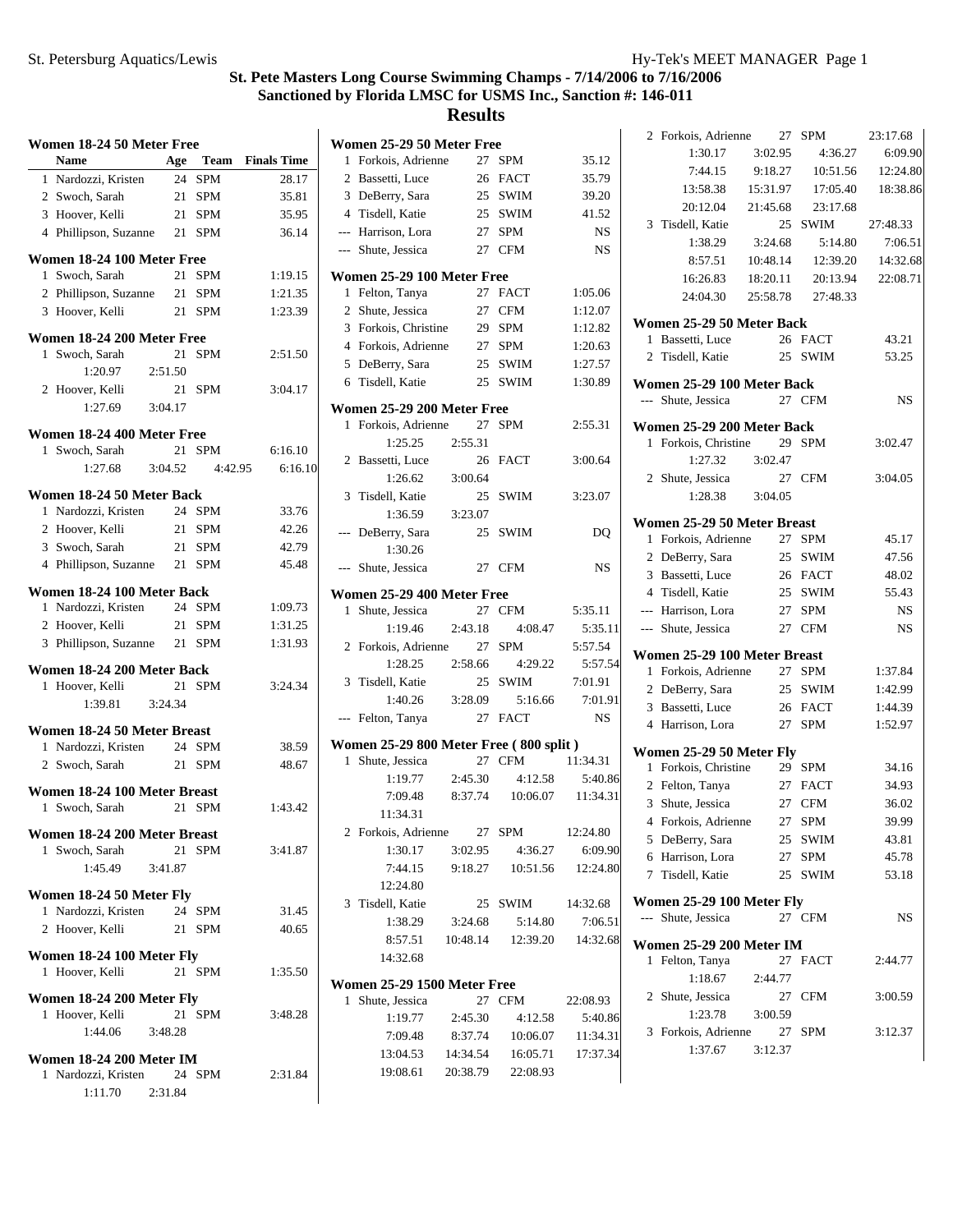5:59.31 8:05.57 14:19.31 16:23.35

3:58.56 5:19.71 9:21.70 10:42.54 14:45.93 16:06.59

5:59.31 8:05.57 14:19.31 16:23.35 22:35.12 24:39.75

## **St. Pete Masters Long Course Swimming Champs - 7/14/2006 to 7/16/2006 Sanctioned by Florida LMSC for USMS Inc., Sanction #: 146-011**

#### **Results**

| <b>Women 25-29 400 Meter IM</b>         |          |                    |           | Women 30-34 200 Meter Breast                               |                |
|-----------------------------------------|----------|--------------------|-----------|------------------------------------------------------------|----------------|
| 1 Forkois, Christine                    |          | 29 SPM             | 6:22.85   | 1 Gordon, Jennifer<br>33 BRYB                              | 3              |
| 1:19.95                                 | 3:01.79  | 4:55.65            | 6:22.85   | 1:48.92<br>3:44.99                                         |                |
| Women 30-34 50 Meter Free               |          |                    |           | Women 30-34 50 Meter Fly                                   |                |
| 1 Gordon, Jennifer                      |          | 33 BRYB            | 32.58     | 1 Gordon, Jennifer<br>33 BRYB                              |                |
| 2 Rostron, Nicole                       |          | 31 FACT            | 37.25     | 2 DeBrosse, Diane<br>32 MOO                                |                |
| 3 DeBrosse, Diane                       |          | 32 MOO             | 39.03     |                                                            |                |
| --- Emory, Monica                       |          | 34 SPM             | <b>NS</b> | Women 30-34 100 Meter Fly<br>1 Gordon, Jennifer<br>33 BRYB | 1              |
| Women 30-34 100 Meter Free              |          |                    |           |                                                            |                |
| 1 Rostron, Nicole                       |          | 31 FACT            | 1:22.91   | <b>Women 30-34 200 Meter IM</b>                            |                |
| 2 DeBrosse, Diane                       |          | 32 MOO             | 1:26.37   | 1 Gordon, Jennifer<br>33 BRYB<br>1:30.51<br>3:07.89        | 3              |
| Women 30-34 200 Meter Free              |          |                    |           |                                                            |                |
| 1 DeBrosse, Diane                       |          | 32 MOO             | 3:11.45   | Women 35-39 50 Meter Free                                  |                |
| 1:31.95                                 | 3:11.45  |                    |           | 1 Visser, Linda<br>36 FACT                                 |                |
|                                         |          |                    |           | 2 LeClair, Dale<br>37 GOLD                                 |                |
| Women 30-34 800 Meter Free (800 split)  |          |                    |           | 3 Albee, Laura<br>37 SPM                                   |                |
| 1 Emory, Monica                         |          | 34 SPM             | 13:49.81  | 4 Enix, Lisa<br>37 NTC                                     |                |
| 1:36.48                                 | 3:20.70  | 5:03.78            | 6:47.99   | 5 Herbert, Lizbeth<br>38 NTC                               |                |
| 8:33.47                                 | 10:18.51 | 12:03.58           | 13:49.81  | 6 Zappa, Flavia<br>39 SPM                                  |                |
| 13:49.81                                |          |                    |           | 7 Ness, Karen<br>38 FACT                                   |                |
| 2 Noordstar, Christina                  |          | 30 SPM             | 16:04.36  | Women 35-39 100 Meter Free                                 |                |
| 1:48.71                                 | 3:48.91  | 5:50.20            | 7:52.12   | 1 LeClair, Dale<br>37 GOLD                                 | 1              |
| 9:55.39                                 | 11:59.30 | 14:02.16           | 16:04.36  | 2 Guglielmi, Annmarie 38 FACT                              | 1              |
| 16:04.36                                |          |                    |           | 3 Norman, Anya<br>35 CATM                                  | 1              |
| Women 30-34 1500 Meter Free             |          |                    |           | 4 Enix, Lisa<br>37 NTC                                     | 1              |
| 1 Emory, Monica                         |          | 34 SPM             | 26:03.13  | 5 Ness, Karen<br>38 FACT                                   | 1              |
| 1:36.48                                 | 3:20.70  | 5:03.78            | 6:47.99   | 6 Herbert, Lizbeth<br>38 NTC                               | 1              |
| 8:33.47                                 | 10:18.51 | 12:03.58           | 13:49.81  |                                                            |                |
| 15:36.45                                | 17:22.70 | 19:09.61           | 20:55.64  | Women 35-39 200 Meter Free                                 |                |
| 22:40.85                                | 24:26.12 | 26:03.13           |           | 1 Guglielmi, Annmarie 38 FACT                              | $\overline{c}$ |
| 2 Noordstar, Christina                  |          | 30 SPM             | 30:26.29  | 1:14.95<br>2:29.78                                         |                |
| 1:48.71                                 | 3:48.91  | 5:50.20            | 7:52.12   | 2 LeClair, Dale<br>37 GOLD                                 | 2              |
| 9:55.39                                 | 11:59.30 | 14:02.16           | 16:04.36  | 1:14.12<br>2:30.81                                         |                |
| 18:07.39                                | 20:11.00 | 22:13.79           | 24:16.08  | 3 Enix, Lisa<br>37 NTC                                     | $\overline{c}$ |
| 26:19.92                                | 28:24.17 | 30:26.29           |           | 1:19.65<br>2:50.72                                         |                |
|                                         |          |                    |           | 4 Ness, Karen<br>38 FACT                                   | 3              |
| Women 30-34 50 Meter Back               |          |                    |           | 1:32.33<br>3:14.34                                         |                |
| 1 Gordon, Jennifer                      |          | 33 BRYB            | 42.81     | 5 Zappa, Flavia<br>39 SPM                                  | 3              |
| 2 DeBrosse, Diane                       |          | 32 MOO             | 49.15     | 1:45.28<br>3:34.67                                         |                |
| Women 30-34 100 Meter Back              |          |                    |           | Women 35-39 400 Meter Free                                 |                |
| 1 Gordon, Jennifer                      |          | 33 BRYB            | 1:33.98   | 1 Guglielmi, Annmarie 38 FACT                              | 5              |
| Women 30-34 200 Meter Back              |          |                    |           | 1:16.19<br>2:35.52<br>3:52.87                              |                |
| --- Gordon, Jennifer                    |          | 33 BRYB            | <b>NS</b> | 2 LeClair, Dale<br>37<br>GOLD                              | 5              |
|                                         |          |                    |           | 1:15.95<br>2:38.39<br>4:01.65                              |                |
| Women 30-34 50 Meter Breast             |          |                    |           | 3 Ness, Karen<br>38 FACT                                   | 6              |
| 1 Gordon, Jennifer<br>2 Rostron, Nicole |          | 33 BRYB<br>31 FACT | 42.51     | 1:37.71<br>3:20.21<br>5:04.85                              |                |
| --- Emory, Monica                       |          |                    | 46.34     | 4 Zappa, Flavia<br>39<br><b>SPM</b>                        | 7              |
|                                         |          | 34 SPM             | NS.       | 1:49.13<br>3:49.23<br>5:50.42                              |                |
| Women 30-34 100 Meter Breast            |          |                    |           | Women 35-39 800 Meter Free (800 split)                     |                |
| 1 Gordon, Jennifer                      |          | 33 BRYB            | 1:39.04   | 1 Guglielmi, Annmarie 38 FACT<br>10                        |                |
| 2 Rostron, Nicole                       |          | 31 FACT            | 1:41.12   | 1:16.84<br>2:37.36<br>3:58.56                              |                |
|                                         |          |                    |           | 8:01.26<br>6:40.60<br>9:21.70                              |                |

| omen 30-34 200 Meter Breast           |         |            |          | 2 Zappa, Flavia                                 |          | 39 SPM   | 16:23.35 |
|---------------------------------------|---------|------------|----------|-------------------------------------------------|----------|----------|----------|
| 1 Gordon, Jennifer                    |         | 33 BRYB    | 3:44.99  | 1:52.12                                         | 3:54.65  | 5:59.31  | 8:05.5   |
| 1:48.92                               | 3:44.99 |            |          | 10:10.18                                        | 12:13.56 | 14:19.31 | 16:23.3  |
| omen 30-34 50 Meter Fly               |         |            |          | 16:23.35                                        |          |          |          |
| 1 Gordon, Jennifer                    |         | 33 BRYB    | 35.27    | <b>Women 35-39 1500 Meter Free</b>              |          |          |          |
| 2 DeBrosse, Diane                     |         | 32 MOO     | 45.72    | 1 Guglielmi, Annmarie 38 FACT                   |          |          | 20:08.67 |
|                                       |         |            |          | 1:16.84                                         | 2:37.36  | 3:58.56  | 5:19.7   |
| omen 30-34 100 Meter Fly              |         |            |          | 6:40.60                                         | 8:01.26  | 9:21.70  | 10:42.5  |
| 1 Gordon, Jennifer                    |         | 33 BRYB    | 1:27.74  | 12:03.68                                        | 13:24.88 | 14:45.93 | 16:06.5  |
| omen 30-34 200 Meter IM               |         |            |          | 17:27.86                                        | 18:48.82 | 20:08.67 |          |
| 1 Gordon, Jennifer                    |         | 33 BRYB    | 3:07.89  | 2 Zappa, Flavia                                 |          | 39 SPM   | 30:47.41 |
| 1:30.51                               | 3:07.89 |            |          | 1:52.12                                         | 3:54.65  | 5:59.31  | 8:05.5   |
|                                       |         |            |          | 10:10.18                                        | 12:13.56 | 14:19.31 | 16:23.3  |
| omen 35-39 50 Meter Free              |         |            |          | 18:26.75                                        | 20:32.22 | 22:35.12 | 24:39.7  |
| 1 Visser, Linda                       |         | 36 FACT    | 30.45    | 26:45.53                                        | 28:50.45 | 30:47.41 |          |
| 2 LeClair, Dale                       |         | 37 GOLD    | 32.02    |                                                 |          |          |          |
| 3 Albee, Laura                        |         | 37 SPM     | 33.14    | Women 35-39 50 Meter Back                       |          |          |          |
| 4 Enix, Lisa                          |         | 37 NTC     | 35.95    | 1 Visser, Linda                                 |          | 36 FACT  | 35.76    |
| 5 Herbert, Lizbeth                    |         | 38 NTC     | 40.83    | 2 Norman, Anya                                  |          | 35 CATM  | 41.79    |
| 6 Zappa, Flavia                       |         | 39 SPM     | 42.84    | 3 Enix, Lisa                                    |          | 37 NTC   | 43.62    |
| 7 Ness, Karen                         |         | 38 FACT    | 43.24    | 4 Ness, Karen                                   |          | 38 FACT  | 50.66    |
| omen 35-39 100 Meter Free             |         |            |          | 5 Herbert, Lizbeth                              |          | 38 NTC   | 51.70    |
| 1 LeClair, Dale                       |         | 37 GOLD    | 1:08.28  | 6 Zappa, Flavia                                 |          | 39 SPM   | 1:11.47  |
| 2 Guglielmi, Annmarie 38 FACT         |         |            | 1:08.43  | Women 35-39 100 Meter Back                      |          |          |          |
| 3 Norman, Anya                        |         | 35 CATM    | 1:10.67  | 1 LeClair, Dale                                 |          | 37 GOLD  | 1:20.54  |
| 4 Enix, Lisa                          |         | 37 NTC     | 1:16.35  | 2 Ness, Karen                                   |          | 38 FACT  | 1:48.74  |
| 5 Ness, Karen                         |         | 38 FACT    | 1:30.65  |                                                 |          |          |          |
| 6 Herbert, Lizbeth                    |         | 38 NTC     | 1:31.68  | Women 35-39 200 Meter Back                      |          |          |          |
|                                       |         |            |          | 1 Visser, Linda                                 |          | 36 FACT  | 2:47.80  |
| omen 35-39 200 Meter Free             |         |            |          | 1:23.58                                         | 2:47.80  |          |          |
| 1 Guglielmi, Annmarie 38 FACT         |         |            | 2:29.78  | 2 LeClair, Dale                                 |          | 37 GOLD  | 2:59.06  |
| 1:14.95                               | 2:29.78 |            |          | 1:27.44                                         | 2:59.06  |          |          |
| 2 LeClair, Dale                       |         | 37 GOLD    | 2:30.81  | 3 Zappa, Flavia                                 |          | 39 SPM   | 5:25.18  |
| 1:14.12                               | 2:30.81 |            |          | 2:41.52                                         | 5:25.18  |          |          |
| 3 Enix, Lisa                          |         | 37 NTC     | 2:50.72  | Women 35-39 50 Meter Breast                     |          |          |          |
| 1:19.65                               | 2:50.72 |            |          | 1 Visser, Linda                                 |          | 36 FACT  | 38.63    |
| 4 Ness, Karen                         |         | 38 FACT    | 3:14.34  | 2 Albee, Laura                                  |          | 37 SPM   | 44.17    |
| 1:32.33                               | 3:14.34 |            |          | 3 Herbert, Lizbeth                              |          | 38 NTC   | 57.84    |
| 5 Zappa, Flavia                       |         | 39 SPM     | 3:34.67  | 4 Zappa, Flavia                                 |          | 39 SPM   | 1:03.84  |
| 1:45.28                               | 3:34.67 |            |          |                                                 |          |          |          |
| omen 35-39 400 Meter Free             |         |            |          | Women 35-39 100 Meter Breast<br>1 Visser, Linda |          | 36 FACT  | 1:24.20  |
| 1 Guglielmi, Annmarie 38 FACT         |         |            | 5:10.64  | 2 Guglielmi, Annmarie 38 FACT                   |          |          | 1:27.23  |
| 1:16.19                               | 2:35.52 | 3:52.87    | 5:10.64  | 3 Herbert, Lizbeth                              |          | 38 NTC   | 2:10.59  |
| 2 LeClair, Dale                       |         | 37 GOLD    | 5:23.89  | 4 Zappa, Flavia                                 |          | 39 SPM   | 2:20.46  |
| 1:15.95                               | 2:38.39 | 4:01.65    | 5:23.89  |                                                 |          |          |          |
| 3 Ness, Karen                         |         | 38 FACT    | 6:47.24  | Women 35-39 200 Meter Breast                    |          |          |          |
| 1:37.71                               | 3:20.21 | 5:04.85    | 6:47.24  | 1 Visser, Linda                                 |          | 36 FACT  | 3:00.14  |
| 4 Zappa, Flavia                       | 39      | <b>SPM</b> | 7:47.11  | 1:27.63                                         | 3:00.14  |          |          |
| 1:49.13                               | 3:49.23 | 5:50.42    | 7:47.11  | 2 Guglielmi, Annmarie 38 FACT                   |          |          | 3:06.49  |
|                                       |         |            |          | 1:30.79                                         | 3:06.49  |          |          |
| omen 35-39 800 Meter Free (800 split) |         |            |          | 3 Zappa, Flavia                                 |          | 39 SPM   | 4:52.25  |
| 1 Guglielmi, Annmarie 38 FACT         |         |            | 10:42.54 | 2:24.57                                         | 4:52.25  |          |          |
| 1:16.84                               | 2:37.36 | 3:58.56    | 5:19.71  | Women 35-39 50 Meter Fly                        |          |          |          |
| 6:40.60                               | 8:01.26 | 9:21.70    | 10:42.54 | 1 Visser, Linda                                 |          | 36 FACT  | 31.91    |
| 10:42.54                              |         |            |          | 2 Norman, Anya                                  |          | 35 CATM  | 37.03    |
|                                       |         |            |          |                                                 |          |          |          |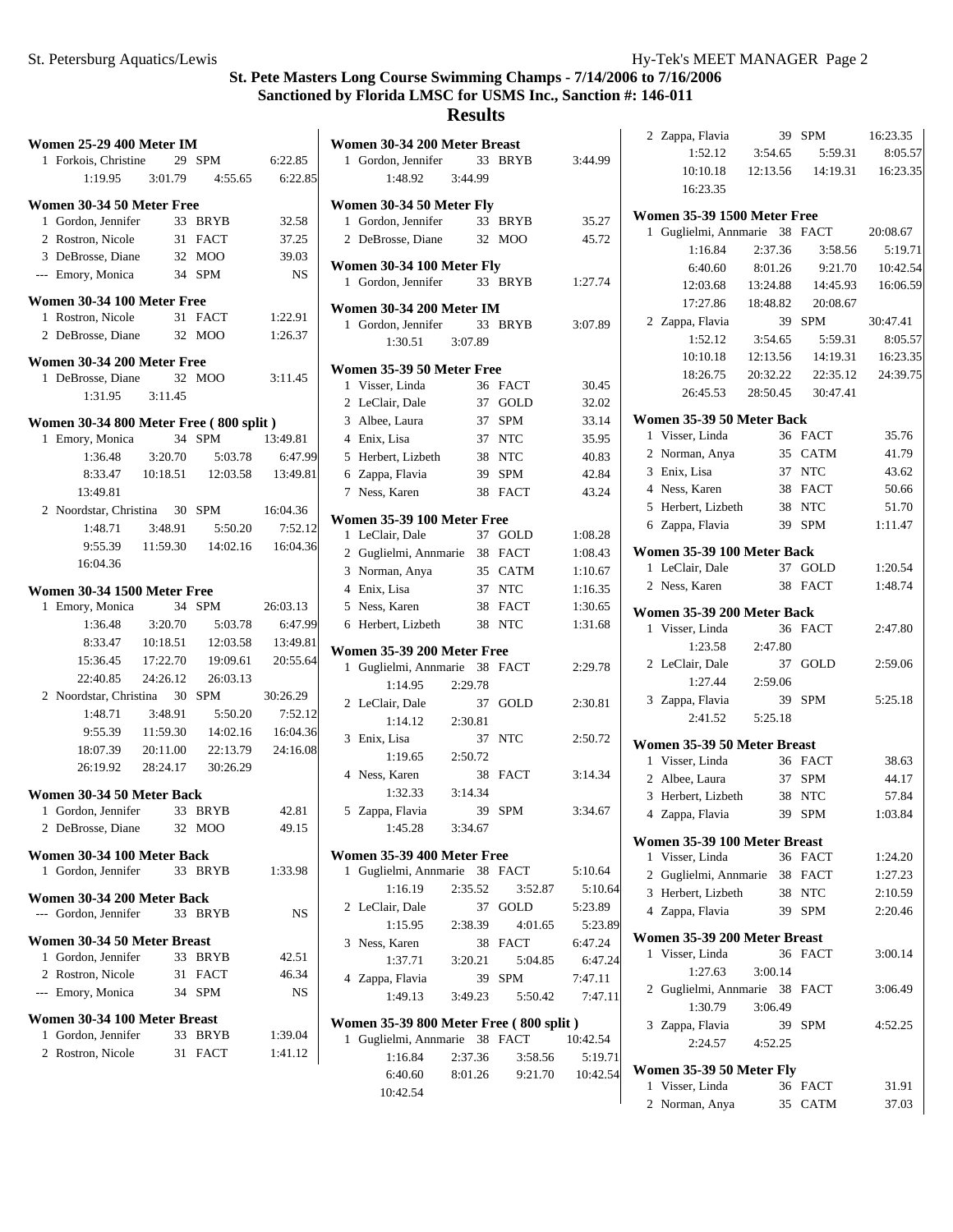|   | (Women 35-39 50 Meter Fly)                                   |         |             |         |
|---|--------------------------------------------------------------|---------|-------------|---------|
|   | 3 Enix, Lisa                                                 | 37      | NTC         | 40.10   |
|   | 4 Herbert, Lizbeth                                           | 38      | <b>NTC</b>  | 50.22   |
|   | Women 35-39 100 Meter Fly                                    |         |             |         |
| 1 | Visser, Linda                                                |         | 36 FACT     | 1:10.93 |
|   | 2 Guglielmi, Annmarie 38 FACT                                |         |             | 1:16.12 |
|   | 3 Albee, Laura                                               | 37      | SPM         | 1:38.37 |
|   | 4 Zappa, Flavia                                              | 39      | SPM         | 2:21.31 |
|   | Women 35-39 200 Meter Fly<br>--- Guglielmi, Annmarie 38 FACT |         |             | NS      |
|   | <b>Women 35-39 200 Meter IM</b>                              |         |             |         |
|   | 1 Visser, Linda                                              |         | 36 FACT     | 2:41.89 |
|   | 1:17.74                                                      | 2:41.89 |             |         |
|   | 2 Guglielmi, Annmarie 38                                     |         | <b>FACT</b> | 2:45.62 |
|   | 1:21.16                                                      | 2:45.62 |             |         |
| 3 | Norman, Anya                                                 | 35      | <b>CATM</b> | 3:08.66 |
|   | 1:26.53                                                      | 3:08.66 |             |         |
|   | 4 Zappa, Flavia                                              | 39      | <b>SPM</b>  | 4:32.06 |
|   | 2:27.55                                                      | 4:32.06 |             |         |
|   | <b>Women 35-39 400 Meter IM</b>                              |         |             |         |
|   | 1 Visser, Linda                                              |         | 36 FACT     | 5:45.86 |
|   | 1:19.39                                                      | 2:50.73 | 4:27.76     | 5:45.86 |
|   | Women 40-44 50 Meter Free                                    |         |             |         |
|   | 1 Petersen, Charlotte                                        | 42      | <b>SPM</b>  | 29.16   |
|   | 2 Moore, Paige                                               |         | 40 FACT     | 30.68   |
|   | 3 Zipf, Mandy                                                | 41      | <b>TTM</b>  | 31.46   |
|   | 4 Johnson, Jill                                              |         | 41 FACT     | 31.67   |
|   | 5 Lent, Mary                                                 |         | 42 UNAT     | 46.91   |
|   | --- Cohen, Helene                                            | 44      | <b>FACT</b> | NS      |
|   | --- St Louis, Jill                                           |         | 44 SPM      | NS      |
|   | --- Goncalves, Normeide 42 SYSM                              |         |             | NS      |
|   | Women 40-44 100 Meter Free                                   |         |             |         |
|   | 1 Petersen, Charlotte                                        |         | 42 SPM      | 1:03.42 |
|   | 2 Moore, Paige                                               |         | 40 FACT     | 1:07.91 |
| 3 | St Louis, Jill                                               | 44      | <b>SPM</b>  | 1:08.69 |
|   | 4 Johnson, Jill                                              | 41      | <b>FACT</b> | 1:10.12 |
|   | 5 Lent, Mary                                                 |         | 42 UNAT     | 1:40.36 |
|   | --- Zipf, Mandy                                              | 41      | TTM         | NS      |
|   | --- Swanson, Christine                                       | 44      | <b>SPM</b>  | NS      |
|   | Women 40-44 200 Meter Free                                   |         |             |         |
| 1 | Petersen, Charlotte                                          | 42      | <b>SPM</b>  | 2:15.78 |
|   | 1:06.03                                                      | 2:15.78 |             |         |
| 2 | Moore, Paige                                                 | 40      | FACT        | 2:35.29 |
|   | 1:16.51 2:35.29                                              |         |             |         |
| 3 | Johnson, Jill                                                | 41      | <b>FACT</b> | 2:36.64 |
|   | 1:15.53                                                      | 2:36.64 |             |         |
| 4 | Januszewski, Cindy 40                                        |         | <b>BLUE</b> | 2:55.64 |
|   | 1:23.90                                                      | 2:55.64 |             |         |
| 5 | Swanson, Christine 44                                        |         | <b>SPM</b>  | 3:03.70 |
|   | 1:27.41                                                      | 3:03.70 |             |         |
|   | St Louis, Jill                                               | 44      | SPM         | NS      |

|   | Women 40-44 400 Meter Free              |    |            |           |
|---|-----------------------------------------|----|------------|-----------|
| 1 | Petersen, Charlotte 42 SPM              |    |            | 4:49.33   |
|   | 1:09.74<br>2:23.39                      |    | 3:37.43    | 4:49.33   |
|   | 2 Johnson, Jill                         | 41 | FACT       | 5:30.95   |
|   | 1:18.60<br>2:43.78                      |    | 4:08.39    | 5:30.95   |
|   | 3 Swanson, Christine 44                 |    | SPM        | 6:20.62   |
|   | 1:28.40 3:06.20                         |    | 4:43.89    | 6:20.62   |
|   | 4 Lent, Mary                            | 42 | UNAT       | 8:07.36   |
|   | $1:52.24$ $3:57.21$                     |    | 6:04.03    | 8:07.36   |
|   | Women 40-44 50 Meter Back               |    |            |           |
|   | 1 Petersen, Charlotte 42 SPM            |    |            | 36.27     |
|   | 2 Moore, Paige                          |    | 40 FACT    | 38.36     |
|   | 3 Zipf, Mandy                           |    | 41 TTM     | 40.96     |
|   | --- Goncalves, Normeide 42 SYSM         |    |            | <b>NS</b> |
|   | Women 40-44 100 Meter Back              |    |            |           |
|   | 1 Petersen, Charlotte 42 SPM            |    |            | 1:15.71   |
|   | 2 Zipf, Mandy                           |    | 41 TTM     | 1:26.50   |
|   | --- Swanson, Christine                  | 44 | <b>SPM</b> | <b>NS</b> |
|   | Women 40-44 200 Meter Back              |    |            |           |
|   | 1 Petersen, Charlotte                   | 42 | <b>SPM</b> | 2:38.65   |
|   | 1:17.46<br>2:38.65                      |    |            |           |
|   | 2 Swanson, Christine 44                 |    | <b>SPM</b> | 3:26.79   |
|   | 1:40.50 3:26.79                         |    |            |           |
|   | Women 40-44 50 Meter Breast             |    |            |           |
|   | 1 Petersen, Charlotte 42                |    | <b>SPM</b> | 40.54     |
|   | 2 Zipf, Mandy                           | 41 | <b>TTM</b> | 41.88     |
|   | 3 Johnson, Jill                         |    | 41 FACT    | 45.12     |
|   | 4 Januszewski, Cindy 40 BLUE            |    |            | 46.22     |
|   | 5 Lent, Mary                            |    | 42 UNAT    | 52.60     |
|   | --- Goncalves, Normeide 42 SYSM         |    |            | <b>NS</b> |
|   | Women 40-44 100 Meter Breast            |    |            |           |
|   | 1 Zipf, Mandy                           | 41 | <b>TTM</b> | 1:32.71   |
|   | 2 Johnson, Jill                         |    | 41 FACT    | 1:39.29   |
|   | 3 Lent, Mary                            |    | 42 UNAT    | 1:52.68   |
|   | --- Swanson, Christine 44 SPM           |    |            | <b>NS</b> |
|   |                                         |    |            |           |
|   | Women 40-44 200 Meter Breast            |    |            |           |
| 1 | Zipf, Mandy<br>3:19.13                  | 41 | <b>TTM</b> | 3:19.13   |
|   | 1:35.76<br>2 Januszewski, Cindy 40 BLUE |    |            |           |
|   | 1:45.01<br>3:38.56                      |    |            | 3:38.56   |
|   | 3 Lent, Mary                            | 42 | UNAT       | 4:14.78   |
|   | 2:00.03<br>4:14.78                      |    |            |           |
|   |                                         |    |            |           |
|   | Women 40-44 50 Meter Fly                |    |            |           |
|   | 1 St Louis, Jill                        |    | 44 SPM     | 32.98     |
|   | --- Goncalves, Normeide 42 SYSM         |    |            | NS        |
|   | Women 40-44 100 Meter Fly               |    |            |           |
|   | 1 Januszewski, Cindy                    |    | 40 BLUE    | 1:37.41   |
|   | Women 40-44 200 Meter IM                |    |            |           |
| 1 | Petersen, Charlotte 42 SPM              |    |            | 2:37.76   |
|   | 1:16.11<br>2:37.76                      |    |            |           |

|              | 2 Zipf, Mandy<br>1:26.56               | 41<br>2:58.74 | TTM              | 2:58.74          |
|--------------|----------------------------------------|---------------|------------------|------------------|
|              | 3 St Louis, Jill                       | 44            | SPM              | 3:04.79          |
|              | 1:24.89                                | 3:04.79       |                  |                  |
|              | --- Swanson, Christine 44 SPM          |               |                  | <b>NS</b>        |
|              | --- Johnson, Jill                      |               | 41 FACT          | <b>NS</b>        |
|              | Women 40-44 400 Meter IM               |               |                  |                  |
|              | 1 Januszewski, Cindy                   |               | 40 BLUE          | 7:18.23          |
|              | 1:43.33                                | 3:46.14       | 5:43.78          | 7:18.23          |
|              | Women 45-49 50 Meter Free              |               |                  |                  |
|              | 1 Dawson, Karleen                      |               | 49 NTC           | 32.18            |
|              | 2 Castro, Leticia                      |               | 46 ANV           | 32.66            |
|              | 3 Devanney, Celia                      |               | 49 GOLD          | 32.73            |
|              | 4 Hall, Nancy                          | 49            | <b>SPM</b>       | 44.33            |
|              | 5 Moucha, Sue                          |               | 48 BLUE          | 1:06.50          |
|              | --- Sinclair, Lisa                     |               | 46 FACT          | <b>NS</b>        |
|              | Women 45-49 100 Meter Free             |               |                  |                  |
|              | 1 Castro, Leticia                      |               | 46 ANV           | 1:10.55          |
|              | 2 Devanney, Celia                      |               | 49 GOLD          | 1:11.68          |
|              | 3 Dawson, Karleen                      |               | 49 NTC           | 1:16.14          |
|              | 4 Sinclair, Lisa                       |               | 46 FACT          | 1:26.04          |
|              | 5 Tsagaris, Jean                       |               | 48 FACT          | 1:34.64          |
|              | 6 Hall, Nancy                          |               | 49 SPM           | 1:43.91          |
|              | Women 45-49 200 Meter Free             |               |                  |                  |
| $\mathbf{1}$ | Cavanaugh, Debbie 48 GOLD              |               |                  | 2:30.85          |
|              | 1:14.51                                | 2:30.85       |                  |                  |
|              | 2 Castro, Leticia                      | 46            | ANV              | 2:34.70          |
|              | 1:16.08                                | 2:34.70       |                  |                  |
|              | 3 Devanney, Celia                      | 49            | GOLD             | 2:36.07          |
|              | 1:15.71                                | 2:36.07       |                  |                  |
|              | 4 Dawson, Karleen                      | - 49          | <b>NTC</b>       | 2:47.55          |
|              | 1:20.57                                | 2:47.55       |                  |                  |
|              | 5 Hall, Nancy                          | 49            | <b>SPM</b>       | 4:06.50          |
|              | 1:51.54                                | 4:06.50       |                  |                  |
|              | 6 Moucha, Sue                          | 48            | <b>BLUE</b>      | 4:50.98          |
|              | 2:23.65                                | 4:50.98       |                  |                  |
|              | Women 45-49 400 Meter Free             |               |                  |                  |
|              | 1 Devanney, Celia                      | 49            | GOLD             | 5:32.61          |
|              | 1:18.86                                | 2:44.60       | 4:09.79          | 5:32.61          |
|              | 2 Dawson, Karleen                      | 49            | <b>NTC</b>       | 5:58.73          |
|              | 1:29.56                                | 3:02.47       | 4:32.54          | 5:58.73          |
|              | 3 Moucha, Sue                          | 48            | BLUE             | 9:55.16          |
|              | 2:24.77                                | 4:52.30       | 7:23.80          | 9:55.16          |
|              | Women 45-49 800 Meter Free (800 split) |               |                  |                  |
|              | 1 Devanney, Celia                      | 49            | GOLD             | 11:22.96         |
|              | 1:19.53                                | 2:46.43       | 4:12.61          | 5:38.80          |
|              | 7:04.55                                | 8:30.72       |                  | 9:56.72 11:22.96 |
|              | 11:22.96                               |               |                  |                  |
|              | 2 Salzman, Sharon 48 SPM               |               |                  | 11:40.56         |
|              | 1:22.15                                | 2:49.31       | 4:17.46          | 5:45.95          |
|              | 7:14.65                                |               | 8:43.51 10:11.77 | 11:40.56         |
|              | 11:40.56                               |               |                  |                  |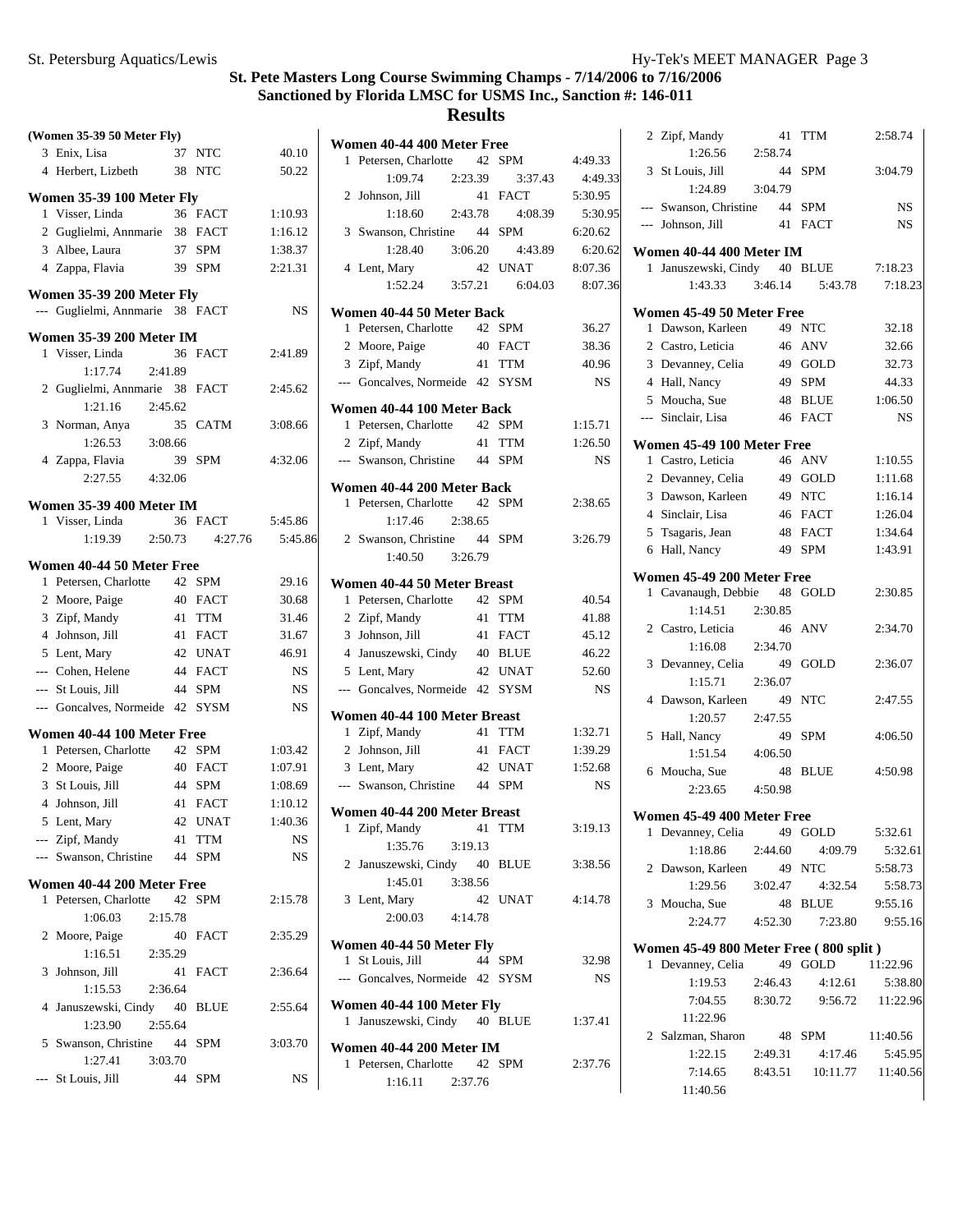|   | (Women 45-49 800 Meter Free (800 split)) |          |                                          |                       | W                        |
|---|------------------------------------------|----------|------------------------------------------|-----------------------|--------------------------|
|   | 3 Plescia, Lisa                          |          | 46 SPM 12:37.27                          |                       |                          |
|   |                                          |          | $1:27.91$ $3:01.79$ $4:37.71$ $6:13.59$  |                       |                          |
|   |                                          |          | 7:49.09 9:25.77 11:01.38 12:37.27        |                       |                          |
|   | 12:37.27                                 |          |                                          |                       |                          |
|   | 4 O'Reilly, Colleen 47 SPM 13:15.21      |          |                                          |                       |                          |
|   | 1:32.70                                  |          | 3:12.58 4:52.69 6:32.78                  |                       | $\overline{W}$           |
|   | 8:12.67                                  |          | 9:52.89 11:33.83 13:15.21                |                       |                          |
|   | 13:15.21                                 |          |                                          |                       | $\frac{1}{2}$            |
|   | 5 Moucha, Sue                            |          | 48 BLUE 19:50.83                         |                       |                          |
|   |                                          |          | $2:18.70$ $4:47.31$ $7:17.45$ $9:46.53$  |                       | $\overline{W}$           |
|   |                                          |          | 12:17.13  14:47.90  17:19.24  19:50.83   |                       |                          |
|   | 19:50.83                                 |          |                                          |                       |                          |
|   | Women 45-49 1500 Meter Free              |          |                                          |                       |                          |
| 1 | Devanney, Celia 49 GOLD 21:27.78         |          |                                          |                       | $\overline{W}$           |
|   |                                          |          | 1:19.53  2:46.43  4:12.61                | 5:38.80               |                          |
|   | 7:04.55                                  | 8:30.72  |                                          | 9:56.72 11:22.96      | $\frac{1}{2}$            |
|   |                                          |          | 12:49.98  14:16.47  15:43.00  17:09.77   |                       |                          |
|   |                                          |          | 18:36.50 20:03.63 21:27.78               |                       | $\overline{W}$           |
|   | 2 Salzman, Sharon 48 SPM 22:03.06        |          |                                          |                       |                          |
|   |                                          |          | 1:22.15  2:49.31  4:17.46  5:45.95       |                       | $\frac{1}{2}$            |
|   |                                          |          | 7:14.65 8:43.51 10:11.77 11:40.56        |                       |                          |
|   |                                          |          | 13:09.37  14:38.22  16:06.81  17:35.78   |                       | $\overline{W}$           |
|   |                                          |          | 19:05.38  20:34.25  22:03.06             |                       |                          |
|   | 3 Plescia, Lisa                          | 46 SPM   |                                          | 23:49.93              | $\overline{W}$           |
|   |                                          |          | 1:27.91    3:01.79    4:37.71    6:13.59 |                       | J                        |
|   |                                          |          | 7:49.09 9:25.77 11:01.38 12:37.27        |                       |                          |
|   |                                          |          | 14:13.67  15:49.72  17:26.33  19:03.57   |                       | $\overline{\phantom{a}}$ |
|   | 20:40.38                                 |          | 22:16.71 23:49.93                        |                       |                          |
|   | 4 O'Reilly, Colleen 47 SPM               |          | 25:08.81<br>4:52.69 6:07                 |                       | $\ddot{\cdot}$           |
|   | 1:32.70                                  | 3:12.58  |                                          | 6:32.78               |                          |
|   | 8:12.67                                  | 9:52.89  |                                          | $11:33.83$ $13:15.21$ |                          |
|   | 14:57.05  16:39.07                       |          |                                          | 18:20.95 20:02.36     | $\overline{W}$           |
|   |                                          |          | 21:44.51 23:27.79 25:08.81               |                       |                          |
|   | 5 Moucha, Sue                            |          | 48 BLUE 37:28.07                         |                       |                          |
|   |                                          |          | 2:18.70 4:47.31 7:17.45 9:46.53          |                       |                          |
|   |                                          |          | 12:17.13  14:47.90  17:19.24  19:50.83   |                       |                          |
|   | 32:28.31                                 | 34:59.77 | 22:22.79  24:54.62  27:26.79  29:57.35   |                       | W۰                       |
|   |                                          |          | 37:28.07                                 |                       |                          |
|   | Women 45-49 50 Meter Back                |          |                                          |                       | í                        |
| 1 | Cavanaugh, Debbie                        | 48       | GOLD                                     | 36.06                 |                          |
| 2 | Dawson, Karleen                          | 49       | <b>NTC</b>                               | 41.34                 |                          |
| 3 | Tsagaris, Jean                           | 48       | <b>FACT</b>                              | 48.07                 | W۰                       |
| 4 | Sinclair, Lisa                           | 46       | FACT                                     | 48.52                 |                          |
| 5 | Hall, Nancy                              | 49       | <b>SPM</b>                               | 1:01.49               |                          |
| 6 | Moucha, Sue                              | 48       | <b>BLUE</b>                              | 1:15.09               |                          |
|   | Women 45-49 100 Meter Back               |          |                                          |                       |                          |
| 1 | Cavanaugh, Debbie                        |          | 48 GOLD                                  | 1:17.72               | W٥                       |
| 2 | Dawson, Karleen                          | 49       | <b>NTC</b>                               | 1:27.77               |                          |
| 3 | Salzman, Sharon                          | 48       | <b>SPM</b>                               | 1:36.48               |                          |
|   | 4 Moucha, Sue                            | 48       | <b>BLUE</b>                              | 2:33.28               |                          |
|   |                                          |          |                                          |                       |                          |

|                | Women 45-49 200 Meter Back                         |               |                    |                    |
|----------------|----------------------------------------------------|---------------|--------------------|--------------------|
|                | 1 Cavanaugh, Debbie 48<br>1:22.79                  | 2:49.52       | <b>GOLD</b>        | 2:49.52            |
|                | 2 Moucha, Sue<br>2:37.70                           | 48<br>5:14.27 | <b>BLUE</b>        | 5:14.27            |
|                |                                                    |               |                    |                    |
|                | Women 45-49 50 Meter Breast<br>1 Cavanaugh, Debbie |               | 48 GOLD            | 40.73              |
|                | 2 Moucha, Sue                                      |               | 48 BLUE            | 1:13.41            |
|                | --- Sinclair, Lisa                                 |               | 46 FACT            | <b>NS</b>          |
|                | Women 45-49 100 Meter Breast                       |               |                    |                    |
|                | 1 Cavanaugh, Debbie                                |               | 48 GOLD            | 1:30.15            |
|                | 2 Tsagaris, Jean<br>3 Moucha, Sue                  |               | 48 FACT<br>48 BLUE | 2:03.22<br>2:43.81 |
|                |                                                    |               |                    |                    |
|                | Women 45-49 50 Meter Fly<br>1 Sinclair, Lisa       |               | 46 FACT            | 43.88              |
|                | 2 Tsagaris, Jean                                   |               | 48 FACT            | 46.61              |
|                | Women 45-49 100 Meter Fly                          |               |                    |                    |
|                | 1 Castro, Leticia                                  |               | 46 ANV             | 1:19.90            |
|                | 2 Devanney, Celia                                  |               | 49 GOLD            | 1:25.73            |
| 3 <sup>1</sup> | Salzman, Sharon                                    | 48            | <b>SPM</b>         | 1:30.99            |
|                | Women 45-49 200 Meter Fly                          |               |                    |                    |
|                | --- Devanney, Celia                                |               | 49 GOLD            | NS                 |
|                | Women 45-49 200 Meter IM                           |               |                    |                    |
|                | 1 Cavanaugh, Debbie                                | 48            | <b>GOLD</b>        | 2:51.12            |
|                | 1:19.75<br>2 Castro, Leticia                       | 2:51.12<br>46 | <b>ANV</b>         | 3:00.96            |
|                | 1:25.17                                            | 3:00.96       |                    |                    |
|                | 3 Moucha, Sue                                      | 48            | <b>BLUE</b>        | 5:08.49            |
|                | 2:38.67                                            | 5:08.49       |                    |                    |
|                | Women 45-49 400 Meter IM                           |               |                    |                    |
|                | 1 Cavanaugh, Debbie                                | 48            | GOLD               | 6:11.78            |
|                | 1:29.06                                            | 3:01.74       | 4:50.52            | 6:11.78            |
|                | 2 Moucha, Sue                                      |               | 48 BLUE            | 10:50.98           |
|                | 2:52.01   5:34.92   8:17.94                        |               |                    | 10:50.98           |
|                | Women 50-54 50 Meter Free                          |               |                    |                    |
|                | 1 Sargeant, Pat                                    |               | 53 FACT            | 31.02              |
|                | 2 Protzman, Barbara                                | 52            | <b>GOLD</b>        | 34.93              |
| 3              | Gray, Laura                                        | 54            | BMSF               | 36.14              |
| $\overline{a}$ | McDonnell, Peggy                                   | 51            | GOLD               | NS                 |
|                | Women 50-54 100 Meter Free                         |               |                    |                    |
| 1              | Sargeant, Pat                                      | 53            | <b>FACT</b>        | 1:09.10            |
|                | 2 Guins, Ann                                       | 53            | <b>OHIO</b>        | 1:17.66            |
|                | 3 Protzman, Barbara                                | 52            | <b>GOLD</b>        | 1:18.80            |
|                | 4 Schneider, Debi                                  | 51            | <b>FACT</b>        | 1:29.59            |
|                | Women 50-54 200 Meter Free                         |               |                    |                    |
| 1              | Sargeant, Pat                                      | 53            | FACT               | 2:33.24            |
|                | 1:15.76                                            | 2:33.24       |                    |                    |
| 2              | Protzman, Barbara                                  | 52            | GOLD               | 2:51.24            |
|                | 1:22.03                                            | 2:51.24       |                    |                    |
|                |                                                    |               |                    |                    |

| 3 Kiernan, Nancy                       | 52       | <b>SPM</b>                                                 | 3:37.19   |
|----------------------------------------|----------|------------------------------------------------------------|-----------|
| 1:45.03 3:37.19                        |          |                                                            |           |
| --- Harrelson, JO Ann 50 SPM           |          |                                                            | <b>NS</b> |
| Women 50-54 400 Meter Free             |          |                                                            |           |
| 1 Sargeant, Pat                        |          | 53 FACT                                                    | 5:29.66   |
| $1:19.36$ $2:44.19$                    |          | 4:08.02                                                    | 5:29.66   |
| 2 Harrelson, JO Ann 50                 |          | <b>SPM</b>                                                 | 6:11.12   |
| 1:28.54                                |          | 3:02.96 4:36.14                                            | 6:11.12   |
| 3 Schneider, Debi                      |          | 51 FACT                                                    | 7:01.72   |
| 1:40.32                                |          | 3:29.65 5:18.66                                            | 7:01.72   |
| 4 Kiernan, Nancy                       | 52 SPM   |                                                            | 7:34.96   |
|                                        |          | 1:45.14 3:39.74 5:37.81                                    | 7:34.96   |
| Women 50-54 800 Meter Free (800 split) |          |                                                            |           |
| 1 Harrelson, JO Ann 50 SPM             |          |                                                            | 12:04.81  |
| 1:25.49                                | 2:55.30  | 4:25.93                                                    | 5:56.97   |
| 7:28.58                                |          | 9:00.19  10:32.25  12:04.81                                |           |
| 12:04.81                               |          |                                                            |           |
| 2 Kiernan, Nancy                       |          | 52 SPM                                                     | 15:53.72  |
| 1:54.31                                |          | $3:54.30$ $5:54.31$                                        | 7:54.32   |
|                                        |          | 9:53.70  11:53.39  13:54.52  15:53.72                      |           |
| 15:53.72                               |          |                                                            |           |
| Women 50-54 1500 Meter Free            |          |                                                            |           |
| 1 Harrelson, JO Ann                    |          | 50 SPM                                                     | 22:49.12  |
| 1:25.49                                | 2:55.30  | 4:25.93                                                    | 5:56.97   |
| 7:28.58                                | 9:00.19  | 10:32.25                                                   | 12:04.81  |
| 13:36.84                               | 15:08.94 | 16:41.30                                                   | 18:13.32  |
| 19:45.87 21:17.52                      |          | 22:49.12                                                   |           |
| 2 Kiernan, Nancy                       | 52       | SPM                                                        | 29:58.45  |
| 1:54.31                                | 3:54.30  | 5:54.31                                                    | 7:54.32   |
|                                        |          | 9:53.70  11:53.39  13:54.52  15:53.72                      |           |
|                                        |          | 17:54.68  19:55.85  21:56.20<br>25:58.95 28:00.63 29:58.45 | 23:57.00  |
|                                        |          |                                                            |           |
| Women 50-54 50 Meter Back              |          |                                                            |           |
| 1 Guins, Ann                           |          | 53 OHIO                                                    | 37.64     |
| 2 McDonnell, Peggy                     |          | 51 GOLD                                                    | 38.76     |
| 3 Sargeant, Pat                        |          | 53 FACT                                                    | 40.17     |
| 4 Gray, Laura                          |          | 54 BMSF                                                    | 43.86     |
| 5 Schneider, Debi 51 FACT              |          |                                                            | 57.60     |
| 6 Sykes, Ann                           |          | 52 BRYB                                                    | 1:06.43   |
| Women 50-54 100 Meter Back             |          |                                                            |           |
| 1 Guins, Ann                           |          | 53 OHIO                                                    | 1:26.49   |
| 2 Sykes, Ann                           |          | 52 BRYB                                                    | 2:23.96   |
| Women 50-54 200 Meter Back             |          |                                                            |           |
| 1 McDonnell, Peggy 51 GOLD             |          |                                                            | 2:59.36   |
| 1:29.55                                | 2:59.36  |                                                            |           |
| 2 Harrelson, JO Ann 50 SPM             |          |                                                            | 3:22.12   |
| $1:40.94$ $3:22.12$                    |          |                                                            |           |
| 3 Sykes, Ann                           |          | 52 BRYB                                                    | 5:16.00   |
| 2:36.94 5:16.00                        |          |                                                            |           |
| Women 50-54 50 Meter Breast            |          |                                                            |           |
| 1 McDonnell, Peggy 51 GOLD             |          |                                                            | 42.05     |
| 2 Harrelson, JO Ann 50 SPM             |          |                                                            | 46.77     |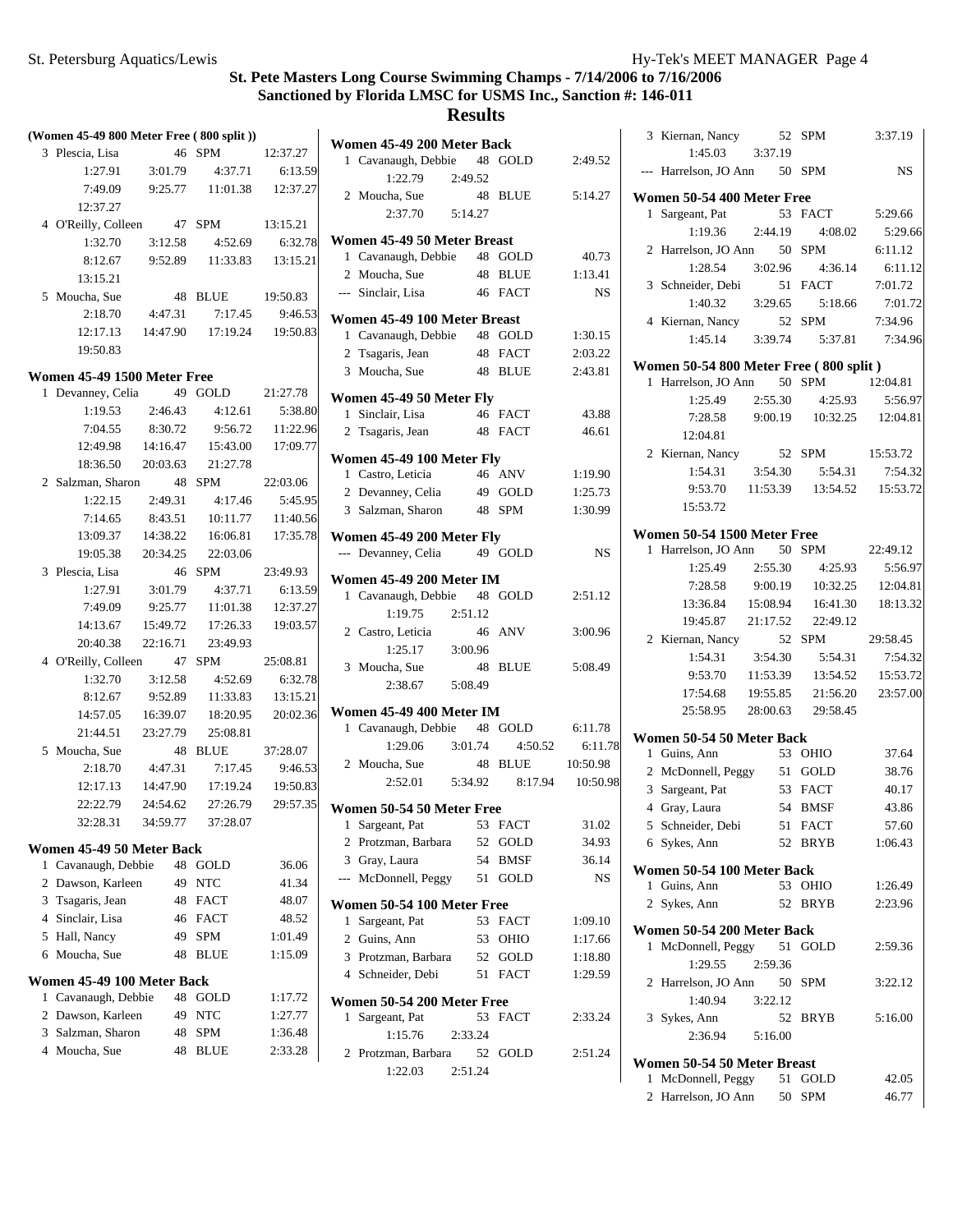**(Women 50-54 50 Meter Breast)**

# **St. Pete Masters Long Course Swimming Champs - 7/14/2006 to 7/16/2006 Sanctioned by Florida LMSC for USMS Inc., Sanction #: 146-011**

|                | 3 Guins, Ann                    | 53 | OHIO        | 48.21     |
|----------------|---------------------------------|----|-------------|-----------|
|                | 4 Gray, Laura                   |    | 54 BMSF     | 52.94     |
|                | 5 Sykes, Ann                    |    | 52 BRYB     | 1:08.76   |
|                | --- Sargeant, Pat               |    | 53 FACT     | <b>NS</b> |
|                | Women 50-54 100 Meter Breast    |    |             |           |
|                | 1 Harrelson, JO Ann             |    | 50 SPM      | 1:41.92   |
|                | 2 Gray, Laura                   |    | 54 BMSF     | 1:59.26   |
|                | 3 Schneider, Debi               |    | 51 FACT     | 2:02.80   |
|                | 4 Sykes, Ann                    |    | 52 BRYB     | 2:39.73   |
|                | Women 50-54 200 Meter Breast    |    |             |           |
|                | 1 Harrelson, JO Ann 50 SPM      |    |             | 3:31.87   |
|                | 1:45.49<br>3:31.87              |    |             |           |
|                | Women 50-54 50 Meter Fly        |    |             |           |
|                | 1 Sargeant, Pat                 |    | 53 FACT     | 34.42     |
|                | 2 McDonnell, Peggy              |    | 51 GOLD     | 34.86     |
|                | 3 Protzman, Barbara             |    | 52 GOLD     | 37.72     |
|                | Women 50-54 100 Meter Fly       |    |             |           |
|                | 1 Sargeant, Pat                 |    | 53 FACT     | 1:20.41   |
|                | 2 Protzman, Barbara 52 GOLD     |    |             | 1:31.73   |
|                | 3 Harrelson, JO Ann             |    | 50 SPM      | 1:41.12   |
|                |                                 |    |             |           |
|                | Women 50-54 200 Meter Fly       |    |             |           |
|                | 1 Harrelson, JO Ann             |    | 50 SPM      | 3:37.77   |
|                | 1:45.84 3:37.77                 |    |             |           |
|                | Women 50-54 200 Meter IM        |    |             |           |
|                | 1 McDonnell, Peggy              |    | 51 GOLD     | 2:56.08   |
|                | 1:25.21<br>2:56.08              |    |             |           |
|                | 2 Sargeant, Pat                 | 53 | <b>FACT</b> | 2:58.32   |
|                | 1:23.40<br>2:58.32              |    |             |           |
|                | 3 Protzman, Barbara             | 52 | GOLD        | 3:16.87   |
|                | 1:37.28<br>3:16.87              |    |             |           |
|                | 4 Harrelson, JO Ann 50          |    | <b>SPM</b>  | 3:19.14   |
|                | 1:39.25 3:19.14                 |    |             |           |
|                | Women 50-54 400 Meter IM        |    |             |           |
|                | 1 McDonnell, Peggy              |    | 51 GOLD     | 6:17.05   |
|                | $1:28.48$ $3:05.22$             |    | 4:54.43     | 6:17.05   |
|                | 2 Harrelson, JO Ann 50 SPM      |    |             | 6:51.26   |
|                | 1:41.53<br>3:26.35              |    | 5:17.71     | 6:51.26   |
|                | Women 55-59 50 Meter Free       |    |             |           |
| 1              | Tyler, Susan                    | 57 | <b>SNM</b>  | 36.48     |
| $\overline{2}$ | Wilson, Meegan                  |    | 58 FACT     | 36.87     |
|                | 3 Carpenter-Van Dijk, S 57 ACTT |    |             | 48.54     |
|                | --- Laborwit, Anne              | 56 | <b>FLAQ</b> | NS        |
|                | --- Walker, Deb                 | 55 | <b>FACT</b> | NS        |
|                | Women 55-59 100 Meter Free      |    |             |           |
| 1              | Wilson, Meegan                  | 58 | <b>FACT</b> | 1:23.11   |
|                | 2 Felton, Linda                 | 56 | FACT        | 1:25.01   |
|                | 3 Jenkins, Elizabeth            | 57 | TTM         | 1:43.01   |
|                | 4 Carpenter-Van Dijk, S 57      |    | <b>ACTT</b> | 1:46.60   |
|                |                                 |    |             |           |

| Women 55-59 200 Meter Free                                  |                 |                                       |                     |
|-------------------------------------------------------------|-----------------|---------------------------------------|---------------------|
| 1 Wilson, Meegan 58 FACT                                    |                 |                                       | 3:03.37             |
| 1:30.43                                                     | 3:03.37         |                                       |                     |
| 2 Carpenter-Van Dijk, S 57 ACTT                             |                 |                                       | 3:51.31             |
| $1:52.11$ $3:51.31$                                         |                 |                                       |                     |
| --- Laborwit, Anne                                          |                 | 56 FLAO                               | <b>NS</b>           |
| Women 55-59 400 Meter Free                                  |                 |                                       |                     |
| 1 Walker, Deb                                               |                 | 55 FACT 5:35.27                       |                     |
|                                                             | 1:20.68 2:45.85 | 4:11.90                               | 5:35.27             |
| 2 Jenkins, Elizabeth 57 TTM                                 |                 |                                       | 7:50.12             |
|                                                             |                 |                                       |                     |
| Women 55-59 800 Meter Free (800 split)                      |                 |                                       |                     |
| 1 Prescott, Barbara 56 SPM                                  |                 |                                       | 14:33.71            |
|                                                             |                 |                                       | 5:19.79 7:11.29     |
|                                                             |                 | 10:52.36  12:43.17  14:33.71          |                     |
| 14:33.71                                                    |                 |                                       |                     |
| 2 Eddy, Storm                                               |                 | 56 SPM 15:34.10                       |                     |
|                                                             |                 | 1:52.26 3:49.20 5:46.26 7:43.76       |                     |
|                                                             |                 | 9:42.10  11:39.48  13:36.95  15:34.10 |                     |
| 15:34.10                                                    |                 |                                       |                     |
| Women 55-59 1500 Meter Free                                 |                 |                                       |                     |
| 1 Prescott, Barbara 56 SPM                                  |                 |                                       | 27:29.73            |
|                                                             |                 | 5:19.79                               | 7:11.29             |
|                                                             |                 | 10:52.36  12:43.17  14:33.71          |                     |
|                                                             |                 | 16:25.49  18:16.05  20:08.50          | 21:59.92            |
|                                                             |                 | 23:51.56 25:42.86 27:29.73            |                     |
| 2 Eddy, Storm<br>1:52.26                                    |                 | 56 SPM                                | 29:06.21<br>7:43.76 |
| 9:42.10                                                     | 11:39.48        | 3:49.20    5:46.26                    | 15:34.10            |
| 17:30.81                                                    | 19:27.47        | 13:36.95<br>21:24.20                  | 23:20.96            |
| 25:17.38                                                    |                 | 27:13.23 29:06.21                     |                     |
|                                                             |                 |                                       |                     |
| Women 55-59 50 Meter Back                                   |                 |                                       |                     |
| 1 Felton, Linda                                             |                 | 56 FACT                               | 48.63               |
| 2 Wilson, Meegan 58 FACT<br>3 Carpenter-Van Dijk, S 57 ACTT |                 |                                       | 51.44<br>54.63      |
| --- Laborwit, Anne 56 FLAQ                                  |                 |                                       | $_{\rm NS}$         |
|                                                             |                 |                                       |                     |
| Women 55-59 100 Meter Back                                  |                 |                                       |                     |
| 1 Carpenter-Van Dijk, S 57 ACTT                             |                 |                                       | 2:04.68             |
| --- Laborwit, Anne                                          | 56              | <b>FLAQ</b>                           | NS                  |
| Women 55-59 200 Meter Back                                  |                 |                                       |                     |
| Walker, Deb<br>1                                            | 55              | <b>FACT</b>                           | 3:08.14             |
| 1:33.94                                                     | 3:08.14         |                                       |                     |
| Laborwit, Anne<br>$---$                                     | 56              | <b>FLAQ</b>                           | NS                  |
| Women 55-59 50 Meter Breast                                 |                 |                                       |                     |
| Walker, Deb<br>1                                            | 55              | <b>FACT</b>                           | 41.24               |
| Wilson, Meegan<br>2                                         | 58              | <b>FACT</b>                           | 44.14               |
| Women 55-59 100 Meter Breast                                |                 |                                       |                     |
| Walker, Deb<br>1                                            | 55              | <b>FACT</b>                           | 1:30.73             |
| 2 Wilson, Meegan                                            |                 | 58 FACT                               | 1:38.04             |
| Felton, Linda<br>$---$                                      | 56              | FACT                                  | NS                  |
|                                                             |                 |                                       |                     |

|              | Women 55-59 200 Meter Breast    |         |             |         |
|--------------|---------------------------------|---------|-------------|---------|
|              | 1 Walker, Deb                   | 55      | <b>FACT</b> | 3:19.37 |
|              | 1:35.11                         | 3:19.37 |             |         |
|              | 2 Wilson, Meegan                | 58      | <b>FACT</b> | 3:31.85 |
|              | 1:46.64                         | 3:31.85 |             |         |
|              |                                 |         |             |         |
|              | Women 55-59 50 Meter Fly        | 58      |             |         |
|              | 1 Wilson, Meegan                |         | <b>FACT</b> | 40.93   |
|              | 2 Felton, Linda                 | 56      | <b>FACT</b> | 44.77   |
|              | 3 Jenkins, Elizabeth            |         | 57 TTM      | 55.88   |
|              | Women 55-59 100 Meter Fly       |         |             |         |
|              | 1 Wilson, Meegan                |         | 58 FACT     | 1:38.48 |
|              | <b>Women 55-59 200 Meter IM</b> |         |             |         |
| $\mathbf{1}$ | Wilson, Meegan 58               |         | <b>FACT</b> | 3:29.33 |
|              | 1:48.22                         | 3:29.33 |             |         |
|              | 2 Jenkins, Elizabeth 57 TTM     |         |             | 4:15.12 |
|              | 2:08.88 4:15.12                 |         |             |         |
|              |                                 |         |             |         |
|              | <b>Women 55-59 400 Meter IM</b> |         |             |         |
|              | --- Tyler, Susan                |         | 57 SNM      | DQ      |
|              | 1:36.19                         | 3:37.63 | 5:49.47     | DQ      |
|              | Women 60-64 50 Meter Free       |         |             |         |
|              | 1 Webb, Linda                   |         | 61 FLAO     | 37.29   |
|              | 2 Veater, Betty                 | 60      | <b>BRYB</b> | 38.26   |
|              | 3 Mitchell, Jeannie             |         | 60 NCMS     | 40.75   |
|              | 4 Stephens, Mary                |         | 64 BRYB     | 43.21   |
|              | 5 Bradley, Marianne             |         | 63 FACT     | 47.18   |
|              |                                 |         |             |         |
|              | Women 60-64 100 Meter Free      |         |             |         |
|              | 1 Veater, Betty                 |         | 60 BRYB     | 1:22.22 |
|              | 2 Webb, Linda                   |         | 61 FLAQ     | 1:33.83 |
|              | 3 Bradley, Marianne             |         | 63 FACT     | 1:45.49 |
|              | 4 Stephens, Mary                |         | 64 BRYB     | 1:48.27 |
|              | Women 60-64 200 Meter Free      |         |             |         |
|              | 1 Veater, Betty                 | 60      | <b>BRYB</b> | 3:07.22 |
|              | 1:31.21                         | 3:07.22 |             |         |
|              | 2 Webb, Linda                   | 61      | FLAQ        | 3:23.70 |
|              | 1:38.83                         | 3:23.70 |             |         |
|              | 3 Stephens, Mary                | 64 BRYB |             | 3:31.29 |
|              | 1:40.16                         | 3:31.29 |             |         |
|              | 4 Bradley, Marianne 63 FACT     |         |             | 3:55.93 |
|              | 1:54.35                         | 3:55.93 |             |         |
|              | Women 60-64 400 Meter Free      |         |             |         |
| 1            | Veater, Betty                   | 60      | <b>BRYB</b> | 6:28.41 |
|              | 1:32.95                         | 3:12.78 | 4:52.71     | 6:28.41 |
|              | 2 Mitchell, Jeannie             | 60      | <b>NCMS</b> | 6:49.20 |
|              | 1:34.16                         | 3:18.61 | 5:04.92     | 6:49.20 |
|              | 3 Webb, Linda                   | 61      | <b>FLAQ</b> | 6:58.85 |
|              | 1:38.16                         | 3:24.50 | 5:12.52     | 6:58.85 |
|              | 4 Stephens, Mary                | 64      | <b>BRYB</b> | 7:12.59 |
|              | 1:43.15                         | 3:34.02 | 5:24.54     | 7:12.59 |
|              |                                 |         |             |         |
|              |                                 |         |             |         |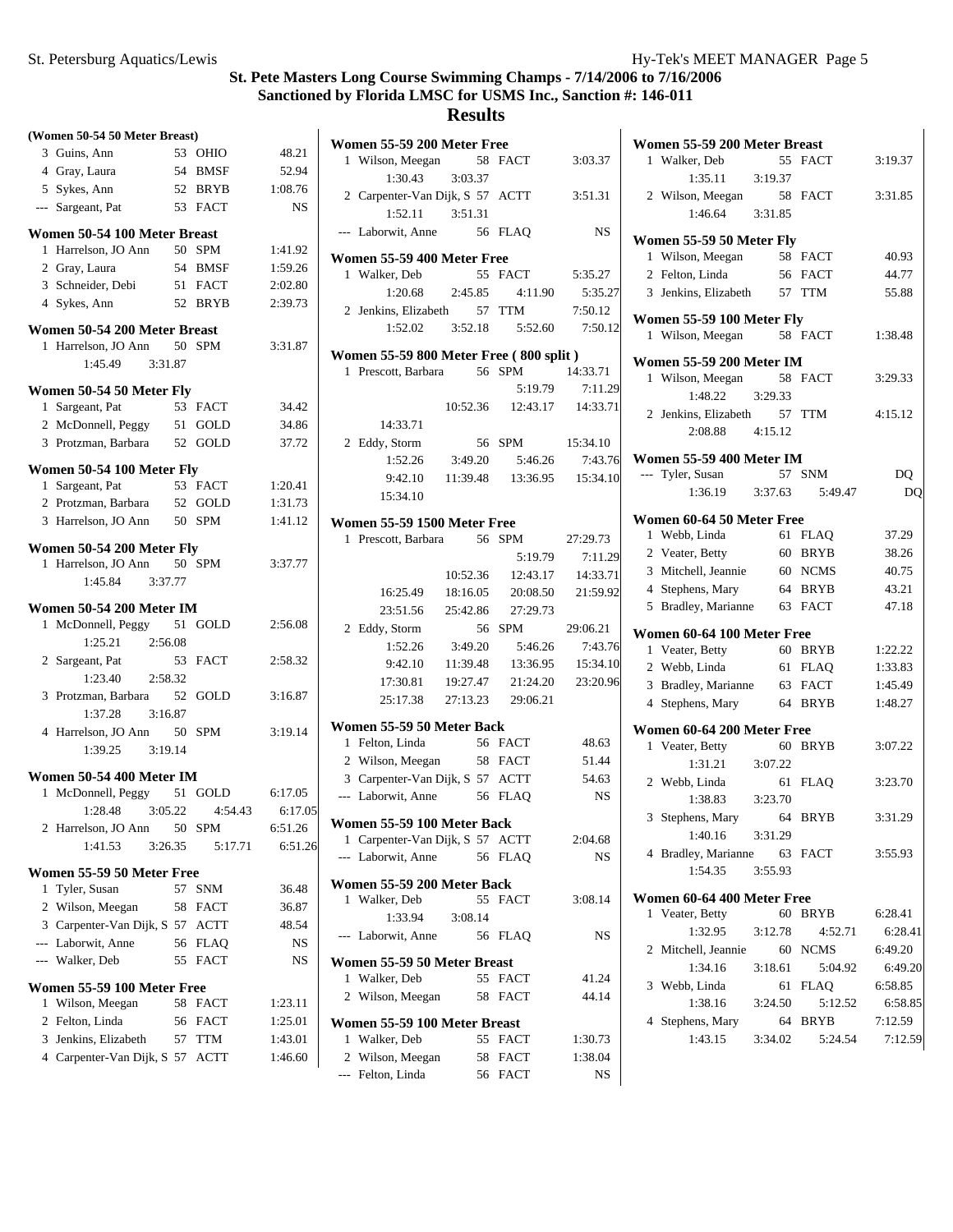|       | Women 60-64 800 Meter Free (800 split) |          |                                        |          |
|-------|----------------------------------------|----------|----------------------------------------|----------|
| 1     | Veater, Betty                          |          | 60 BRYB                                | 13:14.27 |
|       | $1:32.54$ $3:13.62$                    |          | 4:54.63                                | 6:34.80  |
|       |                                        |          | 8:15.08  9:54.30  11:33.87  13:14.27   |          |
|       | 13:14.27                               |          |                                        |          |
|       | 2 Stephens, Mary                       |          | 64 BRYB                                | 14:46.34 |
|       | 1:41.17                                | 3:30.64  | 5:21.42                                | 7:15.57  |
|       | 9:09.88                                |          | 11:02.96  12:55.12  14:46.34           |          |
|       | 14:46.34                               |          |                                        |          |
|       | 3 Bradley, Marianne 63 FACT            |          |                                        | 17:57.90 |
|       | 2:06.36                                | 4:21.20  | 6:37.56                                | 8:53.35  |
|       |                                        |          | 11:10.31  13:25.91  15:42.49  17:57.90 |          |
|       | 17:57.90                               |          |                                        |          |
|       | Women 60-64 1500 Meter Free            |          |                                        |          |
|       | 1 Veater, Betty                        | 60       | <b>BRYB</b>                            | 24:58.61 |
|       | 1:32.54                                | 3:13.62  | 4:54.63                                | 6:34.80  |
|       | 8:15.08                                | 9:54.30  | 11:33.87                               | 13:14.27 |
|       | 14:54.67                               | 16:34.85 | 18:15.71                               | 19:56.32 |
|       | 21:36.47                               | 23:17.45 | 24:58.61                               |          |
|       | 2 Stephens, Mary                       |          | 64 BRYB                                | 27:34.48 |
|       | 1:41.17                                | 3:30.64  | 5:21.42                                | 7:15.57  |
|       |                                        |          | 9:09.88 11:02.96 12:55.12 14:46.34     |          |
|       |                                        |          | 18:26.94 20:17.24                      | 22:07.36 |
|       | 16:36.13<br>23:57.60                   |          | 27:34.48                               |          |
|       |                                        | 25:48.73 |                                        |          |
|       | 3 Bradley, Marianne 63 FACT            |          |                                        | 33:46.16 |
|       | 2:06.36                                | 4:21.20  | 6:37.56                                | 8:53.35  |
|       | 11:10.31                               | 13:25.91 | 15:42.49                               | 17:57.90 |
|       | 20:13.35                               | 22:32.26 | 24:51.51                               | 27:08.05 |
|       | 29:23.63                               | 31:37.54 | 33:46.16                               |          |
|       | Women 60-64 50 Meter Back              |          |                                        |          |
|       | 1 Mitchell, Jeannie 60 NCMS            |          |                                        | 44.54    |
|       | 2 Stephens, Mary 64 BRYB               |          |                                        | 55.65    |
|       | Women 60-64 100 Meter Back             |          |                                        |          |
|       | 1 Mitchell, Jeannie 60 NCMS            |          |                                        | 1:34.77  |
|       | 2 Stephens, Mary                       |          | 64 BRYB                                | 2:01.98  |
|       | 3 Bradley, Marianne 63 FACT            |          |                                        | 2:05.36  |
|       |                                        |          |                                        |          |
|       | Women 60-64 200 Meter Back             |          |                                        |          |
|       | 1 Mitchell, Jeannie 60 NCMS            |          |                                        | 3:36.39  |
|       | 1:45.03                                | 3:36.39  |                                        |          |
| 2     | Bradley, Marianne                      | 63       | FACT                                   | 4:23.78  |
|       | 2:11.66                                | 4:23.78  |                                        |          |
| $---$ | Stephens, Mary                         | 64       | BRYB                                   | NS       |
|       | Women 60-64 50 Meter Breast            |          |                                        |          |
| 1     | Webb, Linda                            | 61       | FLAQ                                   | 49.02    |
|       | 2 Veater, Betty                        | 60       | <b>BRYB</b>                            | 49.96    |
| 3     | Bradley, Marianne                      |          | 63 FACT                                | 1:00.71  |
|       | --- Mitchell, Jeannie                  | 60       | <b>NCMS</b>                            | NS       |
|       | Women 60-64 100 Meter Breast           |          |                                        |          |
| 1     | Veater, Betty                          | 60       | <b>BRYB</b>                            | 1:46.35  |
|       | 2 Webb, Linda                          | 61       | <b>FLAQ</b>                            | 1:50.73  |
| 3     | Bradley, Marianne                      |          | 63 FACT                                | 2:26.49  |
| ---   | Mitchell, Jeannie                      | 60       | <b>NCMS</b>                            | NS       |
|       |                                        |          |                                        |          |

|   | Women 60-64 200 Meter Breast                           |         |                         |         |
|---|--------------------------------------------------------|---------|-------------------------|---------|
|   | 1 Veater, Betty                                        |         | 60 BRYB                 | 3:48.98 |
|   | $1:52.48$ 3:48.98                                      |         |                         |         |
|   | 2 Webb, Linda                                          |         | 61 FLAQ                 | 3:57.61 |
|   | $1:55.15$ $3:57.61$                                    |         |                         |         |
|   | 3 Bradley, Marianne 63 FACT                            |         |                         | 5:12.37 |
|   | 2:33.27                                                | 5:12.37 |                         |         |
|   |                                                        |         |                         |         |
|   | Women 60-64 50 Meter Fly                               |         |                         |         |
|   | 1 Veater, Betty                                        | 60 BRYB |                         | 48.18   |
|   | 1 Webb, Linda                                          |         | 61 FLAO                 | 48.18   |
|   | Women 60-64 100 Meter Fly                              |         |                         |         |
|   | 1 Veater, Betty                                        | 60 BRYB |                         | 1:49.69 |
|   |                                                        |         |                         |         |
|   | Women 60-64 200 Meter IM<br>1 Webb, Linda              |         | 61 FLAO                 | 3:52.06 |
|   |                                                        | 3:52.06 |                         |         |
|   | 1:57.91                                                |         |                         |         |
|   | 2 Bradley, Marianne 63 FACT                            |         |                         | 4:34.69 |
|   | $2:12.25$ $4:34.69$                                    |         |                         |         |
|   | Women 60-64 400 Meter IM                               |         |                         |         |
|   | 1 Webb, Linda                                          |         | 61 FLAQ 8:12.03         |         |
|   |                                                        |         | 2:08.60 4:22.69 6:25.50 | 8:12.03 |
|   | Women 65-69 50 Meter Free                              |         |                         |         |
|   |                                                        |         |                         | 36.12   |
|   | 1 Williams, Diane 65 SPM<br>2 Tullman, Patricia 69 FMM |         |                         | 42.21   |
|   | 3 Allen, Jean                                          |         | 66 FMM                  | 54.90   |
|   |                                                        |         |                         |         |
|   | Women 65-69 100 Meter Free                             |         |                         |         |
|   | 1 Williams, Diane 65 SPM                               |         |                         | 1:27.76 |
|   | 2 Tullman, Patricia 69 FMM                             |         |                         | 1:32.21 |
|   | Women 65-69 200 Meter Free                             |         |                         |         |
|   | 1 Williams, Diane                                      |         | 65 SPM                  | 3:15.77 |
|   | 1:33.20                                                | 3:15.77 |                         |         |
|   | 2 Tullman, Patricia                                    |         | 69 FMM                  | 3:26.22 |
|   | $1:42.05$ $3:26.22$                                    |         |                         |         |
|   |                                                        |         |                         |         |
|   | Women 65-69 400 Meter Free                             |         |                         |         |
|   | 1 Tullman, Patricia 69 FMM 7:32.20                     |         |                         |         |
|   | 1:46.09                                                | 3:42.37 | 5:37.65                 | 7:32.20 |
|   | Women 65-69 50 Meter Back                              |         |                         |         |
|   | 1 Williams, Diane                                      | 65      | SPM                     | 45.46   |
|   | 2 Tullman, Patricia                                    |         | 69 FMM                  | 53.13   |
|   | 3 Allen, Jean                                          | 66      | FMM                     | 1:05.01 |
|   |                                                        |         |                         |         |
|   | Women 65-69 100 Meter Back                             |         |                         |         |
| 1 | Tullman, Patricia                                      |         | 69 FMM                  | 1:56.45 |
|   | 2 Vetter, Helen                                        |         | 66 FACT                 | 2:18.97 |
|   | 3 Allen, Jean                                          |         | 66 FMM                  | 2:21.34 |
|   | --- Williams, Diane                                    | 65      | SPM                     | DQ      |
|   | Women 65-69 200 Meter Back                             |         |                         |         |
|   | 1 Tullman, Patricia                                    |         | 69 FMM                  | 4:06.52 |
|   |                                                        |         |                         |         |
|   | Women 65-69 50 Meter Breast                            |         |                         |         |
| 1 | Allen, Jean                                            | 66      | FMM                     | 59.27   |
|   |                                                        |         |                         |         |

| Women 65-69 100 Meter Breast           |          |                 |           |
|----------------------------------------|----------|-----------------|-----------|
| 1 Allen, Jean                          |          | 66 FMM          | 2:09.15   |
| Women 65-69 200 Meter Breast           |          |                 |           |
| 1 Allen, Jean                          |          | 66 FMM          | 4:40.36   |
| 2:15.37 4:40.36                        |          |                 |           |
|                                        |          |                 |           |
| Women 65-69 50 Meter Fly               |          |                 |           |
| 1 Williams, Diane                      |          | 65 SPM          | 49.72     |
| 2 Tullman, Patricia 69 FMM             |          |                 | 52.26     |
| Women 65-69 100 Meter Fly              |          |                 |           |
| 1 Tullman, Patricia 69 FMM             |          |                 | 2:07.84   |
| 2 Vetter, Helen                        |          | 66 FACT         | 2:40.23   |
|                                        |          |                 |           |
| Women 65-69 200 Meter IM               |          |                 |           |
| 1 Williams, Diane 65 SPM               |          |                 | 3:54.47   |
| 1:53.84 3:54.47                        |          |                 |           |
| Women 70-74 50 Meter Free              |          |                 |           |
| 1 Henderson, Martha 70 FACT            |          |                 | 47.67     |
|                                        |          |                 |           |
| Women 70-74 100 Meter Free             |          |                 |           |
| 1 Henderson, Martha 70 FACT            |          |                 | 1:45.95   |
| --- Knight-Perry, Kate 71 SPM          |          |                 | <b>NS</b> |
| Women 70-74 200 Meter Free             |          |                 |           |
| 1 Henderson, Martha 70 FACT            |          |                 | 3:52.44   |
| 1:54.25 3:52.44                        |          |                 |           |
|                                        |          |                 |           |
| Women 70-74 400 Meter Free             |          |                 |           |
| 1 Henderson, Martha 70 FACT            |          |                 | 8:13.16   |
| $1:56.91$ $4:03.21$ $6:11.40$          |          |                 | 8:13.16   |
| Women 70-74 800 Meter Free (800 split) |          |                 |           |
| 1 Prokopi, Doris                       |          | 71 FMM          | 18:06.52  |
| 2:03.69  4:17.00  6:32.70  8:49.89     |          |                 |           |
| 11:08.24  13:26.26  15:46.95  18:06.52 |          |                 |           |
| 18:06.52                               |          |                 |           |
| --- Knight-Perry, Kate 71 SPM          |          |                 | <b>NS</b> |
|                                        |          |                 |           |
| Women 70-74 1500 Meter Free            |          |                 |           |
| 1 Prokopi, Doris                       |          | 71 FMM 34:31.21 |           |
| 2:03.69 4:17.00 6:32.70                |          |                 | 8:49.89   |
| 11:08.24  13:26.26  15:46.95  18:06.52 |          |                 |           |
| 20:26.57                               | 22:46.46 | 25:08.98        | 27:31.75  |
| 29:52.21                               | 32:13.95 | 34:31.21        |           |
| --- Knight-Perry, Kate                 | 71       | <b>SPM</b>      | NS        |
| Women 70-74 50 Meter Back              |          |                 |           |
| 1 Prokopi, Doris                       | 71       | <b>FMM</b>      | 55.56     |
| Henderson, Martha<br>$\overline{2}$    |          | 70 FACT         | 57.80     |
|                                        |          |                 |           |
| Women 70-74 100 Meter Back             |          |                 |           |
| Prokopi, Doris<br>1                    | 71       | <b>FMM</b>      | 2:07.43   |
| 2 Henderson, Martha                    |          | 70 FACT         | 2:07.57   |
| Women 70-74 200 Meter Back             |          |                 |           |
| Prokopi, Doris<br>1                    | 71       | <b>FMM</b>      | 4:31.20   |
| 2:13.91                                | 4:31.20  |                 |           |
|                                        |          |                 |           |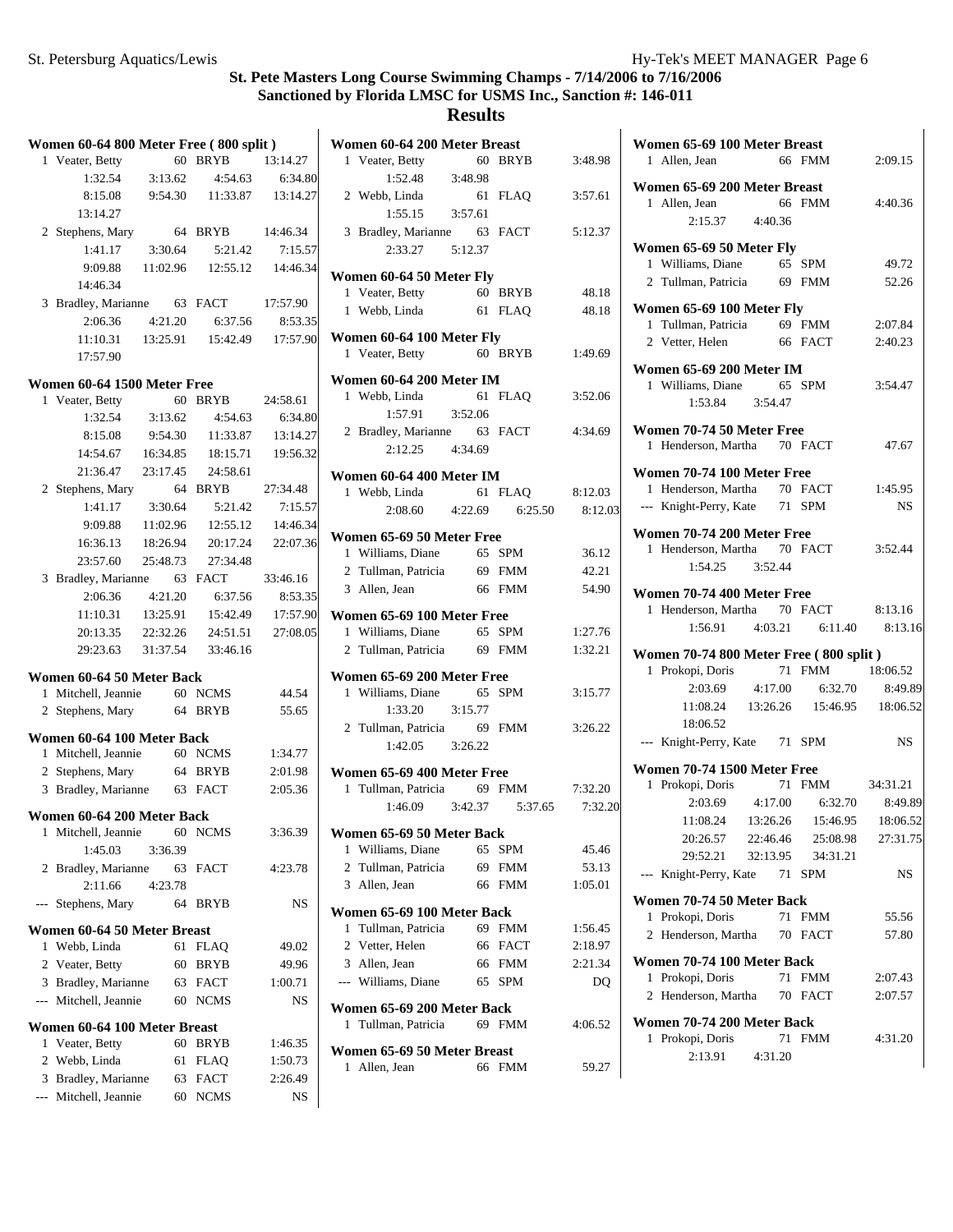**Results**

| Women 70-74 50 Meter Breast            |          |          |          | 3 Durstein, Nancy<br>2:07.29       | 4:22.86  | 77 FACT<br>6:38.95 | 18:12.71<br>8:57.06 | Women 75-79 200 Meter Fly              |          |                 |          |
|----------------------------------------|----------|----------|----------|------------------------------------|----------|--------------------|---------------------|----------------------------------------|----------|-----------------|----------|
| 1 Prokopi, Doris                       |          | 71 FMM   | 55.54    | 11:14.42                           | 13:31.63 | 15:51.89           | 18:12.71            | --- Durstein, Nancy                    |          | 77 FACT         | DQ       |
| Women 70-74 100 Meter Breast           |          |          |          | 18:12.71                           |          |                    |                     | 3:20.07                                |          |                 |          |
| 1 Prokopi, Doris                       |          | 71 FMM   | 2:07.88  |                                    |          |                    |                     | <b>Women 75-79 200 Meter IM</b>        |          |                 |          |
|                                        |          |          |          | <b>Women 75-79 1500 Meter Free</b> |          |                    |                     | 1 Troy, Jean                           |          | 79 FMM          | 4:18.42  |
| Women 70-74 200 Meter Breast           |          |          |          | 1 Troy, Jean                       |          | 79 FMM             | 29:28.61            | 2:12.15                                | 4:18.42  |                 |          |
| 1 Prokopi, Doris                       |          | 71 FMM   | 4:47.29  | 1:50.45                            | 3:49.09  | 5:48.33            | 7:45.77             | 2 Durstein, Nancy                      |          | 77 FACT         | 4:56.35  |
| 2:20.45                                | 4:47.29  |          |          | 9:42.72                            | 11:40.57 | 13:38.35           | 15:37.24            | 2:37.62                                | 4:56.35  |                 |          |
| Women 70-74 50 Meter Fly               |          |          |          | 17:35.12                           | 19:34.10 | 21:34.24           | 23:33.58            | 3 Campbell, Joan                       |          | 76 FACT         | 5:05.28  |
| 1 Henderson, Martha                    |          | 70 FACT  | 54.30    | 25:33.33                           | 27:32.74 | 29:28.61           |                     | 2:43.30                                | 5:05.28  |                 |          |
| 2 Prokopi, Doris                       |          | 71 FMM   | 59.07    | 2 Campbell, Joan                   |          | 76 FACT            | 32:36.82            | 4 Hoskinson, Ruth                      |          | 77 FMM          | 5:41.95  |
| Women 70-74 100 Meter Fly              |          |          |          | 2:03.57                            | 4:15.74  | 6:26.30            | 8:36.03             | 2:46.27                                | 5:41.95  |                 |          |
| 1 Henderson, Martha                    |          | 70 FACT  | 2:08.06  | 10:47.03                           | 12:57.57 | 15:09.32           | 17:20.59            |                                        |          |                 |          |
| 2 Prokopi, Doris                       |          | 71 FMM   | 2:34.20  | 19:31.95                           | 21:43.58 | 23:55.38           | 26:07.73            | <b>Women 75-79 400 Meter IM</b>        |          |                 |          |
|                                        |          |          |          | 28:17.84                           | 30:28.85 | 32:36.82           |                     | 1 Durstein, Nancy                      |          | 77 FACT         | 10:29.03 |
| <b>Women 70-74 200 Meter IM</b>        |          |          |          | 3 Durstein, Nancy                  |          | 77 FACT            | 34:22.63            | 2:50.28                                | 5:35.25  | 8:23.49         | 10:29.03 |
| 1 Henderson, Martha                    |          | 70 FACT  | 4:31.42  | 2:07.29                            | 4:22.86  | 6:38.95            | 8:57.06             | Women 80-84 50 Meter Free              |          |                 |          |
| 2:05.23                                | 4:31.42  |          |          | 11:14.42                           | 13:31.63 | 15:51.89           | 18:12.71            | 1 Carr, Florence                       |          | 81 SYSM         | 41.63    |
| 2 Prokopi, Doris                       |          | 71 FMM   | 4:39.85  | 20:33.57                           | 22:56.03 | 25:15.35           | 27:35.08            | 2 Olsen, Gladys                        |          | 80 FMM          | 1:05.64  |
| 2:19.26                                | 4:39.85  |          |          | 29:56.84                           | 32:13.88 | 34:22.63           |                     | 3 Reynolds, June                       |          | 84 FMM          | 1:06.03  |
| <b>Women 70-74 400 Meter IM</b>        |          |          |          | Women 75-79 50 Meter Back          |          |                    |                     |                                        |          |                 |          |
| 1 Henderson, Martha                    |          | 70 FACT  | 9:41.37  | 1 Campbell, Joan                   |          | 76 FACT            | 1:04.63             | Women 80-84 100 Meter Free             |          |                 |          |
| 2:15.34                                | 4:36.89  | 7:37.40  | 9:41.37  | 2 Hoskinson, Ruth                  |          | 77 FMM             | 1:10.04             | 1 Carr, Florence                       |          | 81 SYSM         | 1:54.24  |
|                                        |          |          |          | 3 Painter, Patricia                |          | 79 FMM             | 1:45.41             | 2 Gordon, Edna                         |          | 80 FACT         | 2:06.91  |
| Women 75-79 50 Meter Free              |          |          |          |                                    |          |                    |                     | 3 Olsen, Gladys                        |          | <b>80 FMM</b>   | 2:32.97  |
| 1 Troy, Jean                           |          | 79 FMM   | 43.81    | Women 75-79 100 Meter Back         |          |                    |                     | Women 80-84 200 Meter Free             |          |                 |          |
| Women 75-79 100 Meter Free             |          |          |          | 1 Durstein, Nancy                  |          | 77 FACT            | 2:14.29             | 1 Carr, Florence                       |          | 81 SYSM         | 4:27.17  |
| 1 Troy, Jean                           |          | 79 FMM   | 1:34.09  | 2 Campbell, Joan                   |          | 76 FACT            | 2:18.54             | 2:06.28                                | 4:27.17  |                 |          |
| 2 Painter, Patricia                    |          | 79 FMM   | 2:38.53  | Women 75-79 200 Meter Back         |          |                    |                     | 2 Gordon, Edna                         |          | 80 FACT         | 4:30.84  |
|                                        |          |          |          | 1 Campbell, Joan                   |          | 76 FACT            | 4:51.97             | 2:14.68                                | 4:30.84  |                 |          |
| Women 75-79 200 Meter Free             |          |          |          | 2:24.05                            | 4:51.97  |                    |                     | 3 Olsen, Gladys                        |          | 80 FMM          | 4:55.76  |
| 1 Troy, Jean                           |          | 79 FMM   | 3:29.82  | 2 Durstein, Nancy                  |          | 77 FACT            | 4:53.64             | 2:26.00                                | 4:55.76  |                 |          |
| 1:40.60                                | 3:29.82  |          |          | 2:28.19                            | 4:53.64  |                    |                     | 4 Reynolds, June                       |          | 84 FMM          | 5:30.06  |
| 2 Durstein, Nancy                      |          | 77 FACT  | 4:02.58  | 3 Hoskinson, Ruth                  |          | 77 FMM             | 5:15.16             | 2:43.49                                | 5:30.06  |                 |          |
| 2:01.00                                | 4:02.58  |          |          | 2:40.22                            | 5:15.16  |                    |                     |                                        |          |                 |          |
| 3 Campbell, Joan                       |          | 76 FACT  | 4:05.13  |                                    |          |                    |                     | Women 80-84 400 Meter Free             |          |                 |          |
| 1:59.37                                | 4:05.13  |          |          | Women 75-79 50 Meter Breast        |          |                    |                     | 1 Reynolds, June                       |          | 84 FMM          | 10:42.79 |
| Women 75-79 400 Meter Free             |          |          |          | 1 Troy, Jean                       |          | 79 FMM             | 1:03.95             | 2:39.70                                | 5:24.96  | 8:09.13         | 10:42.79 |
| 1 Durstein, Nancy                      |          | 77 FACT  | 8:28.34  | 2 Campbell, Joan                   |          | 76 FACT            | 1:12.43             | 2 Olsen, Gladys                        |          | 80 FMM          | 10:59.98 |
| 2:03.99                                | 4:13.97  | 6:24.83  | 8:28.34  | Women 75-79 200 Meter Breast       |          |                    |                     | 2:40.77                                | 5:27.50  | 8:15.49         | 10:59.98 |
| 2 Hoskinson, Ruth                      |          | 77 FMM   | 10:21.53 | 1 Troy, Jean                       |          | 79 FMM             | 4:58.70             | Women 80-84 800 Meter Free (800 split) |          |                 |          |
| 2:33.15                                | 5:10.67  | 7:48.00  | 10:21.53 | 2:25.44                            | 4:58.70  |                    |                     | 1 Olsen, Gladys                        |          | 80 FMM          | 21:28.95 |
|                                        |          |          |          | 2 Durstein, Nancy                  |          | 77 FACT            | 5:21.10             | 2:31.55                                | 5:11.20  | 7:51.78         | 10:34.25 |
| Women 75-79 800 Meter Free (800 split) |          |          |          | 2:39.67                            | 5:21.10  |                    |                     | 13:17.87                               | 16:02.86 | 18:47.59        | 21:28.95 |
| 1 Troy, Jean                           |          | 79 FMM   | 15:37.24 |                                    |          |                    |                     | 21:28.95                               |          |                 |          |
| 1:50.45                                | 3:49.09  | 5:48.33  | 7:45.77  | Women 75-79 50 Meter Fly           |          |                    |                     |                                        |          |                 |          |
| 9:42.72                                | 11:40.57 | 13:38.35 | 15:37.24 | 1 Troy, Jean                       |          | 79 FMM             | 57.29               | Women 80-84 1500 Meter Free            |          |                 | 41:04.46 |
| 15:37.24                               |          |          |          | 2 Durstein, Nancy                  |          | 77 FACT            | 1:06.19             | 1 Olsen, Gladys                        |          | 80 FMM          |          |
| 2 Campbell, Joan                       |          | 76 FACT  | 17:20.59 | 3 Hoskinson, Ruth                  |          | 77 FMM             | 1:09.24             | 2:31.55                                | 5:11.20  | 7:51.78         | 10:34.25 |
| 2:03.57                                | 4:15.74  | 6:26.30  | 8:36.03  | 4 Campbell, Joan                   |          | 76 FACT            | 1:21.97             | 13:17.87                               | 16:02.86 | 18:47.59        | 21:28.95 |
| 10:47.03                               | 12:57.57 | 15:09.32 | 17:20.59 | Women 75-79 100 Meter Fly          |          |                    |                     | 24:15.57                               | 27:03.74 | 29:51.87        | 32:38.93 |
| 17:20.59                               |          |          |          | 1 Durstein, Nancy                  |          | 77 FACT            | 2:41.57             | 35:27.05                               | 38:17.89 | 41:04.46        |          |
|                                        |          |          |          | 2 Campbell, Joan                   |          | 76 FACT            | 2:51.96             | Women 80-84 50 Meter Back              |          |                 |          |
|                                        |          |          |          |                                    |          |                    |                     | 1 Gordon Edna                          |          | $80 F\Delta$ CT | 1.1319   |

Gordon, Edna 80 FACT 1:1 2 Reynolds, June 84 FMM 1:16.58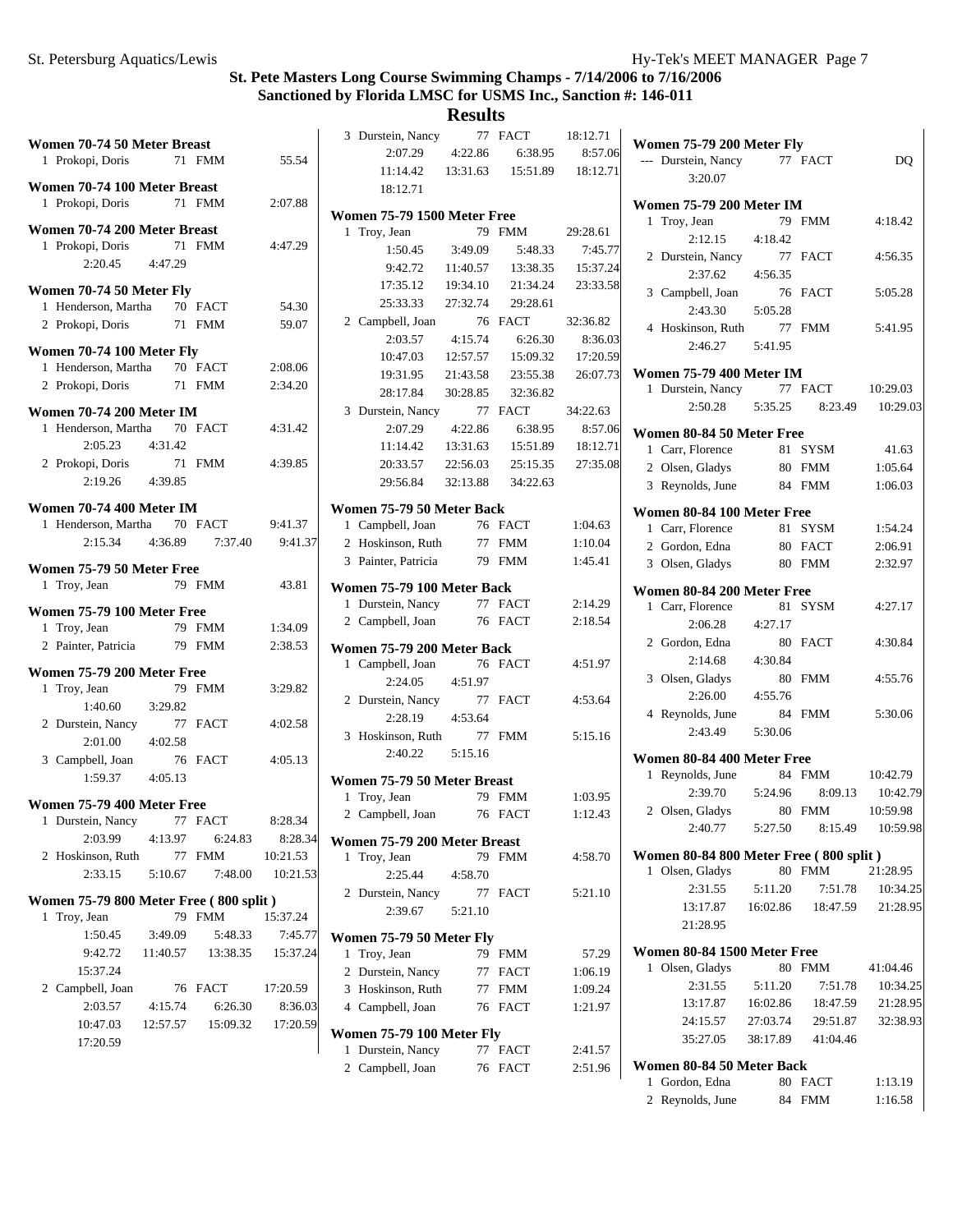#### **Results**

| Women 80-84 100 Meter Back                    |         |                    |          | Women 85-89 100 Meter Back                                |                |
|-----------------------------------------------|---------|--------------------|----------|-----------------------------------------------------------|----------------|
| 1 Gordon, Edna                                |         | 80 FACT            | 2:31.41  | 1 Schimpf, Kay<br>89 FMM                                  | 3:17.44        |
| 2 Reynolds, June                              |         | 84 FMM             | 3:13.88  |                                                           |                |
| Women 80-84 200 Meter Back                    |         |                    |          | Women 85-89 200 Meter Back<br>1 Zint, Gertrude<br>89 FMM  | 6:24.50        |
| 1 Reynolds, June                              |         | 84 FMM             | 6:31.63  | 3:07.49<br>6:24.50                                        |                |
| 3:11.59                                       | 6:31.63 |                    |          |                                                           |                |
|                                               |         |                    |          | Women 85-89 50 Meter Breast                               |                |
| Women 80-84 50 Meter Breast                   |         |                    |          | 1 Zint, Gertrude<br>89 FMM                                | 1:22.70        |
| 1 Olsen, Gladys                               |         | 80 FMM             | 1:18.43  | 2 Schimpf, Kay<br>89 FMM                                  | 1:53.38        |
| 2 Reynolds, June                              |         | 84 FMM             | 1:25.43  | Women 85-89 100 Meter Breast                              |                |
| Women 80-84 100 Meter Breast                  |         |                    |          | 1 Zint, Gertrude<br>89 FMM                                | 3:34.7         |
| 1 Olsen, Gladys                               |         | 80 FMM             | 2:53.66  | Women 85-89 200 Meter Breast                              |                |
| Women 80-84 50 Meter Fly                      |         |                    |          | 1 Zint, Gertrude<br>89 FMM                                | 7:19.30        |
| 1 Carr, Florence                              |         | 81 SYSM            | 1:04.67  | 3:37.66<br>7:19.30                                        |                |
| 2 Reynolds, June                              |         | 84 FMM             | 1:13.04  | Women 85-89 50 Meter Fly                                  |                |
| 3 Olsen, Gladys                               |         | 80 FMM             | 1:22.36  | 1 Zint, Gertrude<br>89 FMM                                | 2:14.80        |
| Women 80-84 100 Meter Fly                     |         |                    |          |                                                           |                |
| 1 Olsen, Gladys                               |         | 80 FMM             | 2:52.27  | <b>Women 85-89 200 Meter IM</b>                           |                |
|                                               |         |                    |          | 1 Zint. Gertrude<br>89 FMM                                | 7:41.5'        |
| Women 80-84 200 Meter Fly<br>1 Reynolds, June |         | 84 FMM             | 6:46.64  | 4:00.57<br>7:41.57                                        |                |
| 3:24.43                                       | 6:46.64 |                    |          | Men 18-24 50 Meter Free                                   |                |
|                                               |         |                    |          | 1 Vasilas, Anthony<br>22 SPM                              | 33.5           |
| Women 80-84 200 Meter IM                      |         |                    |          | --- Houska, Tomas<br>22 SPM                               | D <sub>(</sub> |
| 1 Carr, Florence                              |         | 81 SYSM            | 5:45.02  | Men 18-24 100 Meter Free                                  |                |
| 2:54.14                                       | 5:45.02 |                    |          | --- Vasilas, Anthony<br>22 SPM                            | N.             |
|                                               |         |                    |          |                                                           |                |
| Women 80-84 400 Meter IM                      |         |                    |          |                                                           |                |
| 1 Olsen, Gladys                               |         | 80 FMM             | 11:32.99 | Men 18-24 200 Meter Free<br>1 Vasilas, Anthony<br>22 SPM  | 3:09.92        |
| 3:02.95                                       | 5:48.33 | 8:53.00            | 11:32.99 | 3:09.92<br>1:26.12                                        |                |
| 2 Reynolds, June                              |         | 84 FMM             | 13:06.98 |                                                           |                |
| 3:54.49                                       | 7:19.34 | 10:31.14           | 13:06.98 | Men 18-24 50 Meter Breast                                 |                |
| Women 85-89 50 Meter Free                     |         |                    |          | 1 Houska, Tomas<br>22 SPM                                 | 38.1           |
| 1 Zint, Gertrude                              |         | 89 FMM             | 1:14.60  | <b>Men 25-29 50 Meter Free</b>                            |                |
| 2 Schimpf, Kay                                |         | 89 FMM             | 1:18.11  | --- Baldwin, Matthew<br>27 TTM                            | N.             |
| Women 85-89 100 Meter Free                    |         |                    |          | <b>Men 25-29 100 Meter Free</b>                           |                |
| 1 Schimpf, Kay                                |         | 89 FMM             | 2:58.95  | --- Baldwin, Matthew<br>27 TTM                            | N.             |
|                                               |         |                    |          | <b>Men 25-29 200 Meter Free</b>                           |                |
| Women 85-89 200 Meter Free                    |         |                    |          | --- Baldwin, Matthew 27 TTM                               | N.             |
| 1 Schimpf, Kay<br>3:03.50                     | 6:21.97 | 89 FMM             | 6:21.97  |                                                           |                |
|                                               |         |                    |          | Men 25-29 50 Meter Back<br>--- Baldwin, Matthew<br>27 TTM | N.             |
| Women 85-89 400 Meter Free                    |         |                    |          |                                                           |                |
| 1 Schimpf, Kay                                |         | 89 FMM             | 12:22.06 | <b>Men 25-29 100 Meter Back</b>                           |                |
| 2:54.20                                       | 6:03.98 | 9:13.20            | 12:22.06 | --- Baldwin, Matthew<br>27 TTM                            | N.             |
| 2 Zint, Gertrude<br>3:19.82                   | 6:57.64 | 89 FMM<br>10:27.93 | 13:52.19 | Men 30-34 50 Meter Free                                   |                |
|                                               |         |                    | 13:52.19 | 1 DeBrosse, Greg<br>32 MOO                                | 34.90          |
| Women 85-89 800 Meter Free (800 split)        |         |                    |          | <b>Men 30-34 100 Meter Free</b>                           |                |
| --- Zint, Gertrude                            |         | 89 FMM             | NS.      | --- DeBrosse, Greg<br>32 MOO                              | N.             |
| <b>Women 85-89 1500 Meter Free</b>            |         |                    |          |                                                           |                |
| --- Zint, Gertrude                            |         | 89 FMM             | NS       | Men 30-34 50 Meter Breast<br>32 MOO                       | 46.23          |
| Women 85-89 50 Meter Back                     |         |                    |          | 1 DeBrosse, Greg                                          |                |

| r Back<br>89 FMM | 3:17.44            | Men 30-34 100 Meter Breast<br>--- DeBrosse, Greg<br>32 MOO    | <b>NS</b>       |
|------------------|--------------------|---------------------------------------------------------------|-----------------|
| r Back<br>89 FMM | 6:24.50            | <b>Men 30-34 50 Meter Fly</b><br>--- DeBrosse, Greg<br>32 MOO | NS              |
| .50              |                    | <b>Men 35-39 50 Meter Free</b>                                |                 |
| <b>Breast</b>    |                    | 1 Herman, Eric<br>35 SPM                                      | 27.46           |
| 89 FMM<br>89 FMM | 1:22.70<br>1:53.38 | 2 LeClair, David<br>39 GOLD<br>3 Kavantinos, James 36 BRYB    | 28.24<br>32.54  |
| r Breast         |                    | <b>Men 35-39 100 Meter Free</b>                               |                 |
| 89 FMM           | 3:34.75            | 1 LeClair, David<br>39 GOLD                                   | 1:00.06         |
| r Breast         |                    | 2 Herman, Eric<br>35 SPM                                      | 1:00.88         |
| 89 FMM           | 7:19.30            | 3 Kavantinos, James 36 BRYB                                   | 1:15.99         |
| .30              |                    | <b>Men 35-39 200 Meter Free</b>                               |                 |
| <b>F</b> ly      |                    | 1 LeClair, David<br>39 GOLD                                   | 2:12.42         |
| 89 FMM           | 2:14.80            | 1:03.61<br>2:12.42                                            |                 |
|                  |                    | 2 Herman, Eric<br>35 SPM                                      | 2:17.45         |
| r IM             |                    | $1:03.34$ $2:17.45$                                           |                 |
| 89 FMM           | 7:41.57            | <b>Men 35-39 400 Meter Free</b>                               |                 |
| .57              |                    | 1 LeClair, David<br>39 GOLD                                   | 4:46.57         |
| ee               |                    | $1:07.38$ $2:20.38$<br>3:33.11                                | 4:46.57         |
| 22<br>SPM        | 33.51              | 2 Herman, Eric<br>35 SPM                                      | 5:01.97         |
| 22<br>SPM        | DQ                 | 1:07.48<br>2:25.12                                            | 3:44.11 5:01.97 |
|                  |                    |                                                               |                 |
| ree<br>22 SPM    | <b>NS</b>          | <b>Men 35-39 800 Meter Free (800 split)</b>                   |                 |
|                  |                    | 1 Peter, Aaron<br>35 SPM                                      | 11:38.09        |
| ree              |                    | 2:40.90<br>4:08.00<br>1:16.02                                 | 5:36.30         |
| 22 SPM<br>92.    | 3:09.92            | 7:05.50<br>8:35.39 10:06.98<br>11:38.09                       | 11:38.09        |
| east             |                    | <b>Men 35-39 1500 Meter Free</b>                              |                 |
| 22 SPM           | 38.11              | 1 Peter, Aaron<br>35 SPM                                      | 22:30.79        |
|                  |                    | 1:16.02<br>2:40.90<br>4:08.00                                 | 5:36.30         |
| ee               |                    | 7:05.50<br>8:35.39<br>10:06.98                                | 11:38.09        |
| 27 TTM           | <b>NS</b>          | 14:42.73<br>16:15.22<br>13:10.60                              | 17:48.44        |
| ree              |                    | 19:21.78 20:56.28 22:30.79                                    |                 |
| 27<br>TTM        | <b>NS</b>          | Men 35-39 50 Meter Back                                       |                 |
| ree              |                    | 1 Dykstra, Thomas 38 GSC                                      | 35.65           |
| 27 TTM           | NS                 | 2 Peter, Aaron 35 SPM                                         | 36.00           |
| ck               |                    | 3 Kavantinos, James<br>36 BRYB                                | 47.47           |
| 27 TTM           | NS                 | <b>Men 35-39 100 Meter Back</b>                               |                 |
|                  |                    | 1 Dykstra, Thomas<br>38 GSC                                   | 1:13.86         |
| ack              |                    | 2 Kavantinos, James<br>36 BRYB                                | 1:48.14         |
| 27 TTM           | NS.                | <b>Men 35-39 200 Meter Back</b>                               |                 |
| ee               |                    | 1 Dykstra, Thomas<br>38 GSC                                   | 2:40.79         |
| 32 MOO           | 34.90              | 1:15.91<br>2:40.79                                            |                 |
| ree<br>32 MOO    |                    | Men 35-39 50 Meter Breast                                     |                 |
|                  | NS                 | 1 Dykstra, Thomas<br>38 GSC                                   | 36.15           |
| east             |                    | 2 Herman, Eric<br>35 SPM                                      | 37.62           |
| 32 MOO           | 46.23              | Men 35-39 100 Meter Breast                                    |                 |
|                  |                    | 1 Herman, Eric<br>35 SPM                                      | 1:24.04         |
|                  |                    | 2 Dykstra, Thomas<br>38 GSC                                   | 1:30.87         |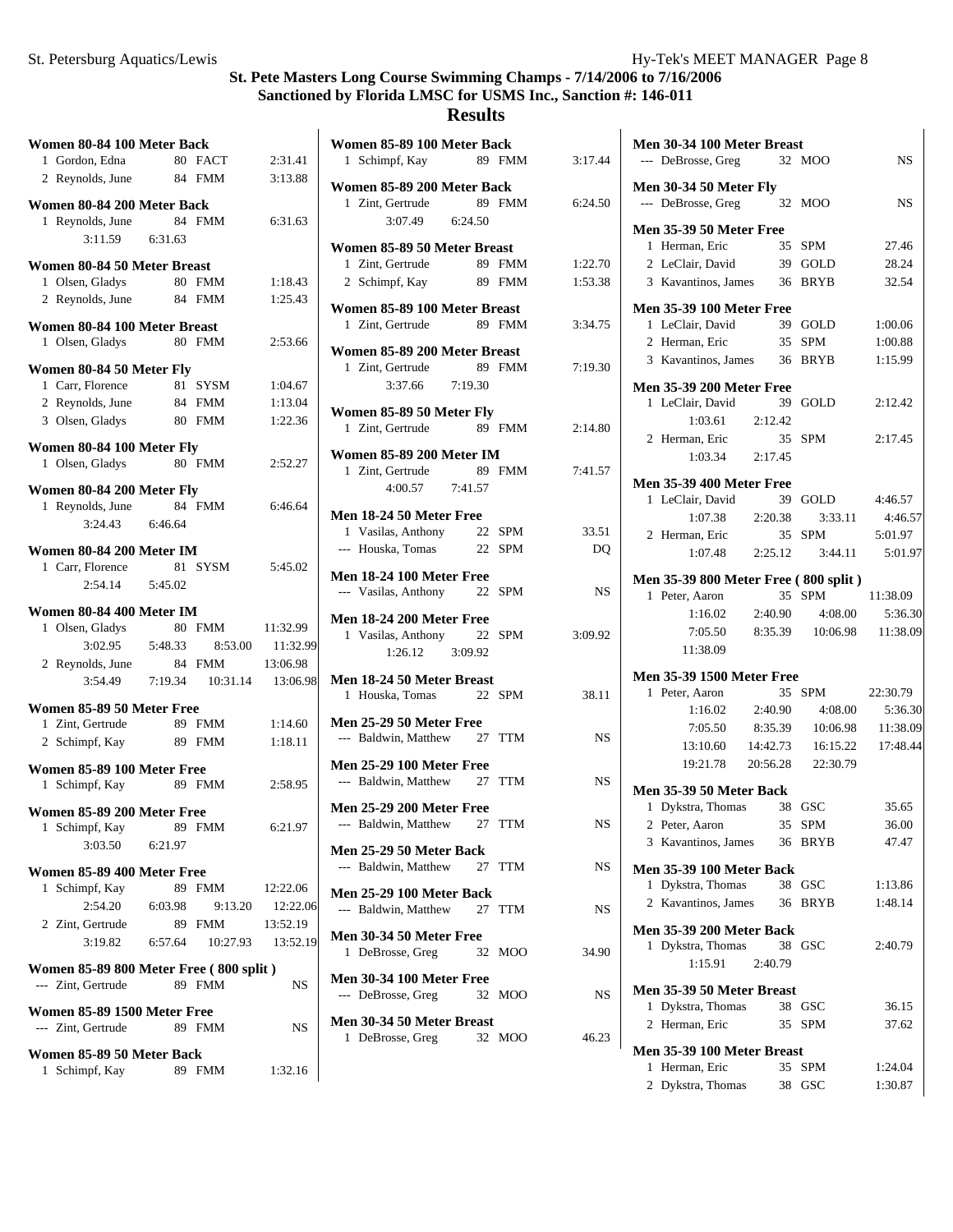#### St. Petersburg Aquatics/Lewis **Hy-Tek's MEET MANAGER** Page 9

# **St. Pete Masters Long Course Swimming Champs - 7/14/2006 to 7/16/2006 Sanctioned by Florida LMSC for USMS Inc., Sanction #: 146-011**

**Results**

**Men 40-44 50 Meter Back**

| Men 35-39 200 Meter Breast            |          |           |
|---------------------------------------|----------|-----------|
| 1 LeClair, David                      | 39 GOLD  | 3:04.61   |
| $1:30.19$ $3:04.61$                   |          |           |
| 2 Dykstra, Thomas 38 GSC              |          | 3:10.36   |
|                                       |          |           |
|                                       |          |           |
| <b>Men 35-39 50 Meter Fly</b>         |          |           |
| 1 Dykstra, Thomas 38 GSC              |          | 29.99     |
| 2 Peter, Aaron                        | 35 SPM   | 31.52     |
| <b>Men 35-39 100 Meter Fly</b>        |          |           |
| 1 Dykstra, Thomas 38 GSC              |          | 1:16.21   |
|                                       |          |           |
| <b>Men 35-39 200 Meter IM</b>         |          |           |
| 1 LeClair, David                      | 39 GOLD  | 2:34.44   |
| 1:13.68 2:34.44                       |          |           |
| 2 Dykstra, Thomas 38 GSC              |          | 2:38.04   |
| 1:12.36 2:38.04                       |          |           |
|                                       |          |           |
| <b>Men 35-39 400 Meter IM</b>         |          |           |
| 1 Dykstra, Thomas 38 GSC 5:41.17      |          |           |
| $1:18.33$ $2:47.94$ $4:25.81$         |          | 5:41.17   |
| Men 40-44 50 Meter Free               |          |           |
| 1 Keen, John                          | 43 FACT  | 29.31     |
| --- Jackson, James                    | 44 FACT  | <b>NS</b> |
|                                       |          |           |
| Men 40-44 100 Meter Free              |          |           |
| 1 Smith, Michael 44 FACT              |          | 1:02.90   |
| 2 Keen, John                          | 43 FACT  | 1:03.62   |
| 3 Jones, Jeff                         | 44 BRYB  | 1:10.71   |
| 4 Frost, Douglas<br>44 TTM            |          | 1:11.38   |
| --- Jackson, James 44 FACT            |          |           |
|                                       |          | NS.       |
| Men 40-44 200 Meter Free              |          |           |
| 1 Keen, John<br>43                    | FACT     | 2:25.24   |
| 1:08.94 2:25.24                       |          |           |
| 2 Jones, Jeff                         | 44 BRYB  | 2:43.19   |
| 1:17.97 2:43.19                       |          |           |
| --- Jackson, James                    | 44 FACT  | <b>NS</b> |
|                                       |          |           |
| Men 40-44 400 Meter Free              |          |           |
| 1 Keen, John                          | 43 FACT  | 5:16.49   |
| 1:13.79   2:35.54   3:58.00   5:16.49 |          |           |
| 2 Jones, Jeff                         | 44 BRYB  | 5:53.18   |
| 1:23.07 2:53.06                       | 4:24.06  | 5:53.18   |
|                                       |          |           |
| Men 40-44 800 Meter Free (800 split)  |          |           |
| Keen, John<br>1                       | 43 FACT  | 11:23.12  |
|                                       | 4:09.85  | 5:35.21   |
| 7:02.20<br>8:29.01                    | 9:55.71  | 11:23.12  |
| 11:23.12                              |          |           |
|                                       |          |           |
| <b>Men 40-44 1500 Meter Free</b>      |          |           |
| 1 Keen, John                          | 43 FACT  | 21:30.83  |
|                                       | 4:09.85  | 5:35.21   |
| 7:02.20<br>8:29.01                    | 9:55.71  | 11:23.12  |
| 12:51.37  14:19.15  15:46.86          |          | 17:14.14  |
| 18:42.30<br>20:08.21                  | 21:30.83 |           |
|                                       |          |           |

| 1            | Mangrum, John                                      | 43            | <b>NCMS</b>        | 36.80         |
|--------------|----------------------------------------------------|---------------|--------------------|---------------|
|              | 2 Frost, Douglas                                   | 44            | <b>TTM</b>         | 38.83         |
|              | 3 Jones, Jeff                                      | 44            | <b>BRYB</b>        | 40.90         |
|              | <b>Men 40-44 100 Meter Back</b>                    |               |                    |               |
| 1            | Mangrum, John                                      |               | 43 NCMS            | 1:20.28       |
| 2            | Jones, Jeff                                        | 44            | <b>BRYB</b>        | 1:27.80       |
|              | <b>Men 40-44 200 Meter Back</b>                    |               |                    |               |
| 1            | Mangrum, John                                      | 43            | <b>NCMS</b>        | 2:51.35       |
|              | 1:22.59                                            | 2:51.35       |                    |               |
|              | 2 Jones, Jeff                                      | 44            | <b>BRYB</b>        | 3:07.68       |
|              | Men 40-44 100 Meter Breast                         |               |                    |               |
|              | 1 Smith, Michael                                   |               | 44 FACT            | 1:22.69       |
|              | 2 Frost, Douglas                                   |               | 44 TTM             | 1:29.49       |
|              | Men 40-44 50 Meter Fly                             |               |                    |               |
|              | 1 Mangrum, John                                    |               | 43 NCMS            | 34.07         |
|              | 2 Keen, John                                       |               | 43 FACT            | 34.27         |
|              | --- Jackson, James                                 |               | 44 FACT            | NS            |
|              | <b>Men 40-44 100 Meter Fly</b>                     |               |                    |               |
|              | 1 Smith, Michael                                   |               | 44 FACT            | 1:11.59       |
|              | 2 Mangrum, John                                    |               | 43 NCMS            | 1:20.52       |
|              | <b>Men 40-44 200 Meter Fly</b>                     |               |                    |               |
|              | 1 Mangrum, John                                    | 43            | <b>NCMS</b>        | 3:17.30       |
|              | 1:27.82                                            | 3:17.30       |                    |               |
|              | <b>Men 40-44 200 Meter IM</b>                      |               |                    |               |
|              | 1 Smith, Michael                                   | 44            | <b>FACT</b>        | 2:48.01       |
|              | 1:22.82                                            | 2:48.01       |                    |               |
|              | <b>Men 40-44 400 Meter IM</b>                      |               |                    |               |
| 1            | Mangrum, John                                      | 43            | <b>NCMS</b>        | 6:21.33       |
|              | 1:24.71                                            | 3:03.54       | 4:53.34            | 6:21.33       |
|              | <b>Men 45-49 50 Meter Free</b>                     |               |                    |               |
|              | 1 Calvert, Mark                                    |               | 47 FACT            | 26.85         |
|              | 2 Dawson, Jerry                                    |               | 46 NTC             | 27.13         |
|              | 3 Roberts, Keith                                   |               | 46 FACT            | 32.77         |
|              | 4 Kolb, Karl                                       |               | 45 NEM             | 32.93         |
|              | --- Seibert, Thomas                                | 48            | <b>MOO</b>         | NS            |
|              | Men 45-49 100 Meter Free                           |               |                    |               |
| 1            | Dawson, Jerry                                      |               | 46 NTC             | 59.66         |
|              | 2 Calvert, Mark                                    |               | 47 FACT            | 1:00.11       |
|              | 3 Roberts, Keith                                   |               | 46 FACT<br>48 UNAT | 1:14.91<br>NS |
|              | --- Cross, Marc                                    |               |                    |               |
|              | --- Kolb, Karl<br>--- Seibert, Thomas              |               | 45 NEM<br>48 MOO   | NS<br>NS      |
|              |                                                    |               |                    |               |
|              | <b>Men 45-49 200 Meter Free</b><br>1 Calvert, Mark | 47            |                    |               |
|              |                                                    |               | FACT               | 2:12.47       |
| $\mathbf{2}$ | 1:03.83<br>Kolb, Karl                              | 2:12.47<br>45 | NEM                | 2:39.20       |
|              | 1:17.32                                            | 2:39.20       |                    |               |
|              | --- Dawson, Jerry 46 NTC                           |               |                    | NS            |
|              |                                                    |               |                    |               |

| <b>Men 45-49 400 Meter Free</b><br>1 Specht, William   |         | 48 SPM                    | 4:40.50   |
|--------------------------------------------------------|---------|---------------------------|-----------|
| $1:08.08$ 2:20.10                                      |         | 3:32.09                   | 4:40.50   |
| 2 Dawson, Jerry                                        |         | 46 NTC                    | 4:46.73   |
|                                                        |         | $1:07.76$ 2:20.58 3:34.17 | 4:46.73   |
| --- Calvert, Mark                                      |         | 47 FACT                   | <b>NS</b> |
|                                                        |         |                           |           |
| Men 45-49 800 Meter Free (800 split)                   |         |                           |           |
| --- Calvert, Mark<br>--- Kolb, Karl                    |         | 47 FACT                   | <b>NS</b> |
|                                                        |         | 45 NEM<br>47 BMSC         | NS        |
| --- Bennett, Ted                                       |         |                           | <b>NS</b> |
| <b>Men 45-49 1500 Meter Free</b>                       |         |                           |           |
| --- Bennett, Ted                                       | 47 BMSC |                           | <b>NS</b> |
| --- Calvert, Mark 47 FACT                              |         |                           | <b>NS</b> |
| --- Kolb, Karl                                         | 45 NEM  |                           | <b>NS</b> |
| Men 45-49 50 Meter Back                                |         |                           |           |
| 1 Specht, William                                      |         | 48 SPM                    | 32.05     |
| 2 Dawson, Jerry                                        |         | 46 NTC                    | 34.20     |
| --- Seibert, Thomas                                    |         | 48 MOO                    | <b>NS</b> |
| Men 45-49 100 Meter Back                               |         |                           |           |
| 1 Specht, William                                      | 48 SPM  |                           | 1:08.53   |
| --- Seibert, Thomas 48 MOO                             |         |                           | <b>NS</b> |
|                                                        |         |                           |           |
| Men 45-49 200 Meter Back                               |         |                           |           |
| 1 Specht, William 48 SPM<br>1:14.58 2:32.77            |         |                           | 2:32.77   |
|                                                        |         |                           |           |
| Men 45-49 50 Meter Breast                              |         |                           |           |
| 1 Roberts, Keith                                       | 46 FACT |                           | 40.84     |
| --- Seibert, Thomas 48 MOO                             |         |                           | NS        |
| Men 45-49 100 Meter Breast                             |         |                           |           |
| 1 Roberts, Keith                                       |         | 46 FACT                   | 1:34.23   |
| --- Dawson, Jerry                                      |         | 46 NTC                    | <b>NS</b> |
| --- Seibert. Thomas                                    |         | 48 MOO                    | <b>NS</b> |
| Men 45-49 200 Meter Breast                             |         |                           |           |
| 1 Grossman, Steve                                      |         | 45 SYSM                   | 2:59.41   |
| $1:29.12$ $2:59.41$                                    |         |                           |           |
| 2 Roberts, Keith                                       |         | 46 FACT                   | 3:16.75   |
| $1:36.71$ $3:16.75$                                    |         |                           |           |
| Seibert, Thomas<br>$---$                               | 48      | MOO                       | NS        |
| <b>Men 45-49 50 Meter Fly</b>                          |         |                           |           |
| Specht, William<br>1                                   | 48      | SPM                       | 28.33     |
| 2 Dawson, Jerry                                        | 46      | NTC                       | 29.43     |
| 3 Roberts, Keith                                       | 46      | <b>FACT</b>               | 37.70     |
| --- Cross, Marc                                        | 48      | UNAT                      | <b>NS</b> |
| --- Seibert, Thomas                                    | 48      | <b>MOO</b>                | NS        |
|                                                        |         |                           |           |
| <b>Men 45-49 100 Meter Fly</b><br>Specht, William<br>1 | 48      | SPM                       | 1:01.63   |
| 2 Dawson, Jerry                                        | 46      | NTC                       | 1:09.47   |
| 3 Kolb, Karl                                           | 45      | NEM                       | 1:26.10   |
| --- Seibert, Thomas                                    | 48      | MOO                       | NS        |
|                                                        |         |                           |           |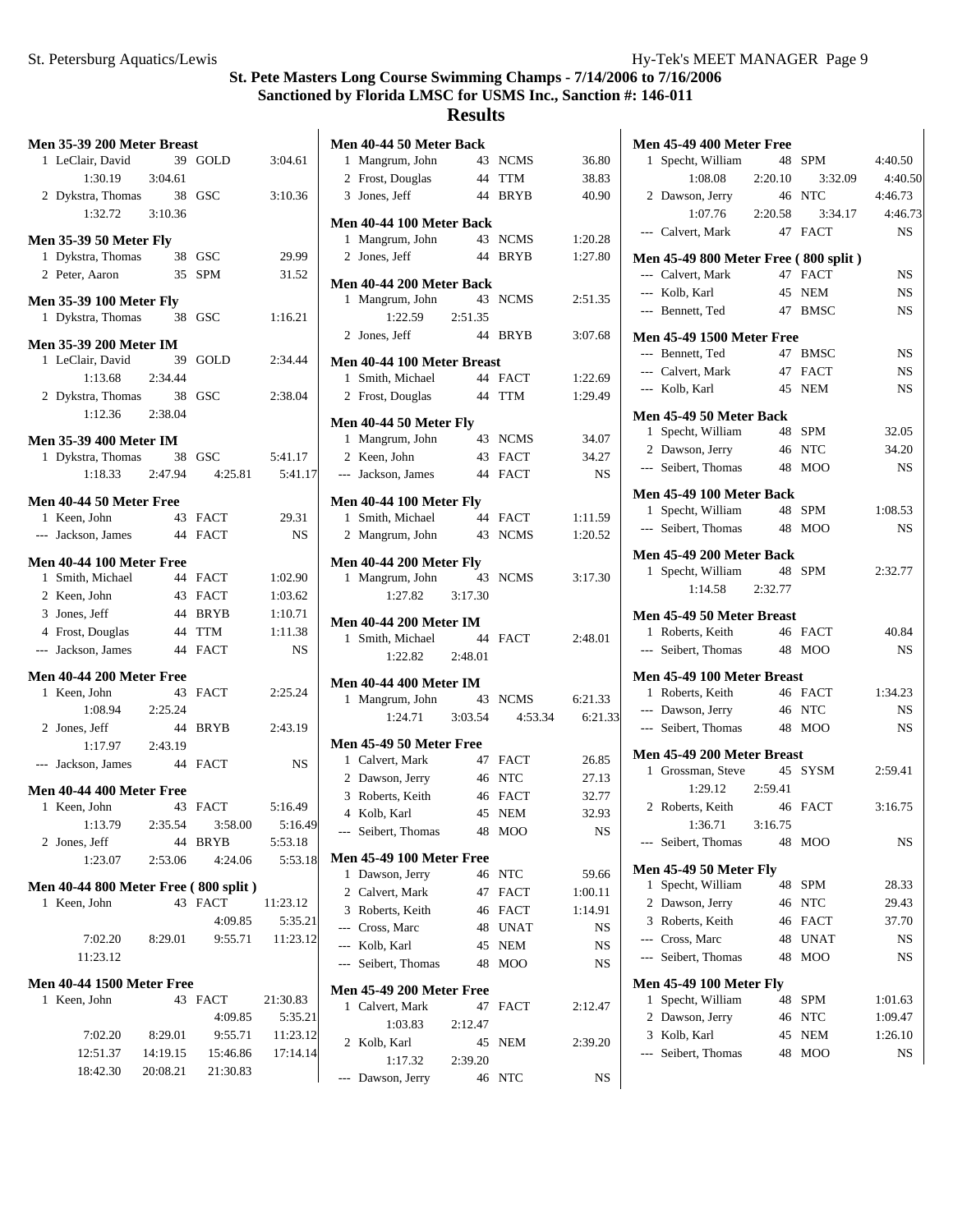| <b>Men 45-49 200 Meter Fly</b>                     |         |         |           | <b>Men 50-54 1500 Meter Free</b>              |          |          |           | <b>Men 50-54 200 Meter IM</b>                    |         |         |          |
|----------------------------------------------------|---------|---------|-----------|-----------------------------------------------|----------|----------|-----------|--------------------------------------------------|---------|---------|----------|
| 1 Specht, William                                  |         | 48 SPM  | 2:19.91   | 1 Davis, Kern                                 |          | 52 SPM   | 19:20.93  | 1 Davis, Kern                                    |         | 52 SPM  | 2:38.53  |
| 1:06.45                                            | 2:19.91 |         |           | 1:14.84                                       | 2:32.15  | 3:49.68  | 5:07.18   | 1:16.39                                          | 2:38.53 |         |          |
| <b>Men 45-49 200 Meter IM</b>                      |         |         |           | 6:24.55                                       | 7:41.66  | 8:59.16  | 10:16.87  | 2 Ruelf, Michael                                 |         | 53 FACT | 2:42.78  |
| 1 Roberts, Keith                                   |         | 46 FACT | 3:11.57   | 11:34.81                                      | 12:53.02 | 14:10.79 | 15:28.84  | 1:16.97                                          | 2:42.78 |         |          |
| 1:37.74                                            | 3:11.57 |         |           | 16:46.72                                      | 18:04.70 | 19:20.93 |           | 3 Ferron, Lars                                   |         | 51 GOLD | 3:08.44  |
| --- Kolb, Karl                                     |         | 45 NEM  | <b>NS</b> | 2 Owen, David                                 |          | 54 GOLD  | 19:35.27  | 1:29.54                                          | 3:08.44 |         |          |
| --- Seibert, Thomas                                |         | 48 MOO  | NS        | 1:15.41                                       | 2:34.22  | 3:53.16  | 5:11.69   | <b>Men 50-54 400 Meter IM</b>                    |         |         |          |
|                                                    |         |         |           | 6:29.96                                       | 7:48.05  | 9:06.44  | 10:24.79  | 1 Davis, Kern                                    |         | 52 SPM  | 5:35.89  |
| <b>Men 45-49 400 Meter IM</b><br>1 Grossman, Steve |         | 45 SYSM | 6:06.56   | 11:43.70                                      | 13:02.69 | 14:21.77 | 15:40.55  | 1:13.28                                          | 2:46.74 | 4:21.93 | 5:35.89  |
| 1:24.33                                            | 3:11.66 | 4:47.48 | 6:06.56   | 16:59.37                                      | 18:18.38 | 19:35.27 |           | 2 Erickson, Tim                                  |         | 50 FLAQ | 5:46.71  |
| --- Kolb, Karl                                     |         | 45 NEM  | <b>NS</b> | 3 Erickson, Tim                               |          | 50 FLAQ  | 19:57.65  | 1:14.78                                          | 2:48.36 | 4:30.78 | 5:46.71  |
|                                                    |         |         |           | 1:10.21                                       | 2:24.85  | 3:39.25  | 4:52.83   |                                                  |         |         |          |
| Men 50-54 50 Meter Free                            |         |         |           | 6:06.56                                       | 7:19.79  | 8:35.17  | 9:50.32   | <b>Men 55-59 50 Meter Free</b><br>1 Walker, Rick |         | 56 SYSM | 29.34    |
| 1 Erickson, Tim                                    |         | 50 FLAQ | 27.70     | 10:17.32                                      | 13:10.41 | 14:33.71 | 15:57.25  | 2 Carroll, Timothy                               |         | 55 FACT | 30.05    |
| 2 Hawkins, Carl                                    |         | 54 FACT | 27.80     | 17:18.28                                      | 18:38.55 | 19:57.65 |           |                                                  |         | 56 SPM  |          |
| 3 Veater, Mark                                     |         | 50 BRYB | 31.06     | --- Doherty, William                          |          | 52 TTM   | <b>NS</b> | 3 Bastie, Gary                                   |         |         | 31.07    |
| 4 Ferron, Lars                                     |         | 51 GOLD | 33.09     | Men 50-54 50 Meter Back                       |          |          |           | <b>Men 55-59 100 Meter Free</b>                  |         |         |          |
| <b>Men 50-54 100 Meter Free</b>                    |         |         |           | 1 Hawkins, Carl                               |          | 54 FACT  | 36.44     | 1 Inman, Grant                                   |         | 55 MAM  | 1:08.02  |
| 1 Erickson, Tim                                    |         | 50 FLAQ | 1:00.20   | 2 Veater, Mark                                |          | 50 BRYB  | 42.13     | 2 Day, Bruce                                     |         | 56 SPM  | 1:10.78  |
| 2 Veater, Mark                                     |         | 50 BRYB | 1:10.96   | 3 Doherty, William                            |          | 52 TTM   | 50.88     | 3 Parsons, Roger                                 | 59      | GOLD    | 1:14.82  |
| 3 Doherty, William                                 |         | 52 TTM  | 1:30.47   |                                               |          |          |           | 4 Gagalis, George                                | 57      | TTM     | 1:29.53  |
|                                                    |         |         |           | Men 50-54 100 Meter Back                      |          |          |           | 5 Little, Jerry                                  |         | 58 SPM  | 1:34.38  |
| <b>Men 50-54 200 Meter Free</b>                    |         |         |           | 1 Veater, Mark                                |          | 50 BRYB  | 1:35.23   | <b>Men 55-59 200 Meter Free</b>                  |         |         |          |
| 1 Erickson, Tim                                    |         | 50 FLAQ | 2:12.57   | --- Rotole, Gregory                           |          | 52 FACT  | <b>DQ</b> |                                                  |         | 56 SYSM | 2:19.23  |
| 1:05.04                                            | 2:12.57 |         |           | <b>Men 50-54 200 Meter Back</b>               |          |          |           | 1 Walker, Rick<br>1:08.40                        | 2:19.23 |         |          |
| 2 Veater, Mark                                     |         | 50 BRYB | 2:54.58   | 1 Owen, David                                 |          | 54 GOLD  | 2:44.85   |                                                  |         | 57 SPM  |          |
| 1:21.71                                            | 2:54.58 |         |           | 1:19.15                                       | 2:44.85  |          |           | 2 Aldrich, Robert                                |         |         | 2:47.88  |
| 3 Rotole, Gregory                                  |         | 52 FACT | 3:18.72   | 2 Veater, Mark                                |          | 50 BRYB  | 3:22.58   | 1:20.83                                          | 2:47.88 |         |          |
| 1:32.07                                            | 3:18.72 |         |           | 1:41.30                                       | 3:22.58  |          |           | 3 Carroll, Timothy                               |         | 55 FACT | 3:04.52  |
| <b>Men 50-54 400 Meter Free</b>                    |         |         |           | --- Erickson, Tim                             |          | 50 FLAQ  | <b>NS</b> | 1:26.21                                          | 3:04.52 |         |          |
| 1 Erickson, Tim                                    |         | 50 FLAQ | 4:42.46   |                                               |          |          |           | <b>Men 55-59 400 Meter Free</b>                  |         |         |          |
| 1:08.33                                            | 2:20.87 | 3:32.80 | 4:42.46   | Men 50-54 50 Meter Breast                     |          |          |           | 1 Inman, Grant                                   |         | 55 MAM  | 5:16.19  |
| 2 Davis, Kern                                      |         | 52 SPM  | 4:54.36   | --- Hawkins, Carl                             |          | 54 FACT  | <b>NS</b> | 1:17.24                                          | 2:39.45 | 4:01.13 | 5:16.19  |
| 1:11.13                                            | 2:26.03 | 3:41.01 | 4:54.36   | --- Plackis, Paul                             |          | 52 FACT  | <b>NS</b> | 2 Bastie, Gary                                   |         | 56 SPM  | 5:37.22  |
| 3 Owen, David                                      |         | 54 GOLD | 4:55.52   | Men 50-54 100 Meter Breast                    |          |          |           | 1:17.87                                          | 2:44.20 | 4:11.78 | 5:37.22  |
| 1:10.74                                            | 2:26.11 | 3:41.71 | 4:55.52   | 1 Ruelf, Michael                              |          | 53 FACT  | 1:23.17   | 3 Gross, John                                    |         | 57 FACT | 5:54.60  |
| 4 Veater, Mark                                     |         | 50 BRYB | 6:15.87   | --- Plackis, Paul                             |          | 52 FACT  | <b>NS</b> | 1:26.51                                          | 2:59.29 | 4:31.10 | 5:54.60  |
| 1:27.03                                            | 3:04.19 | 4:43.66 | 6:15.87   |                                               |          |          |           | 4 Aldrich, Robert                                |         | 57 SPM  | 6:01.00  |
|                                                    |         |         |           | Men 50-54 200 Meter Breast<br>1 Erickson, Tim |          | 50 FLAQ  | 3:10.98   | 1:22.33                                          | 2:57.50 | 4:30.48 | 6:01.00  |
| Men 50-54 800 Meter Free (800 split)               |         |         |           | 1:31.67                                       | 3:10.98  |          |           | 5 Parsons, Roger                                 |         | 59 GOLD | 6:07.06  |
| 1 Erickson, Tim                                    |         | 50 FLAQ | 9:50.32   | --- Plackis, Paul                             |          | 52 FACT  | NS        | 1:25.52                                          | 2:58.81 | 4:33.88 | 6:07.06  |
| 1:10.21                                            | 2:24.85 | 3:39.25 | 4:52.83   |                                               |          |          |           | 6 Day, Bruce                                     |         | 56 SPM  | 6:09.79  |
| 6:06.56                                            | 7:19.79 | 8:35.17 | 9:50.32   | <b>Men 50-54 50 Meter Fly</b>                 |          |          |           | 1:21.60                                          | 2:55.80 | 4:34.90 | 6:09.79  |
| 9:50.32                                            |         |         |           | 1 Erickson, Tim                               |          | 50 FLAQ  | 30.34     | 7 Carroll, Timothy                               |         | 55 FACT | 6:59.21  |
| 2 Davis, Kern                                      |         | 52 SPM  | 10:16.87  | 2 Ruelf, Michael                              |          | 53 FACT  | 30.79     | 1:31.29                                          | 3:20.26 | 5:13.17 | 6:59.21  |
| 1:14.84                                            | 2:32.15 | 3:49.68 | 5:07.18   | 3 Ferron, Lars                                |          | 51 GOLD  | 32.93     |                                                  |         |         |          |
| 6:24.55                                            | 7:41.66 | 8:59.16 | 10:16.87  | <b>Men 50-54 100 Meter Fly</b>                |          |          |           | Men 55-59 800 Meter Free (800 split)             |         |         |          |
| 10:16.87                                           |         |         |           | 1 Ferron, Lars                                |          | 51 GOLD  | 1:17.52   | 1 Walker, Rick                                   |         | 56 SYSM | 10:16.86 |
| 3 Owen, David                                      |         | 54 GOLD | 10:24.79  | 2 Rotole, Gregory                             |          | 52 FACT  | 2:05.07   | 1:15.23                                          | 2:34.23 | 3:52.78 | 5:10.42  |
| 1:15.41                                            | 2:34.22 | 3:53.16 | 5:11.69   | --- Erickson, Tim                             |          | 50 FLAQ  | <b>NS</b> | 6:27.81                                          | 7:44.93 | 9:01.28 | 10:16.86 |
| 6:29.96                                            | 7:48.05 | 9:06.44 | 10:24.79  |                                               |          |          |           | 10:16.86                                         |         |         |          |
| 10:24.79                                           |         |         |           | <b>Men 50-54 200 Meter Fly</b>                |          |          |           |                                                  |         |         |          |
| --- Doherty, William                               |         | 52 TTM  | <b>NS</b> | 1 Erickson, Tim                               |          | 50 FLAQ  | 2:31.92   |                                                  |         |         |          |
|                                                    |         |         |           | 1:11.61                                       | 2:31.92  |          |           |                                                  |         |         |          |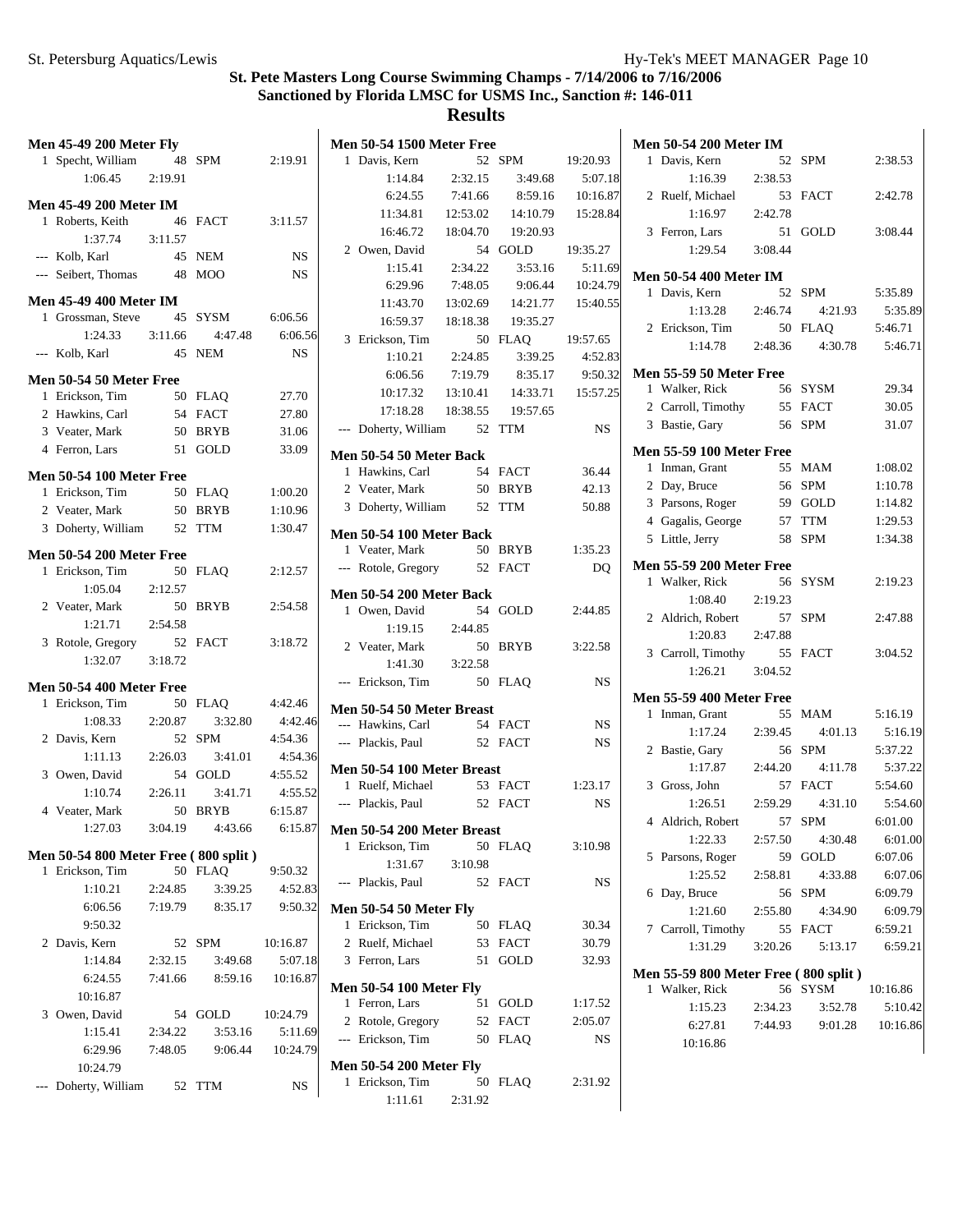| (Men 55-59 800 Meter Free (800 split)) |                                  |          |                                        |          |   |
|----------------------------------------|----------------------------------|----------|----------------------------------------|----------|---|
|                                        | 2 Bastie, Gary                   | 56       | <b>SPM</b>                             | 11:41.04 | N |
|                                        | 1:22.78                          | 2:50.85  | 4:18.67                                | 5:46.07  |   |
|                                        | 7:14.54                          |          | 8:43.93  10:12.34  11:41.04            |          |   |
|                                        | 11:41.04                         |          |                                        |          |   |
|                                        | 3 Aldrich, Robert                |          | 57 SPM                                 | 12:43.69 |   |
|                                        | 1:25.16                          |          | $3:00.35$ $4:37.48$                    | 6:16.01  |   |
|                                        | 7:54.51                          |          | 9:31.57 11:07.20                       | 12:43.69 |   |
|                                        | 12:43.69                         |          |                                        |          | N |
|                                        | 4 Day, Bruce                     |          | 56 SPM                                 | 13:46.25 |   |
|                                        | 1:30.78                          |          | 3:11.69  4:54.08  6:39.93              |          |   |
|                                        | 8:24.91                          |          | 10:09.19  11:58.03  13:46.25           |          |   |
|                                        | 13:46.25                         |          |                                        |          |   |
|                                        |                                  |          |                                        |          |   |
|                                        | <b>Men 55-59 1500 Meter Free</b> |          |                                        |          |   |
|                                        | 1 Walker, Rick                   | 2:34.23  | 56 SYSM                                | 19:06.28 |   |
|                                        | 1:15.23                          |          | 3:52.78<br>9:01.28 10:16.86            | 5:10.42  | Ŋ |
|                                        | 6:27.81                          | 7:44.93  | 11:32.87  12:49.05  14:05.44           | 15:21.89 |   |
|                                        |                                  |          |                                        |          |   |
|                                        | 2 Bastie, Gary                   |          | 16:38.75  17:54.81  19:06.28<br>56 SPM | 21:55.82 |   |
|                                        | 1:22.78                          |          |                                        | 5:46.07  |   |
|                                        | 7:14.54                          | 8:43.93  | 2:50.85 4:18.67<br>10:12.34            | 11:41.04 |   |
|                                        | 13:10.74                         |          | 14:39.27  16:08.56                     | 17:36.62 | N |
|                                        | 19:05.66                         | 20:33.46 | 21:55.82                               |          |   |
|                                        | 3 Aldrich, Robert                |          | 57 SPM                                 | 23:51.72 |   |
|                                        | 1:25.16                          | 3:00.35  | 4:37.48                                | 6:16.01  | Ŋ |
|                                        | 7:54.51                          | 9:31.57  | 11:07.20                               | 12:43.69 |   |
|                                        | 14:19.68                         | 15:57.58 | 17:34.64                               | 19:13.30 | N |
|                                        | 20:49.37                         | 22:22.83 | 23:51.72                               |          |   |
|                                        | 4 Day, Bruce                     |          | 56 SPM                                 | 26:22.03 |   |
|                                        | 1:30.78                          | 3:11.69  | 4:54.08                                | 6:39.93  |   |
|                                        | 8:24.91                          |          | 10:09.19  11:58.03  13:46.25           |          | N |
|                                        | 15:34.66 17:22.18                |          | 19:11.31                               | 21:00.02 |   |
|                                        | 22:49.25 24:39.14                |          | 26:22.03                               |          |   |
|                                        |                                  |          |                                        |          | Ŋ |
|                                        | Men 55-59 50 Meter Back          |          |                                        |          |   |
|                                        | 1 Bastie, Gary                   |          | 56 SPM                                 | 40.51    |   |
|                                        | 2 Parsons, Roger                 | 59 GOLD  |                                        | 41.34    |   |
|                                        | 3 Gagalis, George                | 57 TTM   |                                        | 57.40    | N |
| 4                                      | Little, Jerry                    | 58       | SPM                                    | 59.93    |   |
| $---$                                  | Stine, James                     | 56       | <b>SPM</b>                             | NS       |   |
|                                        | <b>Men 55-59 100 Meter Back</b>  |          |                                        |          |   |
| 1                                      | Parsons, Roger                   | 59       | GOLD                                   | 1:29.64  | Ŋ |
|                                        | <b>Men 55-59 200 Meter Back</b>  |          |                                        |          |   |
|                                        | 1 Aldrich, Robert                | 57       | <b>SPM</b>                             | 3:17.32  |   |
|                                        | 1:35.86                          | 3:17.32  |                                        |          |   |
|                                        |                                  |          |                                        |          |   |
|                                        | Men 55-59 50 Meter Breast        |          |                                        |          | Ŋ |
| 1                                      | Walker, Rick                     | 56       | SYSM                                   | 35.94    |   |
|                                        | 2 Carroll, Timothy               | 55       | FACT                                   | 40.83    |   |
|                                        | 3 Bastie, Gary                   | 56       | <b>SPM</b>                             | 41.24    |   |
|                                        | 4 Parsons, Roger                 | 59       | GOLD                                   | 45.63    |   |
|                                        | --- Stine, James                 | 56       | <b>SPM</b>                             | NS       |   |

|   | Men 55-59 100 Meter Breast<br>1 Aldrich, Robert    |         |                        |                    |
|---|----------------------------------------------------|---------|------------------------|--------------------|
|   | 2 Bastie, Gary                                     |         | 57 SPM<br>56 SPM       | 1:35.50            |
|   |                                                    |         | 55 FACT                | 1:36.89<br>1:40.08 |
|   | 3 Carroll, Timothy<br>4 Little, Jerry              |         | 58 SPM                 | 2:18.70            |
|   | --- Stine, James                                   |         | 56 SPM                 | NS                 |
|   | --- Vazmina, Rudy                                  |         | 56 SYSM                | <b>NS</b>          |
|   |                                                    |         |                        |                    |
|   | Men 55-59 200 Meter Breast                         |         |                        |                    |
|   | 1 Walker, Rick                                     | 56      | SYSM                   | 3:00.95            |
|   | 1:28.51                                            | 3:00.95 |                        |                    |
|   | 2 Aldrich, Robert                                  | 57 SPM  |                        | 3:30.44            |
|   | 1:40.88                                            | 3:30.44 |                        |                    |
|   | 3 Carroll, Timothy<br>$1:52.50$ $4:02.93$          |         | 55 FACT                | 4:02.93            |
|   | --- Stine, James                                   | 56 SPM  |                        |                    |
|   |                                                    |         |                        | NS                 |
|   | <b>Men 55-59 50 Meter Fly</b>                      |         |                        |                    |
|   | 1 Carroll, Timothy                                 |         | 55 FACT                | 32.02              |
|   | 2 Bastie, Gary                                     |         | 56 SPM                 | 33.02              |
|   | 3 Gross, John                                      |         | 57 FACT                | 36.34              |
|   | --- Vazmina, Rudy                                  |         | 56 SYSM                | NS                 |
|   | <b>Men 55-59 100 Meter Fly</b>                     |         |                        |                    |
|   | 1 Bastie, Gary                                     |         | 56 SPM                 | 1:16.20            |
|   | 2 Inman, Grant                                     |         | 55 MAM                 | 1:24.07            |
|   |                                                    |         |                        |                    |
|   | <b>Men 55-59 200 Meter Fly</b><br>--- Inman, Grant |         | 55 MAM                 | NS                 |
|   |                                                    |         |                        |                    |
|   | <b>Men 55-59 200 Meter IM</b>                      |         |                        |                    |
|   | 1 Aldrich, Robert 57 SPM                           |         |                        | 3:12.10            |
|   | $1:33.51$ $3:12.10$                                |         |                        |                    |
|   | <b>Men 55-59 400 Meter IM</b>                      |         |                        |                    |
|   | 1 Inman, Grant                                     |         | 55 MAM                 | 6:03.97            |
|   | $1:21.29$ $2:57.60$                                |         | 4:41.89                | 6:03.97            |
|   | Men 60-64 50 Meter Free                            |         |                        |                    |
|   | 1 Wallace, William 62 FACT                         |         |                        | 32.63              |
|   | 2 Rodenfels, Bill 64 FACT                          |         |                        | 36.63              |
|   |                                                    |         |                        |                    |
|   | <b>Men 60-64 100 Meter Free</b>                    |         |                        |                    |
|   | 1 Brewer, Dick                                     | 61      | FACT                   | 1:12.89            |
|   | 2 Wallace, William<br>3 Rodenfels, Bill            | 64      | 62 FACT<br><b>FACT</b> | 1:15.74            |
|   |                                                    |         |                        | 1:22.27            |
|   | <b>Men 60-64 200 Meter Free</b>                    |         |                        |                    |
| 1 | Wallace, William                                   | 62      | <b>FACT</b>            | 2:57.56            |
|   | 1:24.51                                            | 2:57.56 |                        |                    |
|   | 2 Rodenfels, Bill                                  | 64      | <b>FACT</b>            | 3:02.31            |
|   | 1:27.44                                            | 3:02.31 |                        |                    |
|   | <b>Men 60-64 400 Meter Free</b>                    |         |                        |                    |
|   | 1 Zeigler, John                                    | 61      | <b>GAJA</b>            | 6:05.19            |
|   | 1:26.87                                            | 3:00.75 | 4:34.13                | 6:05.19            |
|   | 2 Rodenfels, Bill                                  | 64      | <b>FACT</b>            | 6:45.38            |
|   | 1:33.10                                            | 3:18.30 | 5:04.76                | 6:45.38            |
|   |                                                    |         |                        |                    |

|                                  |                     |          |    | Men 60-64 800 Meter Free (800 split)   |          |
|----------------------------------|---------------------|----------|----|----------------------------------------|----------|
| 1 Zeigler, John                  |                     |          |    | 61 GAJA                                | 13:13.79 |
|                                  | $1:34.22$ $3:15.26$ |          |    | 4:55.52                                | 6:35.28  |
|                                  |                     |          |    | 8:14.54  9:54.03  11:33.49  13:13.79   |          |
|                                  | 13:13.79            |          |    |                                        |          |
|                                  |                     |          |    | 2 Wallace, William 62 FACT 13:56.25    |          |
|                                  | 1:38.61             |          |    | 3:22.75 5:06.63 6:51.48                |          |
|                                  |                     |          |    | 8:37.74  10:23.62  12:10.48  13:56.25  |          |
|                                  | 13:56.25            |          |    |                                        |          |
| 3 Rodenfels, Bill                |                     |          |    | 64 FACT 14:25.26                       |          |
|                                  | 1:34.29             | 3:24.98  |    | 5:14.67                                | 7:02.89  |
|                                  |                     |          |    | 8:51.89  10:42.91  12:33.94  14:25.26  |          |
|                                  | 14:25.26            |          |    |                                        |          |
| <b>Men 60-64 1500 Meter Free</b> |                     |          |    |                                        |          |
| 1 Zeigler, John                  |                     |          |    | 61 GAJA 24:45.96                       |          |
|                                  |                     |          |    | $1:34.22$ $3:15.26$ $4:55.52$          | 6:35.28  |
|                                  |                     |          |    | 8:14.54  9:54.03  11:33.49  13:13.79   |          |
|                                  |                     |          |    | 14:54.08  16:34.81  18:14.93  19:54.76 |          |
|                                  |                     |          |    | 21:34.34 23:12.71 24:45.96             |          |
|                                  |                     |          |    | 2 Wallace, William 62 FACT             | 26:27.11 |
|                                  | 1:38.61             |          |    | $3:22.75$ $5:06.63$                    | 6:51.48  |
|                                  | 8:37.74             | 10:23.62 |    | 12:10.48                               | 13:56.25 |
|                                  | 15:43.62            | 17:31.31 |    | 19:18.47                               | 21:07.18 |
|                                  | 22:54.82 24:42.69   |          |    | 26:27.11                               |          |
| 3 Rodenfels, Bill                |                     |          |    | 64 FACT                                | 27:25.04 |
|                                  | 1:34.29             |          |    | $3:24.98$ $5:14.67$                    | 7:02.89  |
|                                  | 8:51.89             |          |    | 10:42.91  12:33.94  14:25.26           |          |
|                                  |                     |          |    | 16:16.99  18:08.12  20:00.10           | 21:53.04 |
|                                  | 23:45.02            |          |    | 25:38.05 27:25.04                      |          |
| --- Brewer, Dick                 |                     |          |    | 61 FACT                                | DQ       |
|                                  | $1:24.69$ $2:59.26$ |          |    | 4:35.89 6:13.61                        |          |
|                                  | 7:54.04             |          |    | 9:35.97 11:25.09 14:29.85              |          |
|                                  | 16:05.94            |          |    |                                        |          |
| Men 60-64 50 Meter Back          |                     |          |    |                                        |          |
| 1 Wallace, William 62 FACT       |                     |          |    |                                        | 45.28    |
| 2 Rodenfels, Bill 64 FACT        |                     |          |    |                                        | 48.64    |
| Men 60-64 100 Meter Back         |                     |          |    |                                        |          |
| $\mathbf{I}$<br>Zeigler, John    |                     |          |    | 61 GAJA                                | 1:39.85  |
| 2 Wallace, William               |                     |          | 62 | FACT                                   | 1:47.89  |
| Rodenfels, Bill<br>3             |                     |          | 64 | <b>FACT</b>                            | 1:49.47  |
| Men 60-64 200 Meter Back         |                     |          |    |                                        |          |
| 1 Zeigler, John                  |                     |          | 61 | GAJA                                   | 3:23.41  |
|                                  | 1:41.11             | 3:23.41  |    |                                        |          |
|                                  |                     |          |    |                                        |          |
| Men 60-64 50 Meter Breast<br>1   | Wallace, William    |          | 62 | FACT                                   | 40.64    |
| 2 Zeigler, John                  |                     |          | 61 | GAJA                                   | 41.59    |
|                                  |                     |          |    |                                        |          |
| Men 60-64 100 Meter Breast       |                     |          |    |                                        |          |
| 1 Wallace, William               |                     |          | 62 | <b>FACT</b>                            | 1:36.57  |
| 2 Zeigler, John                  |                     |          | 61 | GAJA                                   | 1:36.59  |
| 3 Brewer, Dick                   |                     |          | 61 | <b>FACT</b>                            | 1:36.84  |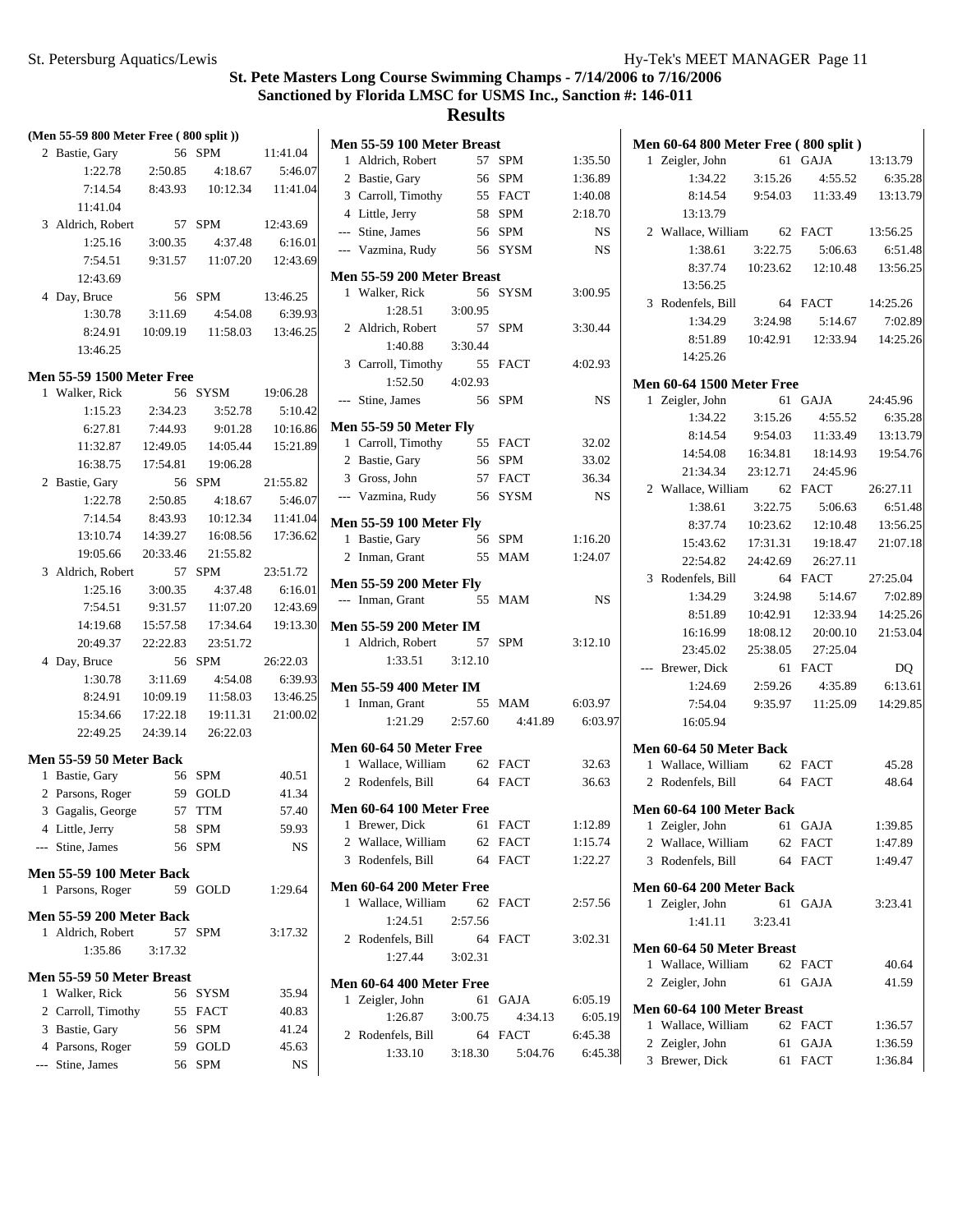## **Results**

--- Dye, Dean 65 SYSM NS

| Men 60-64 200 Meter Breast      |         |           | Men 65-69 800 Meter Free (800 split) |          |          |          | Men 65-69 5   |
|---------------------------------|---------|-----------|--------------------------------------|----------|----------|----------|---------------|
| 1 Zeigler, John                 | 61 GAJA | 3:27.56   | 1 Hopkins, Gaylord                   |          | 65 FMM   | 11:22.98 | 1 Messineo    |
| 1:39.51<br>3:27.56              |         |           | 1:18.66                              | 2:43.05  | 4:08.49  | 5:34.78  | 2 Stollmey    |
| 2 Wallace, William              | 62 FACT | 3:37.38   | 7:01.05                              | 8:27.83  | 9:55.11  | 11:22.98 | 3 Browne,     |
| 3:37.38<br>1:47.29              |         |           | 11:22.98                             |          |          |          | --- Kennedy,  |
| Men 60-64 50 Meter Fly          |         |           | 2 Stollmeyer, Michael                |          | 69 FACT  | 13:14.37 | Men 65-69 1   |
| 1 Wallace, William              | 62 FACT | 36.66     | 1:33.68                              | 3:14.41  | 4:55.47  | 6:35.48  | 1 Messineo    |
| --- Rodenfels, Bill             | 64 FACT | <b>NS</b> | 8:15.54                              | 9:54.95  | 11:34.25 | 13:14.37 | 2 Doffing,    |
|                                 |         |           | 13:14.37                             |          |          |          | --- Robinson  |
| <b>Men 60-64 100 Meter Fly</b>  |         |           | 3 Browne, James                      |          | 68 FMM   | 14:48.56 |               |
| 1 Zeigler, John                 | 61 GAJA | 1:32.78   | 1:44.62                              | 3:38.19  | 5:30.46  | 7:21.85  | Men 65-69 2   |
| <b>Men 60-64 200 Meter Fly</b>  |         |           | 9:13.32                              | 11:04.84 | 12:56.49 | 14:48.56 | 1 Messineo    |
| 1 Zeigler, John                 | 61 GAJA | 3:25.62   | 14:48.56                             |          |          |          | 1:4.          |
| 1:38.05<br>3:25.62              |         |           | 4 Dye, Dean                          |          | 65 SYSM  | 15:07.77 | Men 65-69 5   |
|                                 |         |           | 1:46.37                              | 3:42.18  | 5:36.24  | 7:32.63  | 1 Browne,     |
| <b>Men 60-64 200 Meter IM</b>   |         |           | 9:26.76                              | 11:19.80 | 13:14.01 | 15:07.77 | 2 Stollmey    |
| 1 Zeigler, John                 | 61 GAJA | 3:14.75   | 15:07.77                             |          |          |          | --- Kennedy,  |
| 1:38.17<br>3:14.75              |         |           | <b>Men 65-69 1500 Meter Free</b>     |          |          |          |               |
| 2 Wallace, William              | 62 FACT | 3:38.10   | 1 Hopkins, Gaylord                   |          | 65 FMM   | 21:54.85 | Men 65-69 1   |
| 1:47.10<br>3:38.10              |         |           | 1:18.66                              | 2:43.05  | 4:08.49  | 5:34.78  | 1 Browne,     |
| <b>Men 60-64 400 Meter IM</b>   |         |           | 7:01.05                              |          | 9:55.11  |          | --- Doffing,  |
| 1 Zeigler, John                 | 61 GAJA | 7:05.88   |                                      | 8:27.83  |          | 11:22.98 | --- Kennedy,  |
| 1:37.65<br>3:33.50              | 5:28.07 | 7:05.88   | 12:51.64                             | 14:21.08 | 15:50.98 | 17:21.99 | Men 65-69 2   |
|                                 |         |           | 18:54.08                             | 20:25.95 | 21:54.85 |          | 1 Browne,     |
| Men 65-69 50 Meter Free         |         |           | 2 Stollmeyer, Michael                |          | 69 FACT  | 24:44.73 | 1:59          |
| 1 Stollmeyer, Michael           | 69 FACT | 33.39     | 1:33.68                              | 3:14.41  | 4:55.47  | 6:35.48  |               |
| 2 Dye, Dean                     | 65 SYSM | 33.83     | 8:15.54                              | 9:54.95  | 11:34.25 | 13:14.37 | Men 65-69 2   |
| 3 Oakes, David                  | 66 FACT | 35.62     | 14:54.57                             | 16:35.06 | 18:15.17 | 19:55.39 | 1 Messineo    |
| 4 Browne, James                 | 68 FMM  | 35.73     | 21:34.62                             | 23:13.99 | 24:44.73 |          | 1:49          |
| --- Kennedy, David              | 65 TTM  | NS        | 3 Browne, James                      |          | 68 FMM   | 27:44.40 | 2 Doffing,    |
| <b>Men 65-69 100 Meter Free</b> |         |           | 1:44.62                              | 3:38.19  | 5:30.46  | 7:21.85  | 1:59          |
| 1 Hopkins, Gaylord              | 65 FMM  | 1:10.07   | 9:13.32                              | 11:04.84 | 12:56.49 | 14:48.56 | --- Kennedy,  |
| 2 Stollmeyer, Michael           | 69 FACT | 1:16.68   | 16:40.44                             | 18:32.20 | 20:23.50 | 22:14.67 | Men 65-69 4   |
| 3 Browne, James                 | 68 FMM  | 1:22.39   | 24:07.23                             | 25:58.45 | 27:44.40 |          | 1 Browne,     |
| 4 Oakes, David                  | 66 FACT | 1:29.43   | 4 Dye, Dean                          |          | 65 SYSM  | 28:13.93 | 1:58          |
| 5 Robinson, Robert              | 65 SPM  | 1:33.70   | 1:46.37                              | 3:42.18  | 5:36.24  | 7:32.63  | --- Messineo  |
|                                 |         |           | 9:26.76                              | 11:19.80 | 13:14.01 | 15:07.77 |               |
| <b>Men 65-69 200 Meter Free</b> |         |           | 17:01.63                             | 18:55.91 | 20:49.80 | 22:43.45 | Men 70-74 5   |
| 1 Hopkins, Gaylord              | 65 FMM  | 2:33.29   | 24:37.07                             | 26:29.01 | 28:13.93 |          | 1 Cavanaug    |
| 1:15.14<br>2:33.29              |         |           | Men 65-69 50 Meter Back              |          |          |          | 2 Phillips, a |
| 2 Stollmeyer, Michael           | 69 FACT | 2:55.51   | 1 Oakes, David                       |          | 66 FACT  | 44.78    | 3 Rey, Luis   |
| 2:55.51<br>1:24.58              |         |           | 2 Browne, James                      |          | 68 FMM   | 50.96    | Men 70-74 1   |
| 3 Browne, James                 | 68 FMM  | 3:11.33   | --- Robinson, Robert                 |          | 65 SPM   | DQ       | 1 Cavanaug    |
| 1:32.21<br>3:11.33              |         |           | --- Kennedy, David                   |          | 65 TTM   | NS       | 2 Phillips,   |
| 4 Oakes, David                  | 66 FACT | 3:21.78   | --- Dye, Dean                        |          | 65 SYSM  | NS       | 3 Rey, Luis   |
| 1:37.51<br>3:21.78              |         |           |                                      |          |          |          |               |
| <b>Men 65-69 400 Meter Free</b> |         |           | Men 65-69 100 Meter Back             |          |          |          | Men 70-742    |
| 1 Hopkins, Gaylord              | 65 FMM  | 5:29.27   | 1 Dye, Dean                          |          | 65 SYSM  | 1:30.83  | 1 Cavanaug    |
| 1:17.72<br>2:43.48              | 4:07.74 | 5:29.27   | 2 Oakes, David                       |          | 66 FACT  | 1:41.81  | 1:1.          |
| 2 Stollmeyer, Michael           | 69 FACT | 6:22.77   | --- Doffing, Lawrence                |          | 67 UNAT  | NS       | 2 Cox, John   |
| 1:29.84<br>3:10.05              | 4:48.72 | 6:22.77   | Men 65-69 200 Meter Back             |          |          |          | 1:40          |
| --- Browne, James               | 68 FMM  | NS        | 1 Hopkins, Gaylord                   |          | 65 FMM   | 3:03.03  | 3 Rey, Luis   |
|                                 |         |           | 1:31.63                              | 3:03.03  |          |          | 2:21          |
|                                 |         |           | 2 Oakes, David                       |          | 66 FACT  | 3:51.77  |               |
|                                 |         |           | 1:54.65                              | 3:51.77  |          |          |               |
|                                 |         |           |                                      |          |          |          |               |

|   | Men 65-69 50 Meter Breast                        |         |    |            |                |
|---|--------------------------------------------------|---------|----|------------|----------------|
|   | 1 Messineo, Doug                                 |         |    | 66 FACT    | 43.67          |
|   | 2 Stollmeyer, Michael 69 FACT                    |         |    |            | 50.18          |
|   | 3 Browne, James                                  |         |    | 68 FMM     | 57.36          |
|   | --- Kennedy, David 65 TTM                        |         |    |            | <b>NS</b>      |
|   | Men 65-69 100 Meter Breast                       |         |    |            |                |
|   | 1 Messineo, Doug                                 |         |    | 66 FACT    | 1:37.63        |
|   | 2 Doffing, Lawrence                              |         |    | 67 UNAT    | 1:41.67        |
|   | --- Robinson, Robert                             |         |    | 65 SPM     | D <sub>O</sub> |
|   | Men 65-69 200 Meter Breast                       |         |    |            |                |
|   | 1 Messineo, Doug 66 FACT                         |         |    |            | 3:38.83        |
|   | 1:43.91 3:38.83                                  |         |    |            |                |
|   |                                                  |         |    |            |                |
|   | <b>Men 65-69 50 Meter Fly</b><br>1 Browne, James |         |    | 68 FMM     | 46.62          |
|   | 2 Stollmeyer, Michael 69 FACT                    |         |    |            | 47.48          |
|   | --- Kennedy, David                               |         |    | 65 TTM     | <b>NS</b>      |
|   |                                                  |         |    |            |                |
|   | <b>Men 65-69 100 Meter Fly</b>                   |         |    |            |                |
|   | 1 Browne, James                                  |         |    | 68 FMM     | 1:55.93        |
|   | --- Doffing, Lawrence 67 UNAT                    |         |    |            | NS             |
|   | --- Kennedy, David                               |         |    | 65 TTM     | NS             |
|   | <b>Men 65-69 200 Meter Fly</b>                   |         |    |            |                |
|   | 1 Browne, James                                  |         |    | 68 FMM     | 4:14.22        |
|   | ne, James b8<br>1:59.45 4:14.22                  |         |    |            |                |
|   |                                                  |         |    |            |                |
|   | <b>Men 65-69 200 Meter IM</b>                    |         |    |            |                |
|   | 1 Messineo, Doug 66 FACT<br>1:49.74 3:32.10      |         |    |            | 3:32.10        |
|   |                                                  |         |    |            | 3:54.16        |
|   | 2 Doffing, Lawrence 67 UNAT                      |         |    |            |                |
|   | --- Kennedy, David 65 TTM                        |         |    |            | NS             |
|   |                                                  |         |    |            |                |
|   | <b>Men 65-69 400 Meter IM</b>                    |         |    |            |                |
|   | 1 Browne, James                                  |         |    | 68 FMM     | 8:45.22        |
|   | 1:58.35 4:26.09                                  |         |    | 6:55.74    | 8:45.22        |
|   | --- Messineo, Doug 66 FACT                       |         |    |            | <b>NS</b>      |
|   | Men 70-74 50 Meter Free                          |         |    |            |                |
|   | 1 Cavanaugh, Cav                                 |         |    | 71 GOLD    | 30.23          |
|   | 2 Phillips, Alan 70 NTC                          |         |    |            | 44.39          |
|   | 3 Rey, Luis                                      |         | 71 | <b>FMM</b> | 46.54          |
|   | <b>Men 70-74 100 Meter Free</b>                  |         |    |            |                |
|   | 1 Cavanaugh, Cav                                 |         |    | 71 GOLD    | 1:07.92        |
|   | 2 Phillips, Alan                                 |         | 70 | <b>NTC</b> | 1:48.64        |
|   | 3 Rev, Luis                                      |         | 71 | FMM        | 1:59.35        |
|   |                                                  |         |    |            |                |
|   | <b>Men 70-74 200 Meter Free</b>                  |         |    |            |                |
| 1 | Cavanaugh, Cav                                   |         | 71 | GOLD       | 2:34.70        |
|   | 1:15.46                                          | 2:34.70 |    |            |                |
|   | 2 Cox, John                                      |         | 71 | SPM        | 3:29.97        |
|   | 1:40.04                                          | 3:29.97 |    |            |                |
| 3 | Rey, Luis                                        |         | 71 | <b>FMM</b> | 4:54.06        |
|   | 2:21.65                                          | 4:54.06 |    |            |                |
|   |                                                  |         |    |            |                |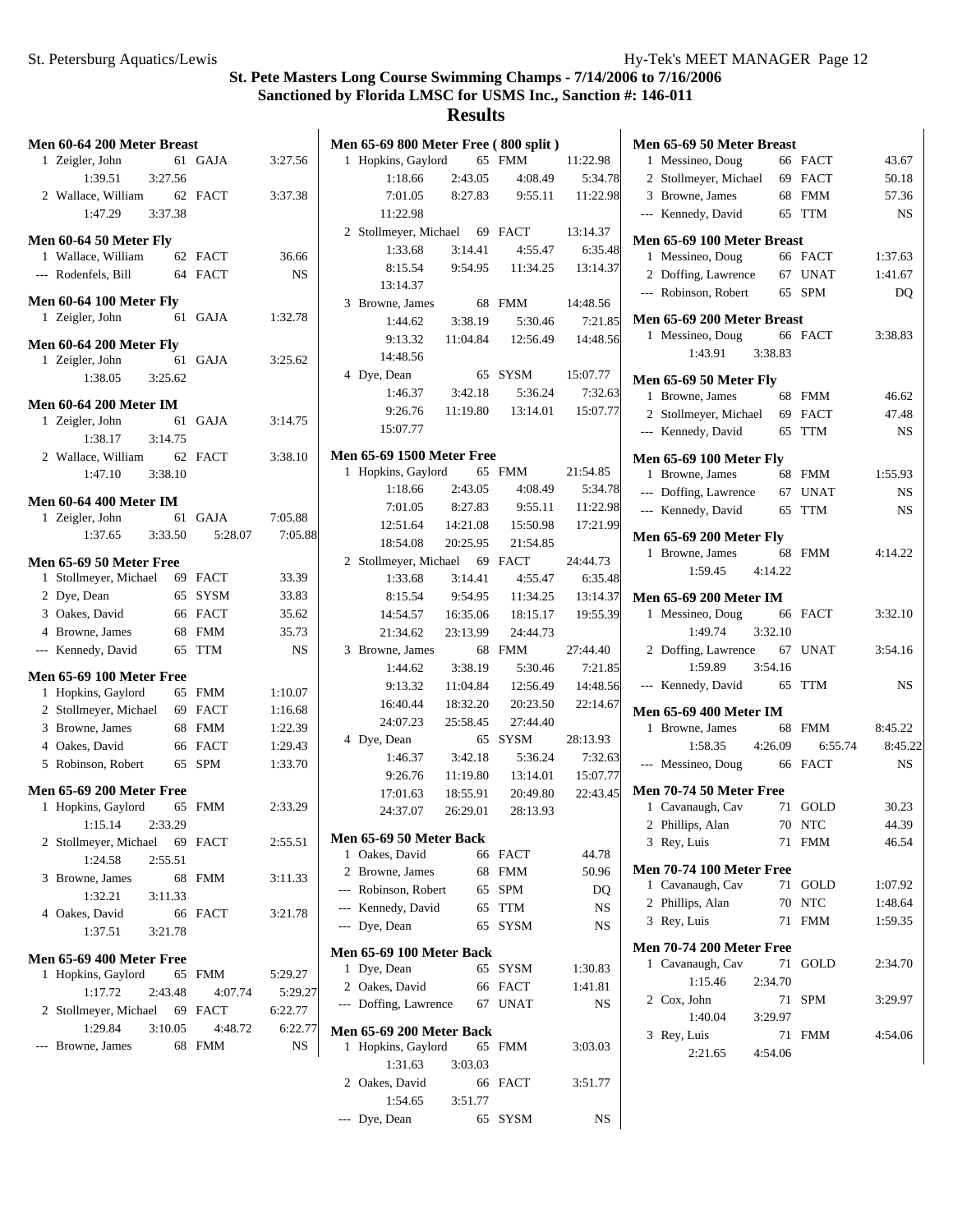| <b>Men 70-74 400 Meter Free</b>                                 |         |                              |           |
|-----------------------------------------------------------------|---------|------------------------------|-----------|
| 1 Cavanaugh, Cav                                                |         | 71 GOLD                      | 5:41.99   |
| $1:23.63$ $2:52.69$                                             |         | 4:19.86                      | 5:41.99   |
| 2 Cox, John                                                     |         | 71 SPM                       | 7:27.44   |
| $1:45.48$ $3:42.65$                                             |         | 5:37.49                      | 7:27.44   |
| Men 70-74 800 Meter Free (800 split)                            |         |                              |           |
| 1 Cox, John                                                     |         | 71 SPM                       | 15:50.43  |
|                                                                 |         | 1:48.57 3:46.49 5:45.02      | 7:44.82   |
|                                                                 |         | 9:46.35 11:47.24 13:48.93    | 15:50.43  |
| 15:50.43                                                        |         |                              |           |
| <b>Men 70-74 1500 Meter Free</b>                                |         |                              |           |
| 1 Cox, John                                                     |         | 71 SPM                       | 30:08.59  |
| 1:48.57 3:46.49                                                 |         | 5:45.02                      | 7:44.82   |
|                                                                 |         | 9:46.35 11:47.24 13:48.93    | 15:50.43  |
|                                                                 |         | 17:53.43  19:56.97  21:59.36 | 24:02.08  |
| 26:05.56 28:08.87 30:08.59                                      |         |                              |           |
| Men 70-74 50 Meter Back                                         |         |                              |           |
| 1 Cavanaugh, Cav                                                |         | $71$ GOLD                    | 45.56     |
| 2 Phillips, Alan                                                |         | 70 NTC                       | 59.98     |
| 3 Rey, Luis                                                     |         | 71 FMM                       | 1:17.54   |
| <b>Men 70-74 100 Meter Back</b>                                 |         |                              |           |
| 1 Weatherbee, Charles 74 FMM                                    |         |                              | 1:51.64   |
| <b>Men 70-74 200 Meter Back</b><br>1 Weatherbee, Charles 74 FMM |         |                              | 4:03.32   |
| 2:00.94                                                         | 4:03.32 |                              |           |
| Men 70-74 50 Meter Breast                                       |         |                              |           |
| 1 Weatherbee, Charles 74 FMM                                    |         |                              | 53.09     |
| 2 Cox, John                                                     |         | 71 SPM                       | 55.62     |
| 3 Phillips, Alan                                                |         | 70 NTC                       | 59.90     |
| Men 70-74 100 Meter Breast                                      |         |                              |           |
| 1 Weatherbee, Charles 74 FMM                                    |         |                              | 1:59.65   |
| 2 Phillips, Alan                                                |         | 70 NTC                       | 2:30.99   |
| <b>Men 70-74 50 Meter Fly</b>                                   |         |                              |           |
| 1 Cox, John                                                     |         | 71 SPM                       | 56.94     |
| --- Cavanaugh, Cav                                              |         | 71 GOLD                      | <b>NS</b> |
| <b>Men 70-74 200 Meter IM</b>                                   |         |                              |           |
| 1 Cavanaugh, Cav                                                |         | 71 GOLD                      | 3:22.56   |
| 1:37.45                                                         | 3:22.56 |                              |           |
| 2 Weatherbee, Charles 74 FMM                                    |         |                              | 3:44.69   |
| 1:54.87                                                         | 3:44.69 |                              |           |
| 3 Cox, John                                                     |         | 71 SPM                       | 4:32.96   |
| 2:16.95                                                         | 4:32.96 |                              |           |
| <b>Men 70-74 400 Meter IM</b>                                   |         |                              |           |
| 1 Weatherbee, Charles 74                                        |         | FMM                          | 8:06.76   |
| 2:04.25                                                         | 4:13.53 | 6:27.89                      | 8:06.76   |
| Men 75-79 50 Meter Free                                         |         |                              |           |
| 1 Ferris, Harold                                                |         | 76 SPM                       | 36.84     |
| 2 Randall, Charlie                                              |         | 78 SYSM                      | 46.32     |
| 3 Williams, Robert                                              |         | 79 FMM                       | 49.80     |
|                                                                 |         |                              |           |

|                                 | 4 Burbridge, Keith                                    | 78      | <b>BLUE</b>                   | 1:03.68   |  |
|---------------------------------|-------------------------------------------------------|---------|-------------------------------|-----------|--|
| <b>Men 75-79 100 Meter Free</b> |                                                       |         |                               |           |  |
|                                 | 1 Ferris, Harold                                      | 76      | SPM                           | 1:40.38   |  |
|                                 | 2 Smith, Don                                          | 76 SPM  |                               | 1:59.42   |  |
|                                 | 3 Burbridge, Keith 78 BLUE                            |         |                               | 2:32.68   |  |
|                                 |                                                       |         |                               |           |  |
|                                 | <b>Men 75-79 200 Meter Free</b><br>1 Kohnken, Charles | 75      | <b>SPM</b>                    | 3:44.30   |  |
|                                 | 1:45.94                                               | 3:44.30 |                               |           |  |
|                                 |                                                       | 76      | SPM                           | 3:50.33   |  |
|                                 | 2 Ferris, Harold<br>1:50.45                           | 3:50.33 |                               |           |  |
|                                 |                                                       |         |                               |           |  |
|                                 | 3 Randall, Charlie<br>1:56.84 4:03.87                 | - 78    | SYSM                          | 4:03.87   |  |
|                                 |                                                       |         |                               |           |  |
|                                 | 4 Williams, Robert                                    | 79      | <b>FMM</b>                    | 4:13.61   |  |
|                                 | 2:00.31 4:13.61                                       |         |                               |           |  |
|                                 | 5 Smith, Don                                          | 76      | SPM                           | 4:33.28   |  |
|                                 | 2:08.16 4:33.28                                       |         |                               |           |  |
|                                 | 6 Burbridge, Keith                                    | 78      | <b>BLUE</b>                   | 6:14.43   |  |
|                                 | $3:00.33$ $6:14.43$                                   |         |                               |           |  |
|                                 | <b>Men 75-79 400 Meter Free</b>                       |         |                               |           |  |
|                                 | 1 Kohnken, Charles                                    |         | 75 SPM                        | 7:53.13   |  |
|                                 |                                                       |         | 1:51.38 3:53.09 5:53.07       | 7:53.13   |  |
|                                 | 2 Ferris, Harold                                      | 76 SPM  |                               | 8:18.09   |  |
|                                 |                                                       |         | $1:59.43$ $4:06.33$ $6:13.88$ | 8:18.09   |  |
|                                 | 3 Burbridge, Keith 78 BLUE 13:42.82                   |         |                               |           |  |
|                                 | 3:10.42                                               |         | 10:17.61                      | 13:42.82  |  |
|                                 | Men 75-79 800 Meter Free (800 split)                  |         |                               |           |  |
|                                 |                                                       |         |                               |           |  |
|                                 |                                                       | 78 BLUE |                               | <b>NS</b> |  |
|                                 | --- Burbridge, Keith                                  |         |                               |           |  |
|                                 | <b>Men 75-79 1500 Meter Free</b>                      |         |                               |           |  |
|                                 | --- Burbridge, Keith                                  | 78 BLUE |                               | NS        |  |
|                                 | <b>Men 75-79 50 Meter Back</b>                        |         |                               |           |  |
|                                 | 1 Ferris, Harold                                      |         | 76 SPM                        | 53.76     |  |
|                                 | 2 Williams, Robert                                    |         | 79 FMM                        | 55.70     |  |
|                                 | 3 Burbridge, Keith                                    |         | 78 BLUE                       | 1:35.66   |  |
|                                 | <b>Men 75-79 100 Meter Back</b>                       |         |                               |           |  |
|                                 | 1 Torsney, Mike                                       |         | 76 SPM                        | 1:55.00   |  |
|                                 | 2 Williams, Robert                                    | 79      | FMM                           | 2:05.38   |  |
| 3                               | Burbridge, Keith                                      | 78      | <b>BLUE</b>                   | 3:33.95   |  |
|                                 |                                                       |         |                               |           |  |
|                                 | <b>Men 75-79 200 Meter Back</b>                       |         |                               |           |  |
| 1                               | Torsney, Mike                                         | 76      | SPM                           | 4:01.89   |  |
|                                 | 1:56.85                                               | 4:01.89 |                               |           |  |
|                                 | 2 Kohnken, Charles                                    | 75      | <b>SPM</b>                    | 4:14.85   |  |
|                                 | 2:02.83                                               | 4:14.85 |                               |           |  |
|                                 | 3 Williams, Robert                                    | 79      | <b>FMM</b>                    | 4:50.12   |  |
|                                 | 2:14.40                                               | 4:50.12 |                               |           |  |
|                                 | 4 Coxhead, Ralph                                      | 78      | SPM                           | 4:55.80   |  |
|                                 | 2:17.93                                               | 4:55.80 |                               |           |  |
|                                 | 5 Burbridge, Keith                                    | 78      | <b>BLUE</b>                   | 6:54.66   |  |
|                                 | 3:20.76                                               | 6:54.66 |                               |           |  |
|                                 | Men 75-79 50 Meter Breast                             |         |                               |           |  |
| 1                               | Smith, Don                                            |         | 76 SPM                        | 1:03.00   |  |

| 3 Burbridge, Keith                                         | 78 BLUE         | 1:22.37  |
|------------------------------------------------------------|-----------------|----------|
| Men 75-79 100 Meter Breast                                 |                 |          |
| 1 Williams, Robert                                         | 79 FMM          | 2:32.80  |
| 2 Smith, Don                                               | 76 SPM          | 2:37.53  |
| 3 Burbridge, Keith 78 BLUE                                 |                 | 3:03.36  |
| Men 75-79 200 Meter Breast                                 |                 |          |
| 1 Kohnken, Charles 75 SPM                                  |                 | 5:04.12  |
| 2:25.69 5:04.12                                            |                 |          |
| 2 Smith, Don                                               | 76 SPM          | 5:40.80  |
| 2:45.64 5:40.80                                            |                 |          |
| 3 Williams, Robert                                         | 79 FMM          | 6:02.23  |
| $3:04.64$ $6:02.23$                                        |                 |          |
| 4 Burbridge, Keith                                         | 78 BLUE         | 6:50.88  |
| 3:15.39 6:50.88                                            |                 |          |
| <b>Men 75-79 50 Meter Fly</b>                              |                 |          |
| 1 Torsney, Mike                                            | 76 SPM          | 52.66    |
| 2 Williams, Robert                                         | 79 FMM          | 1:09.77  |
| 3 Smith, Don                                               | 76 SPM          | 1:11.85  |
|                                                            |                 |          |
| <b>Men 75-79 100 Meter Fly</b><br>1 Torsney, Mike          | 76 SPM          | 1:58.03  |
| 76 SPM<br>2 Smith, Don                                     |                 | 3:01.39  |
|                                                            |                 |          |
| <b>Men 75-79 200 Meter Fly</b>                             |                 |          |
| 1 Torsney, Mike<br>76                                      | SPM             | 4:28.77  |
| 2:10.53<br>4:28.77                                         |                 |          |
| 2 Smith, Don<br>76                                         | SPM             | 7:31.04  |
| 3:41.92<br>7:31.04                                         |                 |          |
| <b>Men 75-79 200 Meter IM</b>                              |                 |          |
| 1 Kohnken, Charles 75                                      | SPM             | 4:14.37  |
| 2:03.56 4:14.37                                            |                 |          |
| 2 Williams, Robert 79                                      | <b>FMM</b>      | 5:10.64  |
| 2:37.27   5:10.64                                          |                 |          |
| 3 Smith, Don<br>76                                         | <b>SPM</b>      | 5:32.78  |
| 2:49.23 5:32.78                                            |                 |          |
|                                                            |                 |          |
| <b>Men 75-79 400 Meter IM</b><br>1 Kohnken, Charles 75 SPM |                 | 9:33.76  |
| 2:24.56<br>4:49.63                                         | 7:29.76         | 9:33.76  |
|                                                            |                 | 11:42.17 |
| 2 Smith, Don<br>76                                         | SPM             |          |
| 3:10.19                                                    | 6:11.21 9:18.15 | 11:42.17 |
| Men 80-84 100 Meter Free                                   |                 |          |
| 1 Ramirez-Miller, Alex 82 SPM                              |                 | 1:56.41  |
| <b>Men 80-84 200 Meter Free</b>                            |                 |          |
| 1 Ramirez-Miller, Alex 82 SPM                              |                 | 4:13.51  |
| 2:03.97 4:13.51                                            |                 |          |
| Men 80-84 400 Meter Free                                   |                 |          |
| 1 Ramirez-Miller, Alex 82 SPM                              |                 | 9:50.18  |
| 2:13.00<br>4:35.03                                         |                 | 9:50.18  |
|                                                            | 6:54.74         |          |
| Men 80-84 50 Meter Back                                    |                 |          |
| 1 Hutinger, Paul                                           | 82 FMM          | 52.22    |
| 2 Ramirez-Miller, Alex 82 SPM                              |                 | 1:08.58  |
| --- Brainin, Abrasha 84 SPM                                |                 | NS       |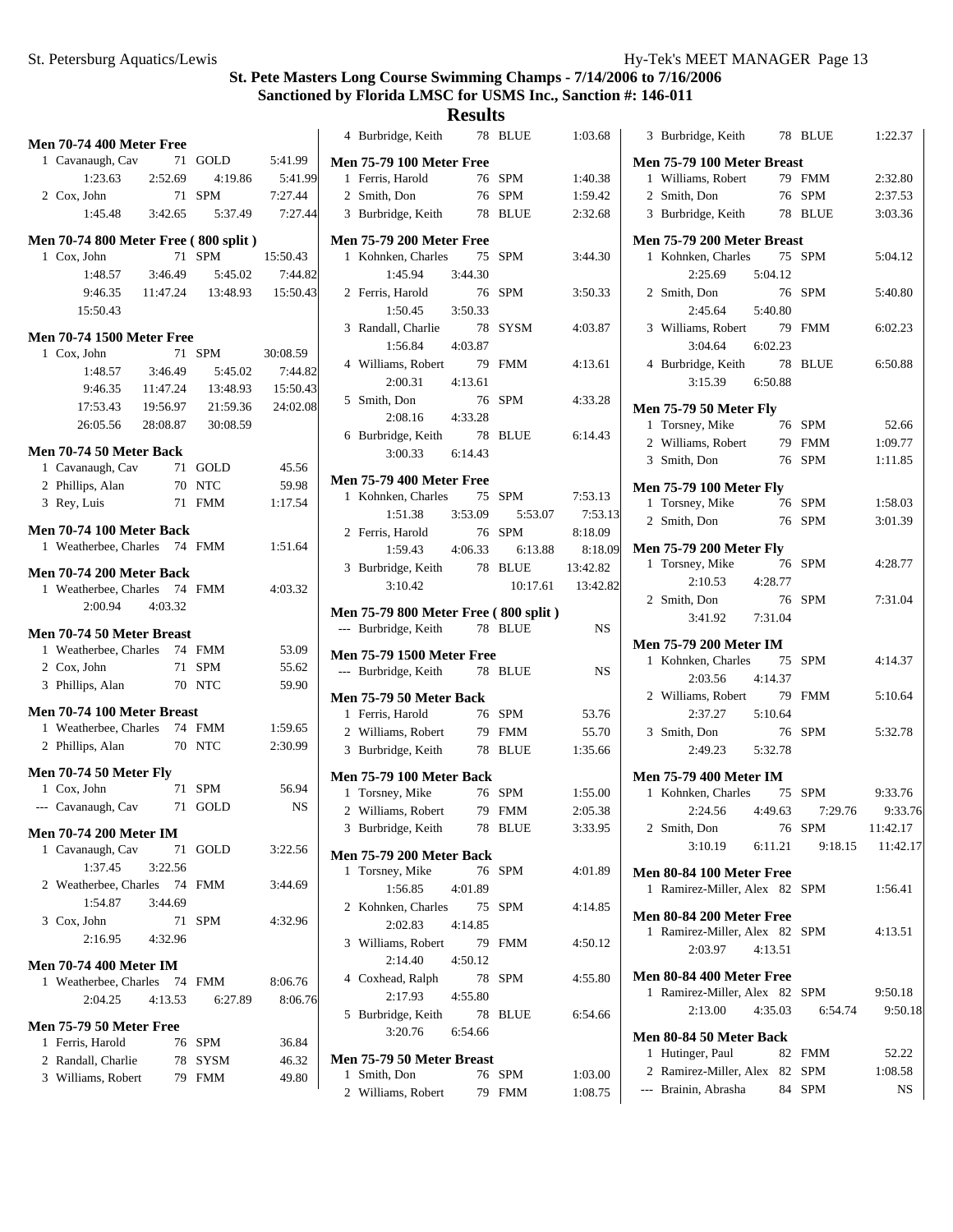**Women 280-319 200 Meter Medley Relay**

# **St. Pete Masters Long Course Swimming Champs - 7/14/2006 to 7/16/2006 Sanctioned by Florida LMSC for USMS Inc., Sanction #: 146-011**

#### **Results**

| Men 80-84 100 Meter Back                                                       |    |        |           |
|--------------------------------------------------------------------------------|----|--------|-----------|
| 1 Hutinger, Paul 82 FMM 1:53.40                                                |    |        |           |
| 2 Ramirez-Miller, Alex 82 SPM                                                  |    |        | 2:24.17   |
| Men 80-84 200 Meter Back<br>1 Hutinger, Paul 82 FMM 4:18.92<br>2:08.36 4:18.92 |    |        |           |
| Men 80-84 50 Meter Breast<br>--- Brainin, Abrasha 84 SPM                       |    |        | NS        |
| Men 80-84 100 Meter Breast<br>--- Brainin, Abrasha 84 SPM                      |    |        | <b>NS</b> |
| Men 80-84 200 Meter Breast<br>--- Brainin, Abrasha 84 SPM                      |    |        | NS        |
| <b>Men 80-84 100 Meter Fly</b><br>1 Hutinger, Paul 82 FMM 2:15.10              |    |        |           |
| <b>Men 85-89 50 Meter Free</b><br>1 Atwood, Robert 86 SPM                      |    |        | 1:09.13   |
| <b>Men 85-89 100 Meter Free</b><br>1 Atwood, Robert 86 SPM                     |    |        | 2:42.86   |
| Men 85-89 50 Meter Back<br>1 Atwood, Robert 86 SPM                             |    |        | 1:40.82   |
| Men 85-89 100 Meter Back<br>1 Atwood, Robert 86 SPM                            |    |        | 3:31.88   |
| Men 85-89 200 Meter Back<br>1 Atwood, Robert 86 SPM<br>3:38.14 7:42.00         |    |        | 7:42.00   |
| Men 85-89 50 Meter Breast<br>1 Atwood, Robert                                  |    | 86 SPM | 1:49.81   |
| <b>Men 90-94 50 Meter Free</b><br>1 Tillotson, Frank 92 FMM                    |    |        | 1:54.22   |
| Men 90-94 100 Meter Free<br>1 Tillotson, Frank 92 FMM                          |    |        | 5:20.07   |
| Men 90-94 200 Meter Free<br>--- Tillotson, Frank 92 FMM                        |    |        | NS        |
| Men 90-94 50 Meter Back<br>Tillotson, Frank<br>1                               |    | 92 FMM | 2:36.43   |
| Men 90-94 100 Meter Back<br>1 Tillotson, Frank                                 |    | 92 FMM | 4:41.92   |
| Men 90-94 200 Meter Back<br>Tillotson, Frank<br>1.<br>5:49.98 12:25.00         |    | 92 FMM | 12:25.00  |
| Men 90-94 50 Meter Breast<br>Tillotson, Frank<br>1                             |    | 92 FMM | 2:41.07   |
| Men 90-94 100 Meter Breast<br>Tillotson, Frank<br>1                            | 92 | FMM    | 6:49.49   |

| Men 90-94 200 Meter Breast                            |                                           |         |
|-------------------------------------------------------|-------------------------------------------|---------|
| --- Tillotson, Frank                                  | 92 FMM                                    | NS      |
| Women 72-99 200 Meter Free Relay                      |                                           |         |
| <b>SPM</b><br>1                                       | A                                         | 2:15.20 |
| Forkois, Adrienne W27                                 | Swoch, Sarah W21                          |         |
| Hoover, Kelli W21                                     | Nardozzi, Kristen W24                     |         |
| 1:11.50<br>2:15.20                                    |                                           |         |
| Women 72-99 200 Meter Medley Relay                    |                                           |         |
| <b>SPM</b><br>1                                       | A                                         | 2:24.30 |
| Nardozzi, Kristen W24                                 | Forkois, Adrienne W27                     |         |
| Forkois, Christine W29                                | Swoch, Sarah W21                          |         |
| 1:15.75<br>2:24.30                                    |                                           |         |
| Women 160-199 200 Meter Free Relay                    |                                           |         |
| <b>FACT</b><br>1                                      | A                                         | 2:21.67 |
| Gray, Laura W54                                       | Rostron, Nicole W31                       |         |
| Bassetti, Luce W26                                    | Johnson, Jill W41                         |         |
| 1:15.35<br>2:21.67                                    |                                           |         |
| 2 SPM                                                 | B                                         | 2:26.70 |
| Swanson, Christine W44 Salzman, Sharon W48            |                                           |         |
| Harrelson, JO Ann W50                                 | Petersen, Charlotte W42                   |         |
| 1:15.18<br>2:26.70                                    |                                           |         |
| Women 160-199 200 Meter Medley Relay                  |                                           |         |
| <b>SPM</b><br>1                                       | B                                         | 2:36.37 |
| Swanson, Christine W44 Harrelson, JO Ann W50          |                                           |         |
| St Louis, Jill W44                                    | Petersen, Charlotte W42                   |         |
| 1:42.25<br>2:36.37                                    |                                           |         |
| Women 200-239 200 Meter Free Relay                    |                                           |         |
| <b>FACT</b><br>1                                      | A                                         | 2:11.12 |
| Moore, Paige W40                                      | Walker, Deb W55                           |         |
| Wilson, Meegan W58                                    | Sargeant, Pat W53                         |         |
| 1:05.18<br>2:11.12                                    |                                           |         |
| 2 SPM                                                 | D                                         | 2:52.02 |
| Zappa, Flavia W39<br>Hall, Nancy W49                  | Kiernan, Nancy W52<br>Williams, Diane W65 |         |
| 1:31.18<br>2:52.02                                    |                                           |         |
|                                                       |                                           |         |
| Women 200-239 200 Meter Medley Relay                  |                                           |         |
| BRYB<br>1                                             | A                                         | 3:19.98 |
| Sykes, Ann W52                                        | Veater, Betty W60                         |         |
| Gordon, Jennifer W33<br>1:59.92<br>3:19.98            | Stephens, Mary W64                        |         |
| <b>SPM</b>                                            | C                                         | DQ      |
| Hall, Nancy W49                                       | Zappa, Flavia W39                         |         |
| Williams, Diane W65                                   | Kiernan, Nancy W52                        |         |
| 2:07.28                                               |                                           |         |
|                                                       |                                           |         |
| Women 280-319 200 Meter Free Relay<br><b>FMM</b><br>1 | А                                         | 4:05.38 |
| Olsen, Gladys W80                                     | Allen, Jean W66                           |         |
| Reynolds, June W84                                    | Prokopi, Doris W71                        |         |
| 2:10.96<br>4:05.38                                    |                                           |         |
|                                                       |                                           |         |

| 1            | <b>FMM</b>                           | 4:35.11<br>A           |  |
|--------------|--------------------------------------|------------------------|--|
|              | Reynolds, June W84                   | Allen, Jean W66        |  |
|              | Prokopi, Doris W71                   | Olsen, Gladys W80      |  |
|              | Women 320-359 200 Meter Medley Relay |                        |  |
| 1            | <b>FMM</b>                           | 5:27.95<br>A           |  |
|              | Schimpf, Kay W89                     | Zint, Gertrude W89     |  |
|              | Hoskinson, Ruth W77                  | Painter, Patricia W79  |  |
|              | 5:27.95<br>3:09.11                   |                        |  |
|              | Men 200-239 200 Meter Free Relay     |                        |  |
| 1            | <b>SPM</b>                           | 2:03.80<br>A           |  |
|              | Bastie, Gary M56                     | Davis, Kern M52        |  |
|              | Aldrich, Robert M57                  | Specht, William M48    |  |
|              | 1:02.44<br>2:03.80                   |                        |  |
|              | 2 FACT                               | A<br>2:24.41           |  |
|              | Oakes, David M66                     | Messineo, Doug M66     |  |
|              | Rotole, Gregory M52                  | Keen, John M43         |  |
|              | 1:14.31<br>2:24.41                   |                        |  |
|              | Men 200-239 200 Meter Medley Relay   |                        |  |
|              | 1 SPM                                | 2:30.76<br>R           |  |
|              | Aldrich, Robert M57                  | Day, Bruce M56         |  |
|              | Bastie, Gary M56                     | Davis, Kern M52        |  |
|              | 1:25.48<br>2:30.76                   |                        |  |
|              | Men 240-279 200 Meter Free Relay     |                        |  |
| 1            | <b>SYSM</b>                          | 2:16.65                |  |
|              | Walker, Rick M56                     | Dye, Dean M65          |  |
|              | Grossman, Steve M45                  | Randall, Charlie M78   |  |
|              | 1:02.66<br>2:16.65                   |                        |  |
|              | Men 280-319 200 Meter Free Relay     |                        |  |
| $\mathbf{1}$ | <b>SPM</b>                           | B<br>2:53.71           |  |
|              | Ferris, Harold M76                   | Cox, John M71          |  |
|              | Kohnken, Charles M75                 | Torsney, Mike M76      |  |
|              | 2:53.71<br>1:21.06                   |                        |  |
|              | 2 FMM                                | A<br>3:09.40           |  |
|              | Rey, Luis M71                        | Hutinger, Paul M82     |  |
|              | Williams, Robert M79                 | Weatherbee, Charles M7 |  |
|              | 1:44.04<br>3:09.40                   |                        |  |
|              | Men 280-319 200 Meter Medley Relay   |                        |  |
| $\mathbf{1}$ | <b>SPM</b>                           | 3:23.30<br>C           |  |
|              | Ferris, Harold M76                   | Kohnken, Charles M75   |  |
|              | Torsney, Mike M76                    | Cox, John M71          |  |
|              | 1:52.44<br>3:23.30                   |                        |  |
|              |                                      |                        |  |

#### **Men 320-359 200 Meter Medley Relay** 1 FMM A 5:01.19 Tillotson, Frank M92 Williams, Robert M79 Hutinger, Paul M82 Browne, James M68 3:21.55 5:01.19